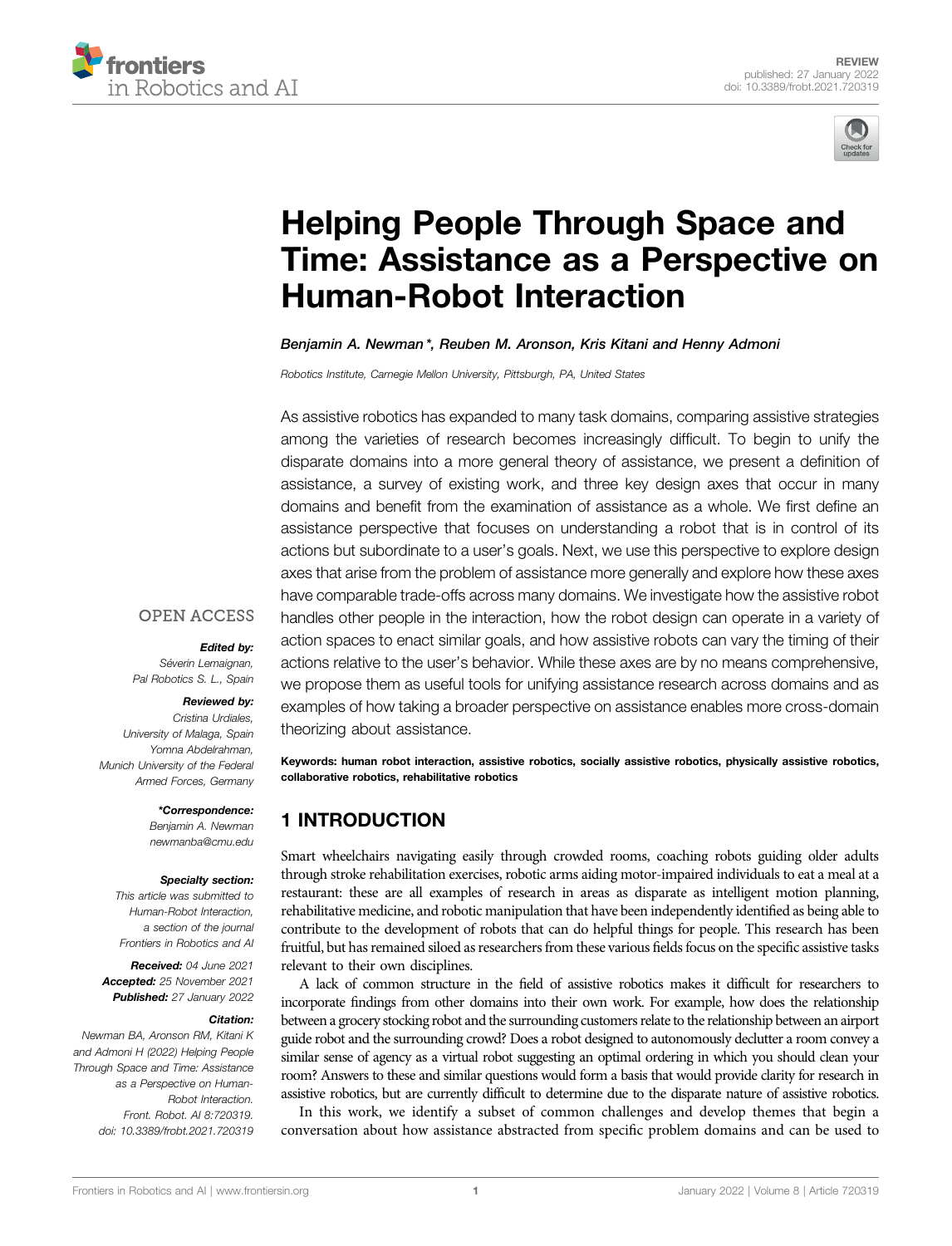answer questions about assistance generally, thereby benefiting the entire field of assistive robotics. This would enable researchers to explore the underlying principles of assistive robotics and communicate them across domains. To start, we suggest that assistance is not a characteristic of a robotic system as it has been historically treated. Instead, assistance is a task-independent perspective on human robot interaction. Treating assistance as a task-independent perspective on HRI, we can group existing assistive research by its effect on three key axes: people (e.g., who is involved in the system and the roles they play), space (e.g., how the robot's action affects the task), and time (e.g., when the robot performs its actions during the task).

This perspective considers an assistive system as an interaction in which a user and a robot forge a complex, asymmetric relationship guided by the user's goals. This perspective is somewhat different from general HRI because the user is responsible for determining the interaction's end goal while the robot acts in service of this goal. Similar to other collaborative settings, the human-robot pair is then tasked with performing subsequent actions to achieve the human's goal, but unlike some collaborations, maintaining human autonomy is paramount. In this relationship, the robot has more agency and independence of action choice than a simple tool (i.e., the robot's choice of action is not determined solely by the user), but it must defer to the user's goal and independent actions.

We introduce three design dimensions with which roboticists can begin to reason about the assistive interactions of robots and humans. First, we discuss how the assistive robot's role can be described with respect to the relationship it has with its user, for example, how it weighs priorities when there are multiple potential people it could assist. Second, we propose that an assistive robot's role can be described in terms of how it operates in the execution space, that is, the space in which the robot has its primary effect. Finally, we propose that the same robot's actions can be described in terms of the temporal space, that is, the duration and sequence of the actions. We support these dimensions by reviewing and grouping over 200 recent assistive robotics research papers.

By using assistance as a lens through which to analyze patterns that arise in assistive robotics, we hope to help designers of assistive robots more easily explore the design space and identify similar examples of past solutions, even across application domains. Additionally, we hope this work will motivate researchers to continue to refine this notion of assistance and its effects on human-robot interaction paradigms.

### <span id="page-1-0"></span>2 THE ASSISTANCE PERSPECTIVE

In the field of robotics, defining assistance can be tricky. In a broad sense, every robot is built to assist some person. Therefore, we do not attempt to separate assistive systems from non-assistive systems. Instead, we propose assistance as a particular perspective through which many robotic systems can be viewed. This perspective considers robotic agents that are autonomous in action but subordinate in goal to a human partner. Almost any robot system can, in theory, be viewed as assistive to someone, so we do not limit this scope. Rather, we explore what this analytic framework provides. This perspective clarifies particular design tradeoffs and trends general to assistive systems whatever their task domain. In this work, we describe several key design axes that arise when considering a robotic system as assistive and discuss implications these axes have on the interaction.

Before discussing these key design axes, we first formalize what we mean by a human-robot interaction, then provide a more detailed description of what it means to view assistance as a perspective. Next, we give a brief synopsis of previous attempts to characterize assistance and assistive robotics, and finally we give an overview of the remainder of this paper.

### 2.1 General Human-Robot Interaction

Before discussing assistance, we first sketch a general framework for human-robot interaction, which we draw broadly from multiagent systems research. Formalizations of this problem can be found in previous literature [\(Jarrassé et al., 2012](#page-14-0)); here we only establish enough language to discuss assistance rather than requiring assistive systems to use this exact model.

First, we define a user  $u \in U$  as any person involved closely in the interaction. Typically, the user is in close physical proximity to the robot and provides explicit or implicit control signals to the robot. For example, a person teleoperating a robotic arm, getting directions from a social robot, or building a table with a robot helper, would be considered a user.

Next, the system has at least one robot  $r \in R$ . Canonically, a robot is defined as an embodied system that can sense its environment, plan in response to those sensory inputs, and act on its environment. An assistive robot may have a wide array of sensory, planning, and acting capabilities in order to be successful in its task. Some of these capabilities will be critical for the robot's functioning (e.g., LIDAR to avoid hitting obstacles), while others will be critical for providing assistance to the user (e.g., a body pose recognition algorithm to identify the user's location and gestures).

Finally these agents exist in a shared environment, each with its own internal state. These are described in totality by the mutual state  $s_m = (s_r, s_u, s_e)$  that defines the individual states of the robot, user, and environment. The robot and user both have goals  $g_r$ ,  $g_u \in G$  and can take actions  $a_r \in A_r$  and  $a_u \in A_u$  that affect their mutual state. By acting to update their mutual state, each agent has the potential to affect the other agent's behavior resulting in an interaction between the two agents. Depending on the exact scenario, a task will be considered complete when one or more agents has achieved their goal.

# 2.2 Assistance as a Perspective on Human-Robot Interaction

Using this formulation, we can more carefully define assistance. Assistive systems interpret the robot as autonomous in its actions but subordinate in its goal. By giving the user the sole responsibility for setting both agents' goals, the two agents now attempt to satisfy some shared goal g by reaching a mutual state where g is true:  $s_m^g$ . This<br>framing distinguishes, assistive, robotics, from both, traditional framing distinguishes assistive robotics from both traditional assistive technologies like a white cane, which has no control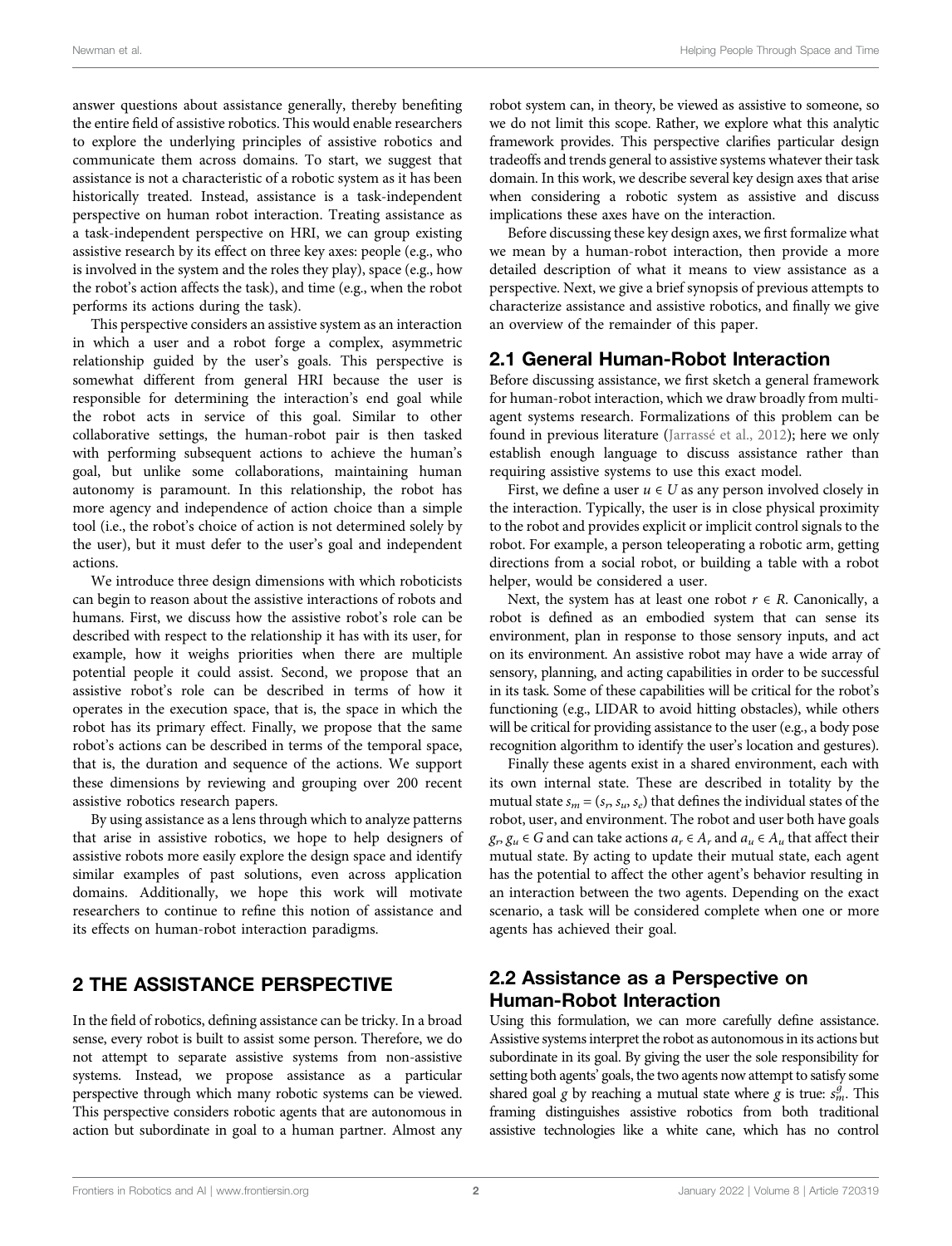over its actions or goals, and traditional robotics, which develops systems with full control over their actions and goals. This framing gives rise to three key design axes: how assistive robots affect people through space and time. The discussion of these implications is the subject of the rest of this paper.

In HRI, as in assistive robotics, there is no requirement for there to be a single user. In fact, many assistive robotics scenarios involve more than one user. This becomes challenging, as it is the responsibility of one of these users to set the goal for the robot, but selecting which user has this responsibility may change the type of assistance the robot is able to provide. This is especially true when one user's goals may conflict with another user's goals. This highlights the importance of determining the roles of people when considering assistive robotics problems ([Section 4](#page-3-0)).

Furthermore, since the user and robot are working to accomplish the same goal, the robot has freedom over its action space. As a baseline, the robot can assume the user would perform the task independently, without its aid. The robot can then choose its action space to align with how it can most beneficially assist the user over this baseline scenario. In addition to the standard strategy of directly manipulating the environment, the robot can assist by altering the user's state space, encouraging the user to make more effective task progress. For example, a head-mounted augmented reality device displaying the optimal path for cleaning a room can assist the user without needing to physically interact with objects. Assistive scenarios allow more choice over the robot's action space than would a general robot ([Section 5](#page-5-0)).

Finally, in order to advance to the mutual goal state and complete the task, the user and robot each complete a sequence of actions  $(a_u^1, \ldots, a_u^t, a_v^1)$ <br>desired goal st  $u_1^1, \ldots, a_u^1, a_v^1, \ldots, a_v^t$ , respectively) that transition the system to the system of the system of the system of the system in the desired goal state  $(s_m = s_m^g)$ . Given that these actions occur in the mutual state it is important that the user and the robot time their mutual state, it is important that the user and the robot time their actions appropriately, so that they do not attempt to solve the same part of the task simultaneously, or worse, provide conflicting actions that result in undoing each other's work. How to time actions is crucial to studying assistive robotics ([Section 6](#page-9-0)).

Each of these axes presents researchers with decisions that result in critical trade-offs when designing an assistive robot. Throughout the remainder of this work, we will describe how assistive robots from different application domains fall along these axes.

By taking assistance as a perspective, it is our goal to provide an abstraction that allows for comparing systems from different domains to discover universal challenges that arise from robot assistance. We do not suggest that these axes describe a full assistive system or are a complete set of critical design axes. Rather, viewing assistance along these particular axes of people, space, and time enables some cross-domain comparisons and insights on its own, and it also demonstrates how assistance overall can benefit from a general examination.

# 2.3 Prior Categorizations of Assistive **Robotics**

By grouping assistive robots along the aforementioned design axes, we view assistance as an abstract concept that illuminates parallel research problems across different application domains.

We build on previous literature which categorizes assistive robotics within particular application domains, for example socially assistive robots [\(Fong et al., 2003;](#page-13-0) [Matari](#page-15-0)ć and [Scassellati, 2016\)](#page-15-0), joint action ([Iqbal and Riek, 2019](#page-14-1)) and physically assistive robots ([Brose et al., 2010\)](#page-12-0).

Some work does try to describe assistance as a whole. [Jarrassé](#page-14-0) [et al. \(2012\)](#page-14-0) categorizes joint action between dyads by positing a cost function for each agent defined on each agent's task error and required energy. Among categories in which both agents are working together towards the same goal, the paper specifies collaboration between two equal peers, assistance when one agent is subordinate to another, and education in which the educator assists the partner but moderates its own effort to encourage increasing effort from its partner. We take this core idea of assistance as subordination and build on it in our definition of the assistance perspective.

Most similar to the current work, perhaps, is the accounting given in [Wandke \(2005\).](#page-18-0) This overview of assistance in humancomputer interaction notes that defining assistance as any system that provides some benefit to the user would include nearly all technical artifacts. Therefore, the paper restricts its attention to systems that bridge the gap between a user and the technical capabilities of the system due to the user's unfamiliarity with the system or excessive burden of use. In contrast to this approach, our work presents assistance as a perspective rather than a definition; it could in principle be applied to any technical artifact but may only be useful for some. Additionally, this definition of assistance focuses on how assistive systems correct a deficiency in a user's understanding of the system or capability to use it. In contrast, our definition of assistance as a perspective admits beneficial actions from the robot of all sorts, not just those repairing the user's ability to use a system.

### 2.4 Overview of This Paper

By defining assistance as a perspective, we provide language to discuss ideas about assistance from different domains. This will allow researchers from various areas of assistive robotics to come together to illuminate and discuss common research challenges. Additionally, researchers can make design decisions about how the assistive robot affects people in space and time by using this framework to consider similar approaches to problems from disparate task domains. In the remainder of this paper, we discuss these design axes and explore their implications through a review of existing assistive robotics literature. [Sectio](#page-3-0)[n 3](#page-2-0) describes our method for collecting these papers Section 4 describes the people design axis, [Section 5](#page-5-0) describes the space design axis, and [Section 6](#page-9-0) describes the time design axis. These axes are summarized in [Table 1](#page-3-1). We then conclude the paper with a discussion over the implications of this work.

### <span id="page-2-0"></span>3 METHODS

To develop this taxonomy, we conducted a literature review of recent papers on assistive robotics.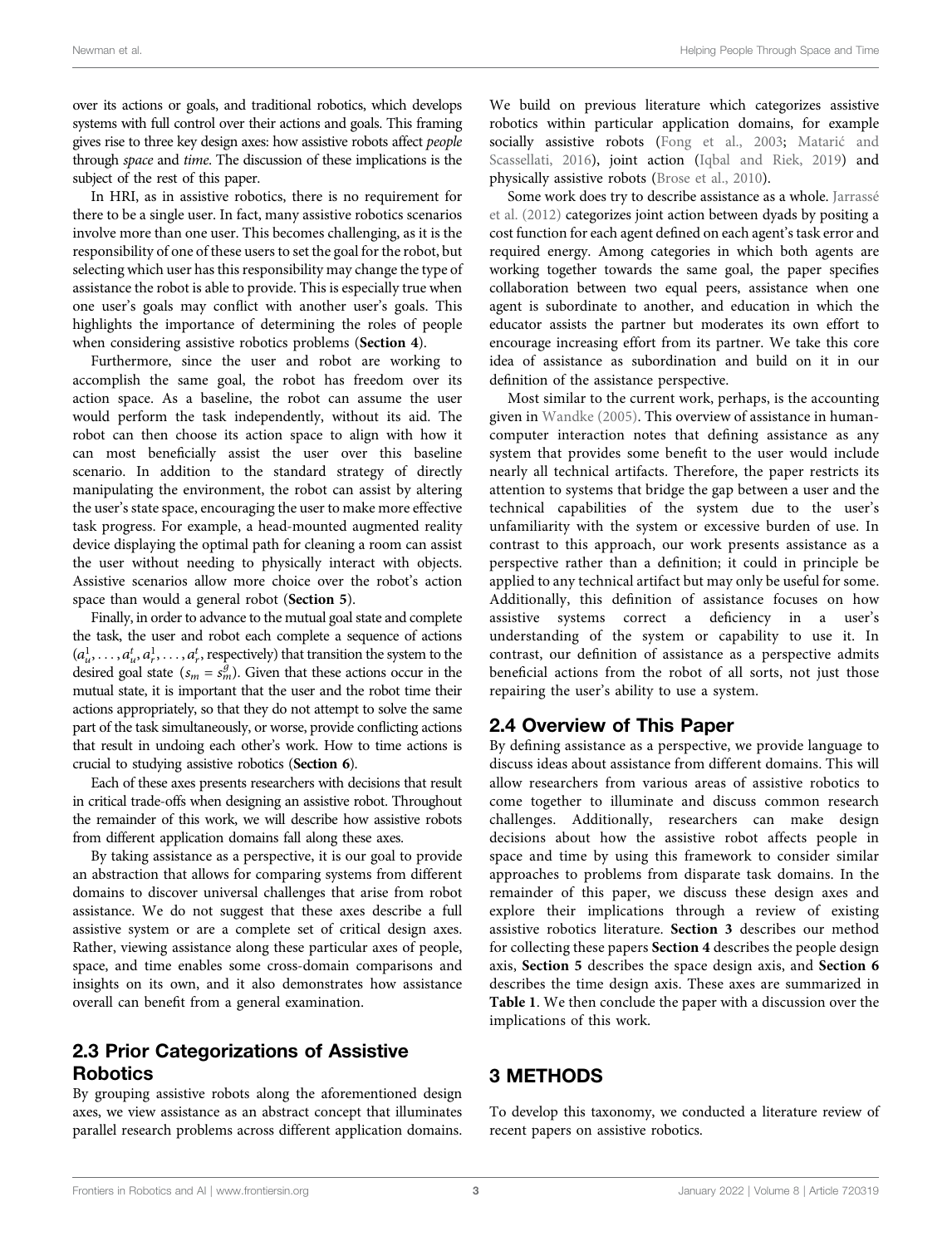| Key axis              | <b>Description</b>                                                                                                  |
|-----------------------|---------------------------------------------------------------------------------------------------------------------|
| People (Section 4)    | How the robot considers additional people outside the baseline dyad.                                                |
| Targets of assistance | Additional people whose goals are of comparable importance to the user.                                             |
| Interactants          | Additional people whose goals are not privileged and use general human-robot interaction approaches.                |
| Space (Section 5)     | The portion of the mutual state the robot's actions affect.                                                         |
| Environment           | The robot affects the environment directly by, e.g., manipulating task objects.                                     |
| Human body            | The robot affects the user's body by physically moving some portion of their body.                                  |
| Human brain           | The robot affects the user's mental state by providing information about the task or reducing the cognitive burden. |
| Time (Section 6)      | The relative timing between a robot's actions and the user's explicit commands during the task.                     |
| Proactive             | The robot acts before an explicit command.                                                                          |
| Reactive              | The robot acts in response to an explicit command.                                                                  |
| Simultaneous          | The robot acts simultaneously with user action.                                                                     |

<span id="page-3-1"></span>TABLE 1 | Assistive robots can be explored along three key axes: how the assistive system thinks about additional people, what part of the mutual state aligns with its action space, and at what time it executes its actions during a task.

# 3.1 Initial Search

First, we hand-selected 74 papers from the last 5 years of the annual Human Robot Interaction conference (HRI 2016–2020). From these papers we generated an initial set of search terms by aggregating titles, abstracts, and author generated keywords using the R ([R Core Team, 2017](#page-16-0)) package litsearchr ([Grames et al.,](#page-14-2) [2019](#page-14-2)). Using these aggregated keywords, we formed an initial search query.

# 3.2 Refined Search

We ran the initial search query on the Web of Science. This search yielded approximately 1,500 papers. We repeated the keyword aggregation on this set of keywords, and then hand-selected new keywords from among them based on their prevalence and relevance to assistive robotics. We repeated the Web of Science query with this refined set of keywords, which yielded, again, approximately 1,500 papers. The refined search was run on 29th January 2021. We included a paper based on whether the following statement evaluated true based on a search of the entire text of the paper.

 $((\text{assert}^*\text{ NEAR }^*\text{robot}^*)$ 

OR (collab<sup>\*</sup> NEAR <sup>\*</sup>robot<sup>\*</sup>))

AND (\*human\* OR \*people\* OR \*person\* OR \*subject\* OR \*user\* OR "elderly people" OR "older adults" OR "natural human" OR "stroke patients" OR "healthy subjects")

AND ("human-robot interaction" OR "human-robot collaboration" OR "robot interaction" OR "robot collaboration" OR collaboration OR hri OR "human robot collaboration" OR "physical human-robot interaction" OR "human robot interaction" OR "machine interaction" OR "human-machine interaction" OR "human interaction")

AND ("collaborat" task<sup>\*</sup>" OR "assembly task<sup>\*</sup>" OR "social interaction<sup>\*</sup>" OR "assembly process<sup>\*</sup>" OR "shared workspace"" OR "manipulation task"" OR "human safety" OR "daily living" OR "service<br>"robot"" OR "production system"" OR "safety standard\*" OR "mobile robot\*" OR "assisted therap\*" OR "collision avoidance" OR "object manipulation" OR "collaborative assembly" OR "socially assistive" OR "assistive \*robot<sup>\*</sup>" OR "social \*robot<sup>\*</sup> " OR "teleoperat""))

# 3.3 Paper Selection

Starting from the refined Web of Science results, we filtered out all papers from venues with fewer than two related documents and papers that were older than 5 years, with a small exception. In an attempt to keep papers with significant contributions to the field, papers older than 5 years were kept if they had more than 10 citations. This process left approximately 465 papers. Each paper in this set was then manually checked for relevance by reading the title and abstract. To be included, we required the paper to include both 1) an assistive interaction with the user and 2) a system capable of taking actions. This step mainly removed papers focused on robotic system development or perception improvements rather than assistance itself. This yielded 313 papers, each of which was again reviewed against the aforementioned exclusion criteria. The entire search process yielded over 200 papers that we classified into our taxonomy.

# <span id="page-3-0"></span>4 PEOPLE

In [Section 2](#page-1-0), we described assistance with single users. This description works well for situations that have only one user, which is common in laboratory settings. In realistic settings, however, a robot will typically encounter more than one person in the course of completing their task. These other people can act in a variety of different roles within the interaction. In this section, we explore themes in how assistive interactions incorporate more people into the general human-robot dyad ([Figure 1](#page-4-0)).

# 4.1 Terminology

The simplest approach a system can take towards other people is simply to ignore them completely. While this case tends not to be analyzed explicitly, it is implicit in many systems. This strategy can be appropriate, especially during situations in which encountering additional people is rare. When working with other people, though, the robot could implicitly account for additional people by relying on its primary user to provide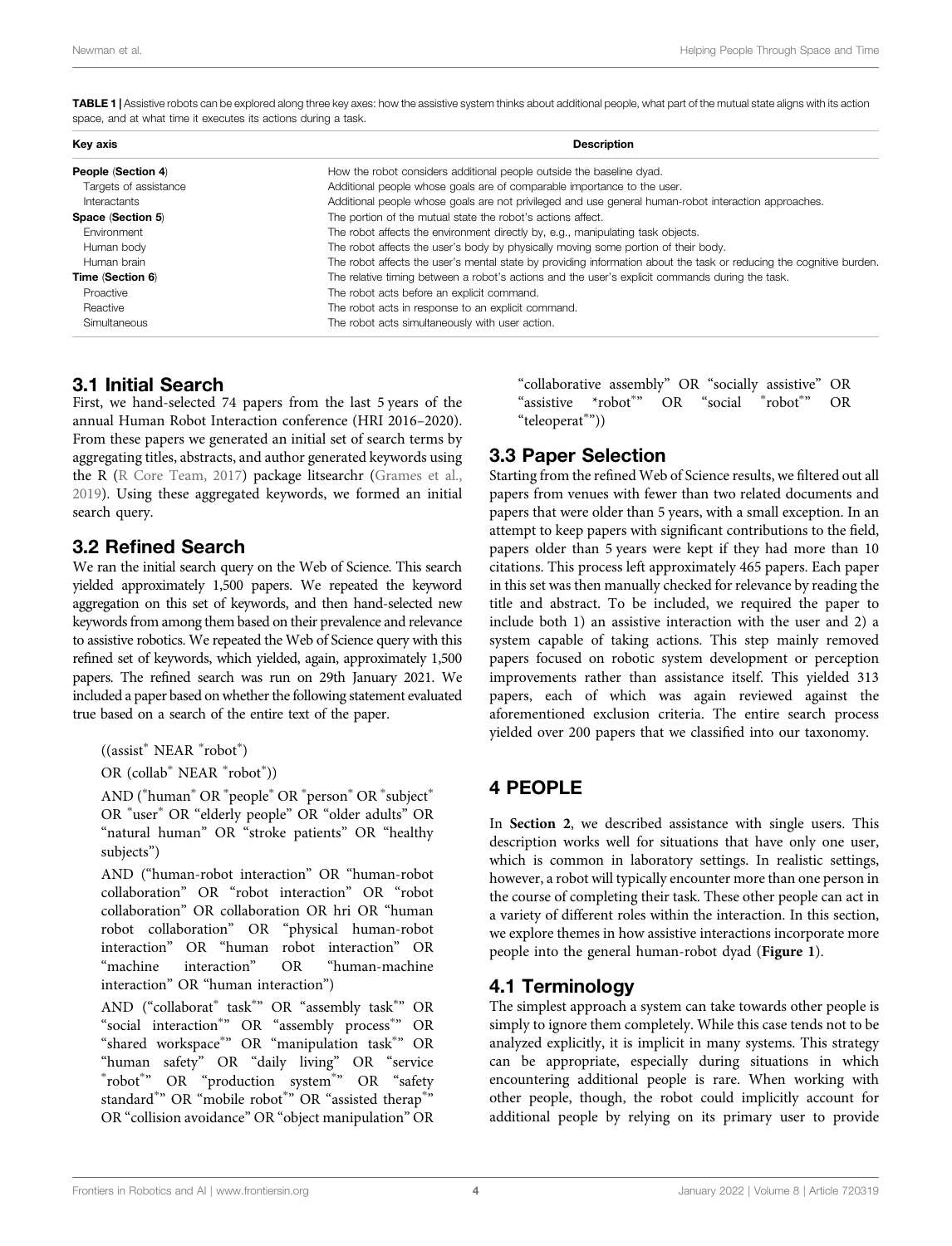

<span id="page-4-0"></span>controls that appropriately consider other users. Finally, a robot might intentionally downplay its relationship to additional people when accounting for them would conflict with its primary user's goals, such as an emergency response robot that ignores standard social navigation behaviors to reach its patient as fast as possible.

When the system does choose to reason about other people, its treatment of them can be determined by dividing them into two different roles: the target of assistance, whose goals are of equivalent importance as other targets; and interactants, who require the attention owed to any other person as explored throughout human-robot interaction research but don't have their goals privileged by the robot.

A target of assistance derives directly from the definition of assistance: an assistive scenario must support the goals of at least one person. Consider a scenario in which a person who has a spinal cord injury uses a robotic arm to aid them in eating a meal with friends at a restaurant. In this scenario, the arm's user sets the goal for the robot: to bring food from their plate to their mouth so they can consume it.

The second role a person can play in an interaction is that of interactant. An interactant is any other person involved in the scenario who is not a target. Continuing the previous example, the people who are out to dinner with their robotoperating friend are interactants. They have no direct bearing on the robot's goal, but they are potentially affected by the robot's actions and may require some design effort for the system. For example, the robot may have to avoid collisions with them during its operation. While the robot's relationship to interactants is not assistive, the presence of a specific target of assistance can affect how the robot interacts with others.

When considering assistive systems that involve more than a single target, the system must determine in which of these roles to consider the additional people. These two roles are not mutually exclusive; there can be more than one of each in a given scenario. Additionally, both targets of assistance and interactants can give explicit control input to the robot. Designating people as additional targets or as interactants brings about different challenges for the assistive system.

# 4.2 Additional Targets of Assistance

One challenge arising from a single robot having multiple targets of assistance is that the goals issued by these targets can conflict with one another. In the eating scenario, the robot might instead be assisting everyone present, perhaps by both feeding its user and serving food to other people at the table. Here, the robot is presented with a conflict: how should it choose to prioritize the goals given by its targets and reconcile differences between them?

This can be especially challenging in contexts such as education. An educational robot might consider the teacher as its target and work to enrich a student according to a mandated curriculum. It can also consider the student as its target and try to engage the student with concepts that are interesting to them regardless of the curriculum. Much research in this area aims to make the content proposed by the teacher more enjoyable by developing robotic behaviors that are meant to keep the student engaged. [Leite et al. \(2015\)](#page-15-1) designed a robot puppet show to engage young learners in an educational story, [Martelaro et al.](#page-15-2) [\(2016\)](#page-15-2) designed a robot that encourages students to develop trust and companionship with their tutor, and [Christodoulou et al.](#page-13-1) [\(2020\)](#page-13-1) designed a robot to give nonverbal feedback to students in response to quiz answers to keep them engaged with the testing material. In contrast, [Davison et al. \(2020\)](#page-13-2) took a different approach and developed the KASPAR robot to look like another student and deployed it in unsupervised interactions that were totally motivated by the student. In this way, they allowed the student to approach the learning material voluntarily, giving the student more agency to learn what they desired and at their own pace.

This dilemma can again be seen in therapeutic contexts, where a robot must reconcile the goals of the doctor and the patient. Robots can increase a patient's motivation to do mundane, repetitive or uncomfortable exercises through the use of a robot that does the exercise alongside the patient ([Tapus et al.,](#page-18-1) [2007](#page-18-1); [Schneider and Kummert, 2016](#page-17-0)). Alternatively, a robot could be used to give the patient more agency and independence over their own treatment by helping someone independently practice meditation ([Alimardani et al., 2020\)](#page-12-1), do independent cognitive behavioral therapy [\(Dino et al.,](#page-13-3) [2019](#page-13-3)), or home therapy for autism [\(Shayan et al., 2016\)](#page-17-1).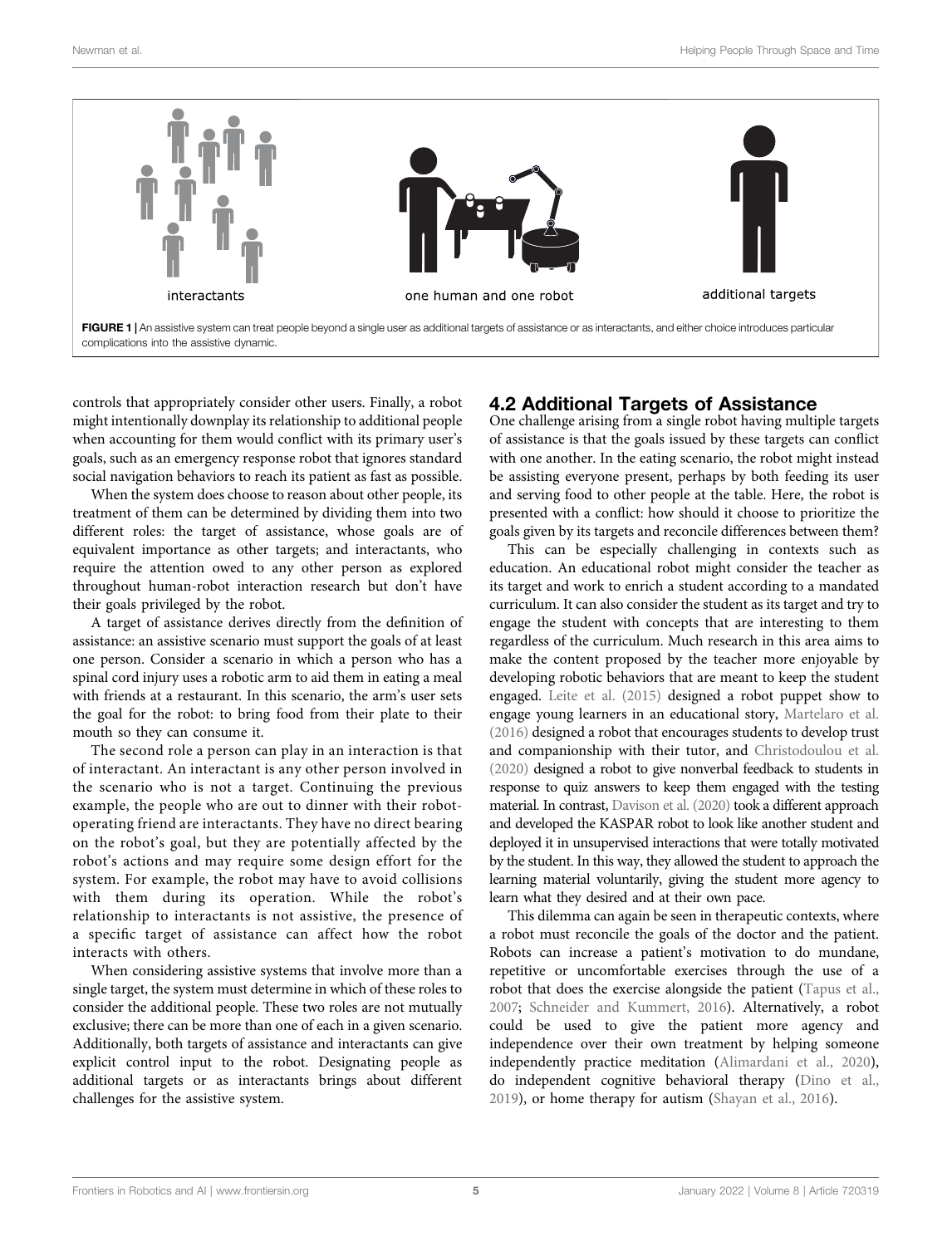A full analysis of these interactions treats both the teacher and the student, or both the therapist and the patient, as targets of assistance with goals that often align but are not identical. This alignment mismatch can often lead to ethical challenges, which are even more fraught when the capabilities, agency, and relative power of the possible targets vary. While there is no general technical solution, this language encourages designers to explicitly enumerate the multiple targets of the assistance and to reason directly about conflicts in their goals.

#### 4.3 Additional Interactants

On the other end of the spectrum are robots that treat additional people in the system as interactants. Robots designed with this relationship in mind prioritize the goals of its target of assistance. In our assisted eating scenario, the robot may need to follow basic social norms around the other diners by avoiding collisions with them, but it does not privilege their goals.

This relationship is typically used in scenarios where some figure of authority (e.g., a teacher or a therapist) needs to relieve themselves of some amount of work. For example, a teacher could employ a robot to teach half of their class in order to reduce the student-to-teacher ratio for a particular lesson ([Rosenberg-Kima](#page-17-2) [et al., 2019\)](#page-17-2), or even have the robot teach the class alone if they need to finish other work [\(Polishuk and Verner, 2018](#page-16-1)). In this way, the teacher is the target of assistance, while the students are treated only as interactants. The robot should be able to teach competently enough to achieve the teacher's goals, but the students' preferences about using the robot are not of direct concern.

Similarly in emotional or physical therapy a robot can be employed to lead group sessions in lieu of a doctor, who may have more classes than they can handle ([Fan et al., 2016](#page-13-4); [Ivanova et al.,](#page-14-3) [2017](#page-14-3)). Alternatively, the robot may be better at collecting certain information than the user. For example a patient who has suffered a stroke may be unable to emit certain social signals expected during social interaction. This could negatively affect a doctor's opinion of this patient, a problem that could be circumvented by having a robot collect this information ([Briggs et al., 2015;](#page-12-2) [Varrasi](#page-18-2) [et al., 2019](#page-18-2)). The patient here, however, is not asked whether they may prefer the social interaction regardless of the implicit bias the doctor may possess.

These systems don't generally follow an assistance dynamic with interactants, rather, general human-robot interaction research applies. However, the fact that the system has a target, even if the target is not present, can change the robot's behavior: a robot acting as a proxy for a specific teacher may have different behavior than one employed as a general-purpose robot, which might have bearing on how the general human-robot interaction problem is resolved.

#### 4.4 Combinations of Roles

If an assistive robot has multiple additional people present in the interaction, it can choose to consider some of them as targets and others as interactants. In this relationship, our assisted eating robot might treat both the user and the companion seated next to them as targets of assistance, while those eating companions seated further away from the user are treated as interactants. In

this way the robot can carefully maintain the goals of multiple people in proximity to the robot. This framework can allow for more complex robot behavior near to the user without the additional complication of handling everyone else at the table.

Another example would be a robot that participates in a collaborative scenario with multiple human actors, some of whom serve as both targets of assistance and interactants, while others are only interactants. For example, consider a local repair-person who needs help from a remote repair person. To give instructions, the remote repair person can use a robot to highlight the parts of the environment they are discussing ([Machino et al., 2006](#page-15-3)). In this way, both actors are interactants in the scenario, but only the local repair person is the target of assistance.

#### 4.5 Implications

These various relationships clarify the design choices involved in developing an assistive system. A particular task, such as assistive eating, does not require a particular relationship between the robot and the people it encounters. Rather, how a robot relates to these people is a design decision that will have implications as to how the task is completed.

The choice of roles affects how assistive systems with multiple people are evaluated. When treating the user and their eating companions all as targets of assistance, the robot would need to verify that it is helping them all in achieving their independent goals. This type of evaluation may be difficult to actually measure and nearly impossible to succeed on, as the companions have conflicting interests from the user. Identifying what type of relationship the robot should have with its users can help researchers disambiguate otherwise similar systems to determine which evaluations are important.

The choice of which roles to use may also have implications on how much autonomy to imbue in the robot. A robot that balances the goals of many people may require complex sensing, modeling, and planning to carefully moderate between them. A simpler robot might delegate this goal moderation problem to its user and treat additional people as interactants or ignore them entirely. This system gives the target more control over the goals, but requires additional input from the user. If the robot maintains full autonomy in this scenario, but it does not plan for other people's goals, it may in fact endanger them by running into them where another system would have chosen to avoid them. These ideas show how the choice of relationship between the robot and the people it encounters throughout a task can impact the design of the final system.

# <span id="page-5-0"></span>5 SPACE

Assistive robotic systems can perform similar tasks by acting in different action spaces. We show in [Section 2](#page-1-0) how to represent the mutual state during the interaction as the state of the user  $s_{\mu}$ , the state of the robot  $s_r$ , and the state of the environment  $s_e$ . In general, a user employing an assistive robots is aiming to make some alteration to  $s_e$ . Since the robot is tasked with aiding the user and not directly accomplishing this state alteration, the robot can assist the user by making a change to any part of the mutual state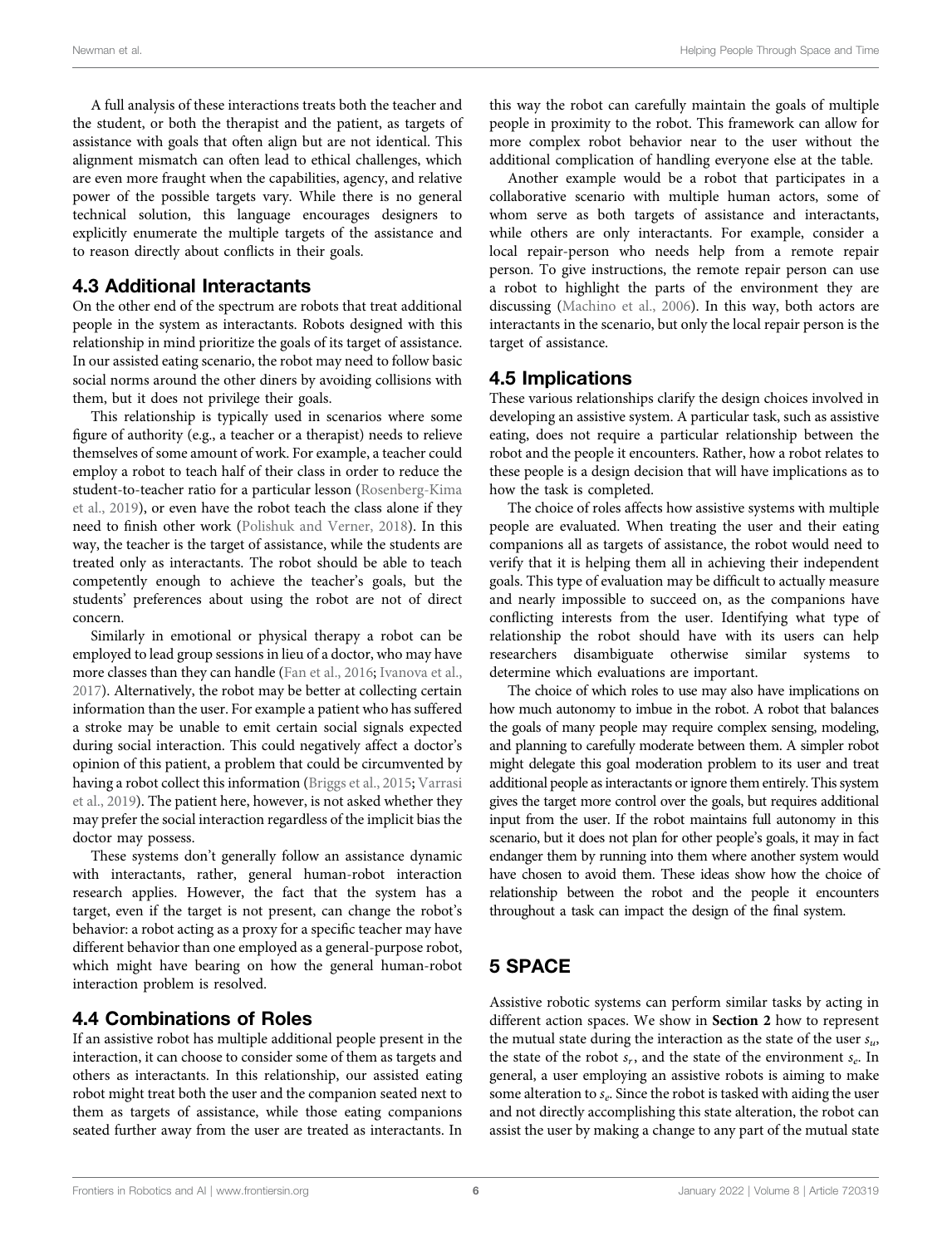

<span id="page-6-0"></span>changing the environment to help complete the task.

that makes it easier for the user to accomplish their goal. In this maner, a robot can provide many different types of assistance when helping to complete the same overall task.

Consider an assistive eating robot. The robot and its user sit at a table across from one another, with a plate of food between them. The user's goal is to eat the food. The robot can provide assistance by performing a variety of different actions: it can act on the user's mental state by projecting a light onto a morsel of food that would be easy to grab next, it can change the physical state of the user by guiding their hand into an appropriate position, or it can change the environment by picking up the morsel and feeding it to the user. All of these action spaces apply to the same task and the same goal; what differs is in what way the user would most benefit from assistance.

To illustrate this point more broadly, we provide a review of recent assistive robotics literature, grouped by whether the robot is acting on the user's mind, user's body, or environment ([Figure 2](#page-6-0)).

# 5.1 Environment

One straightforward assistive robot is one that simply completes a task for the user. For example, research has focused on autonomous butler robots ([Srinivasa et al., 2010](#page-18-3), [2012](#page-17-3)) that perform tasks such as cooking and cleaning. Such a robot assists a user by navigating around the apartment picking up misplaced items such as dirty laundry and dishes and placing them in appropriate locations such as a laundry hamper or dishwasher. The robot provides assistance by directly changing the environment. To meet the minimal requirement of providing assistance (i.e., delivering some benefit to the target of assistance), the robot must shift the environment from an undesirable state configuration to a more desirable one.

Much research surveyed here assists users in exactly this way: by providing autonomous assistance through environmental state manipulations. Researchers have explored how a user can command a robot to organize a messy room [\(Mertens et al.,](#page-15-4) [2011](#page-15-4); [Cremer et al., 2016](#page-13-5); [Koskinopoulou et al., 2016](#page-14-4); Pripfl [et al.,](#page-16-2) [2016](#page-16-2); [Jensen et al., 2017\)](#page-14-5), fetch misplaced or distant items (Iossifi[dis and Schoner, 2004](#page-14-6); [Unhelkar et al., 2014](#page-18-4); [Huang](#page-14-7) [and Mutlu, 2016](#page-14-7); [Wieser et al., 2016](#page-18-5)), or even perform more specialized tasks autonomously (under the direction of the user) such as assisted eating [\(Canal et al., 2016](#page-12-3)) and other tasks of daily

living [\(Nguyen and Kemp, 2008\)](#page-16-3), search and rescue ([Doroodgar](#page-13-6) [et al., 2010\)](#page-13-6), welding ([Andersen et al., 2016a\)](#page-12-4), or other industrial tasks ([Mueller et al., 2017](#page-16-4)). Assistive tasks performed autonomously at the request of a user through environmental manipulation can provide several benefits. This method of task execution requires little user input, which makes it efficient for users who prefer not to spend time on chores and beneficial for users who may not be able to accomplish the task at all.

Environmental assistance is not solely the domain of autonomous robots, however. Collaborative robots, specifically in tasks where the user and the robot take independent actions that jointly manipulate the environment towards a mutual goal state, also perform environmental assistance. Examples of such systems include collaborative cleaning ([Devin and Alami, 2016\)](#page-13-7) and assembly [\(Savur et al., 2019](#page-17-4); [Zhao et al., 2020](#page-18-6)). A robot working collaboratively with a user can improve its efficiency by modeling the user's behavior, for example by determining specific poses to hold an object in to facilitate fluid collaboration during assembly ([Akkaladevi et al., 2016\)](#page-12-5) or by anticipating and delivering the next required item in assembly ([Hawkins et al.,](#page-14-8) [2013](#page-14-8), [2014](#page-14-9); [Maeda et al., 2014](#page-15-5)) or cooking [\(Koppula et al., 2016;](#page-14-10) [Milliez et al., 2016](#page-15-6)), or by providing help under different initiative paradigms during assembly ([Baraglia et al., 2016](#page-12-6)). Collaborative environmental assistance can also be used to perform joint actions with a user, such as in handovers [\(Cakmak et al.,](#page-12-7) [2011](#page-12-7); [Kwon and Suh, 2012;](#page-15-7) [Grigore et al., 2013](#page-14-11); [Broehl et al.,](#page-12-8) [2016](#page-12-8); [Canal et al., 2018;](#page-12-9) [Cserteg et al., 2018;](#page-13-8) [Goldau et al., 2019;](#page-14-12) [Lambrecht and Nimpsch, 2019](#page-15-8); [Nemlekar et al., 2019;](#page-16-5) [Newman](#page-16-6) [et al., 2020](#page-16-6); [Racca et al., 2020](#page-16-7)), where the goal is to transfer an object from the robot's end effector to the user's hand; or comanipulation [\(Koustoumpardis et al., 2016;](#page-14-13) [Nikolaidis et al.,](#page-16-8) [2016](#page-16-8); [Schmidtler and Bengler, 2016](#page-17-5); [Schmidtler et al., 2016;](#page-17-6) [El](#page-13-9) [Makrini et al., 2017](#page-13-9); [Goeruer et al., 2018](#page-13-10); [Rahman, 2019b;](#page-17-7) [DelPreto and Rus, 2019](#page-13-11); [Rahman, 2020;](#page-15-9) [Wang et al., 2020\)](#page-18-7), where the aim is for the user and the robot to jointly move an object to a specified location or provide redundancy in holding an object in a joint assembly task ([Parlitz et al., 2008](#page-16-9)) or safety critical situation such as surgery ([Su et al., 2018](#page-18-8)).

So far, all examples of environmental assistance have been provided by standalone robots, commonly taking on a humanoid or robotic arm morphology. These robots affect the environment by changing their own configurations first (e.g., using a robot arm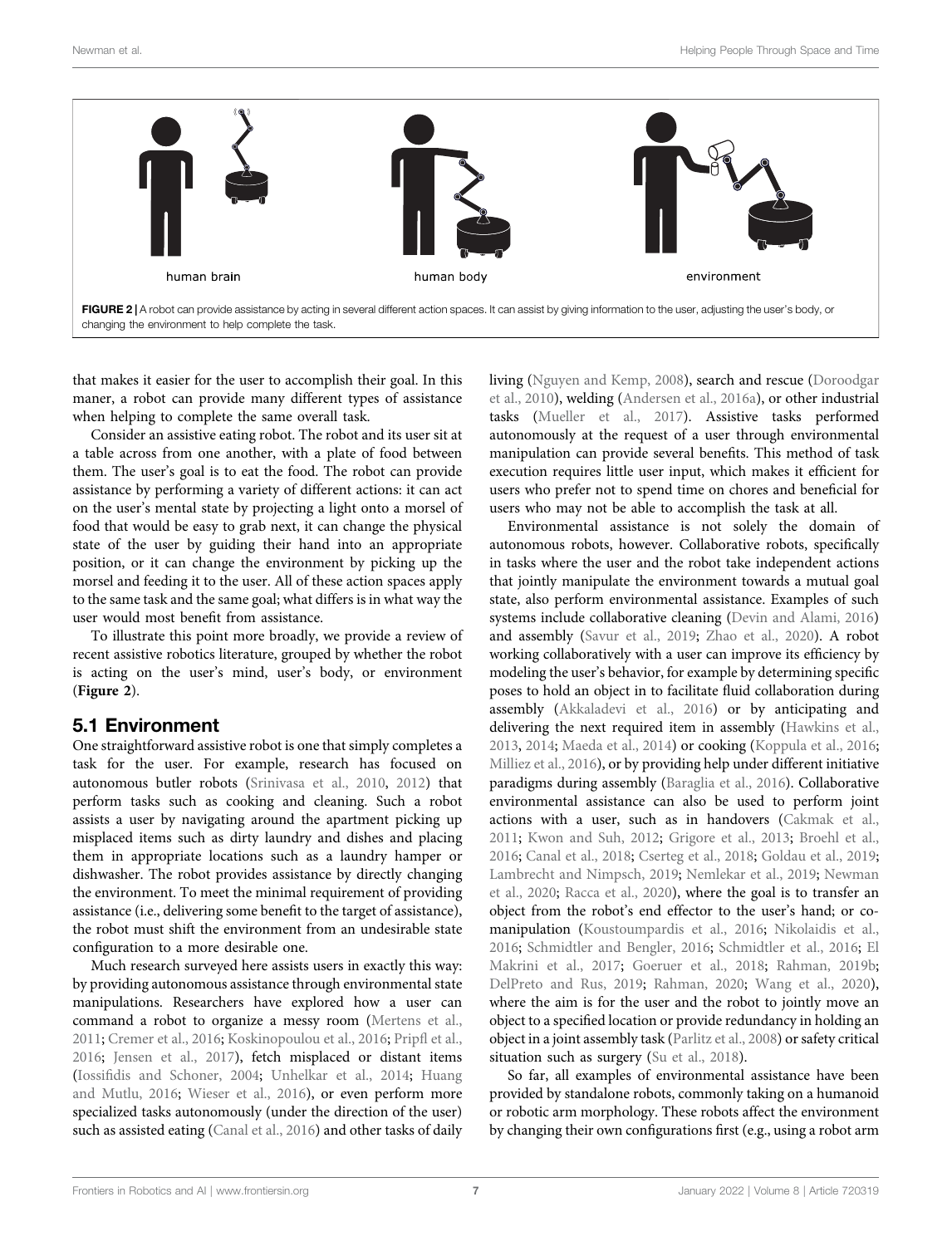to pick up an object). As such, they are considered decoupled from the environment. Robots can also be designed to be coupled with the environment; in these examples, it is hard to distinguish between the robot's state and the environment state. These robots often take on more conspicuous yet specialized morphologies, such as a mechanical ottoman ([Sirkin et al.,](#page-17-8) [2015](#page-17-8); [Zhang et al., 2018\)](#page-18-9). For example, a robotic suitcase can assist an airline passenger by following them through an airport ([Ferreira et al., 2016](#page-13-12)) and manipulating the user's sense of trust by moving across various proxemic boundaries. A set of robotic drawers containing tools can assist a user in completing an assembly by proactively opening the drawer containing the next required tool ([Mok,](#page-16-10) [2016](#page-16-10)), and it can also manipulate a user's enjoyment in completing the task by employing emotional drawer opening strategies. Environmentally coupled robots can be designed to be "invisible," ([Sirkin et al., 2015\)](#page-17-8) or to be modifications to an existing environment or object. Moving away from more traditional robot appearances may mitigate any negative effects from interacting with a robot.

Other approaches include shared control which separates the responsibilities of the user and the robot during the task. For example a teleoperated surgery robot can hold a patient's skin taut so that the surgeon can focus on performing incisions ([Shamaei et al., 2015](#page-17-9)). A telepresence robot [\(Kratz and](#page-15-10) [Ferriera, 2016](#page-15-10)) can automatically avoid obstacles during navigation ([Acharya et al., 2018;](#page-12-10) [Stoll et al., 2018](#page-18-10)) or automatically rotate its camera to keep a desired object within view [\(Miura et al., 2016\)](#page-15-11). Finally, a remote, teleoperated space robot can perform as much of a task as is possible before it pings the space station for human intervention ([Farrell et al., 2017\)](#page-13-13). By having the robot configure itself according to some of the task requirements, the robot allows the user to focus on other parts of the task.

# 5.2 Human Body

While assistance applied directly to the environment can solve a wide variety of tasks, some tasks require alternate strategies. One such scenario is when some change to the user's physical state is required to perform the task. For example, consider a robot designed to assist a user who has difficulty bathing themselves. While it is technically possible for that robot to transform the environment by bringing a bathtub to the user, this is obviously impractical. The robot can instead transform the user's state by bringing them closer to the bathtub [\(Dometios et al., 2017](#page-13-14); [Papageorgiou et al., 2019\)](#page-16-11). This strategy of moving a user to assist them is similar to autonomous environmental manipulation, but now the user is being manipulated instead of the environment. This strategy results in limited agency to the user, and is typically only employed when the user has minimal ability to complete the task themselves.

In cases where users can perform some aspects of the task, a robot can also assist by supplementing a user's existing abilities. For example, if a user can walk but has difficulty balancing or navigating, a smart walker can be utilized to help the user navigate between locations ([Papageorgiou et al., 2019;](#page-16-11) [Sierra et al., 2019\)](#page-17-10). Similarly, if a user has some control over their limbs, an

exoskeleton robot can be used to provide extra support for day-to-day usage ([Baklouti et al., 2008;](#page-12-11) [Lim et al., 2015;](#page-15-12) [Choi](#page-13-15) [et al., 2018;](#page-13-15) [Nabipour and Moosavian, 2018\)](#page-16-12) or in therapeutic scenarios in order to help a user strengthen weakened muscles [\(Carmichael and Liu, 2013](#page-13-16); [Zignoli et al., 2019](#page-19-0)).

In addition to aiding in task execution, physical user state manipulation can also be used to assist in planning, such as when a user's sensing capabilities are diminished. For example, a visually impaired user may wish to solve a Tangram puzzle but must pick up and feel each piece individually. To provide assistance to the user, a robot could sense the puzzle pieces and determine which pieces are viable for the next step of assembly. The robot can then physically guide the user's hand to this piece allowing the user to solve the puzzle ([Bonani et al., 2018](#page-12-12)). This is an example of human body state manipulation. Instead of manipulating the environment to solve the task, the robot instead changes the user's physical state configuration in order to better position them to solve the task.

Robot assistance that acts on a user's body can also be done by using the resistance of the robot's own joints. A user kinesthetically manipulating a robot arm, for example, may not know the exact path the arm should travel in order to complete a co-manipulation task. The robot can change its admittance or transparency such that it becomes easier [\(Jarrasse et al., 2008;](#page-14-14) [Li et al., 2015](#page-15-13); [Lee and Hogan, 2016;](#page-15-14) [Mariotti et al., 2019](#page-15-15); [Muthusamy et al., 2019;](#page-16-13) [Luo et al., 2020\)](#page-15-16) or more difficult ([Bo et al., 2016;](#page-12-13) [Kyrkjebo et al., 2018](#page-15-17); [Cacace](#page-12-14) [et al., 2019a,](#page-12-14)[b;](#page-12-15) [Wu et al., 2020](#page-18-11)) to move as the robot's end effector deviates from a known, low-cost path. This idea can also be applied to full-scale robots, allowing a user to navigate a robot from one point to another by guiding it as if it were another human [\(Chen and Kemp, 2010\)](#page-13-17) or to use the stiffness of the robot's arm as a support while standing up ([Itadera et al., 2019\)](#page-14-15). Admittance control as a body state manipulation allows the user to have a high degree of control when operating the robot, but allows the robot to provide information about which parts of the environment are better to traverse by altering the stiffness of its joints. This strategy can also be used in therapeutic settings, where a patient recovering from a stroke can be given an automatic, smooth schedule of rehabilitation exercises as the robot changes its admittance depending on the force feedback it receives from the user [\(Ivanova et al., 2017](#page-14-3)).

# 5.3 Human Brain

The final location of assistance we identify is the user's mental state. These robots assist by transforming the user's understanding of the world in a helpful way. One common method is for the robot to communicate unknown environmental information to the user. For example, a robot can play particular sounds as it completes its tasks so that a user can track it more easily ([Cha et al., 2018\)](#page-13-18). A robot can also describe the local environment for a visually impaired user in a navigation task, enabling them to create a semantic map of the environment ([Chen et al., 2016\)](#page-13-19). Similarly, a robot can provide a visual signal to designate objects it intends to interact with so the user can avoid them [\(Machino et al., 2006](#page-15-3); [Andersen et al., 2016b;](#page-12-16) [Shu et al., 2018](#page-17-11)), areas where the robot expects to move so the user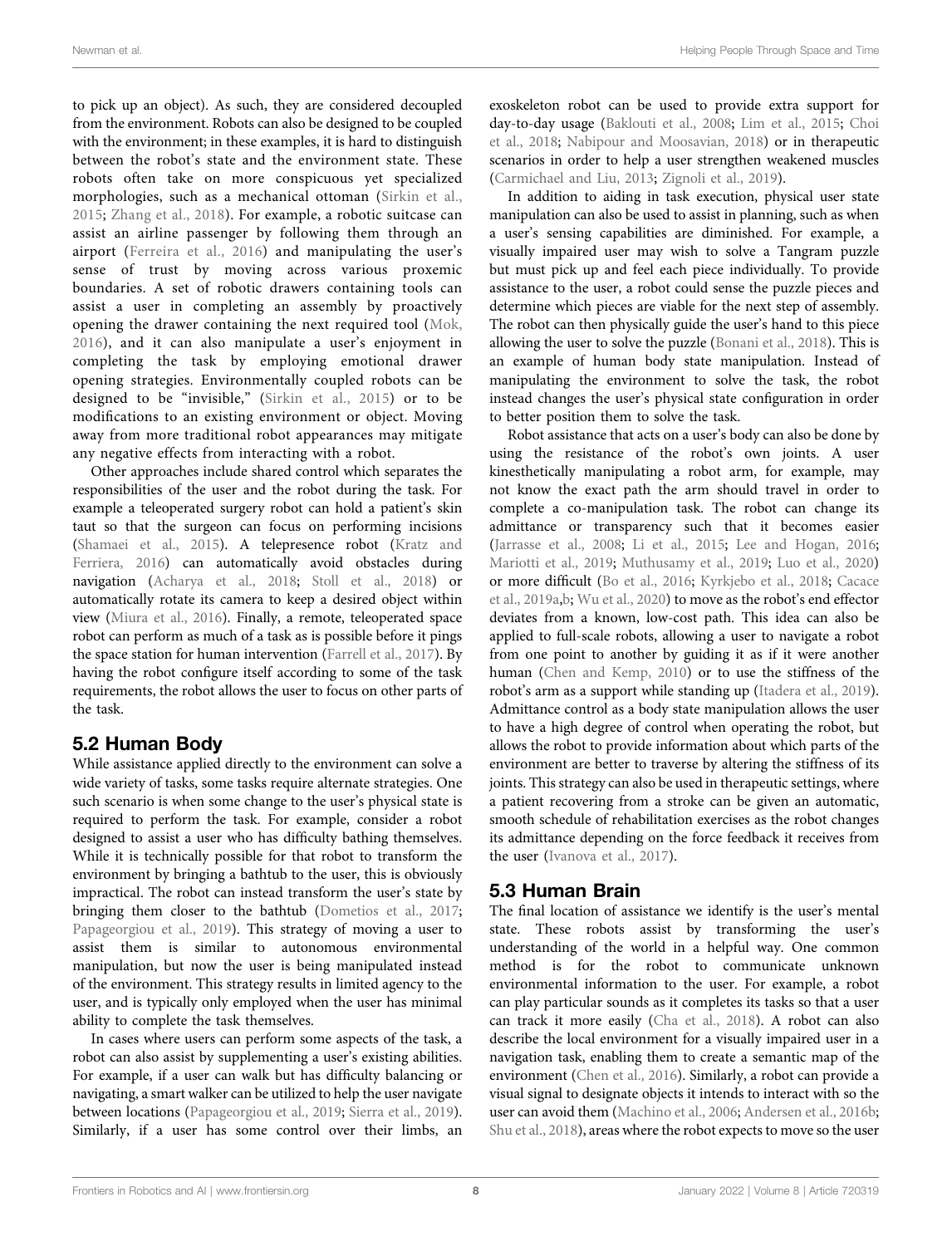can stay away [\(Hietanen et al., 2019\)](#page-14-16), or areas or paths that the robot thinks the user should take to complete a task in an optimal fashion [\(Newman et al., 2020\)](#page-16-14). In an emergency scenario, a robot can visually indicate the direction of a safe exit ([Robinette et al.,](#page-17-12) [2016](#page-17-12)). Finally, a robot can provide haptic feedback to indicate when to turn in a navigation task ([Moon et al., 2018;](#page-16-15) [Li and Hollis,](#page-15-18) [2019](#page-15-18)). Robots that provide alerts like these assist by communicating information about the task or the environment directly to the user so that the user can effectively perform the task.

Robots can also assist in the mental state domain by adopting social roles. Generally, these robots are designed to perform socially beneficial functions similar to those that a human would provide, such as a robot that takes the role of a customer service agent [\(Vishwanath et al., 2019](#page-18-12)) or a bingo game leader ([Louie et al., 2014](#page-15-19)). In educational settings such as one-on-one tutoring ([Kennedy et al., 2016](#page-14-17); [Fuglerud and](#page-13-20) [Solheim, 2018;](#page-13-20) [Kanero et al., 2018](#page-14-18); [van Minkelen et al., 2020\)](#page-18-13) and classroom teaching [\(Kennedy et al., 2016](#page-14-17); [Ramachandran](#page-17-13) [et al., 2016](#page-17-13); [Westlund et al., 2016;](#page-18-14) [Polishuk and Verner, 2018](#page-16-1); [Ono et al., 2019;](#page-16-16) [Rosenberg-Kima et al., 2019\)](#page-17-2), a robot can deliver lectures in a similar manner to a human teacher. In therapeutic and medical settings, a robot can administer routine medical surveys ([Varrasi et al., 2019](#page-18-2)) independent of the doctor's social biases ([Briggs et al., 2015](#page-12-2)), provide therapy sessions for routine cognitive behavioral therapy [\(Dino et al., 2019\)](#page-13-3) or physical therapy [\(Meyer and Fricke, 2017](#page-15-20)), and perform other general therapeutic tasks ([Agrigoroaie et al., 2016;](#page-12-17) [Fan et al., 2016](#page-13-4); [Salichs](#page-17-14) [et al., 2018](#page-17-14); [Alimardani et al., 2020](#page-12-1)). Finally, a robot's assistance can vary based on its social role, such as a concierge robot performing different social behaviors when responding to children or adults [\(Mussakhojayeva et al., 2017\)](#page-16-17), an advicegiving robot providing explanations when a user's behaviors become non-optimal ([Gao et al., 2020\)](#page-13-21) or a robot that gives cooking advice varying its strategies so that the advice is more readily received [\(Torrey et al., 2013](#page-18-15)).

Instead of performing a procedure itself, a robot can assist a professional when affecting a user's mental state. When a therapist is unable to be physically present with a child, for example, a parrot robot can be employed in the home to entice a child with autism to practice skills learned during a therapy session [\(Shayan et al., 2016](#page-17-1); [Bharatharaj et al., 2017\)](#page-12-18). During therapy with agitated patients, introducing a pet-like PARO robot can induce mental states more conducive to effective therapy ([Shibata et al., 2001](#page-17-15); [Sabanovic et al., 2013;](#page-17-16) [Chang and Sabanovic,](#page-13-22) [2015](#page-13-22); [Shamsuddin et al., 2017\)](#page-17-17). A child-like robot can allow a young patient to practice social skills with a partner more akin to a peer than the therapist is [\(Goodrich et al., 2011](#page-14-19); [Kim et al., 2014](#page-14-20); [Taheri et al., 2014](#page-18-16); [Ackovska et al., 2017;](#page-12-19) [Nie et al., 2018\)](#page-16-18). Similarly, a child-like robot can assist a teacher by reinforcing a student's desire to self-engage in educational material, something students may be more likely to learn with a peer than a teacher ([Wood et al., 2017;](#page-18-17) [Davison et al., 2020](#page-13-2)), or increase a user's ability to recall a story by acting out portions of it ([Leite et al., 2015\)](#page-15-1).

Since robot actions are sometimes interpreted socially and as being intentional, robots can select their actions to influence the

user's mental state. For example, predictable and legible motion strategies that indirectly communicate a robot's goals are readily interpreted by people ([Dragan et al., 2013\)](#page-13-23). These same strategies can be used in collaborative tasks to indirectly show the robot's goal to the user ([Bodden et al., 2016](#page-12-20); [Faria et al., 2017;](#page-13-24) [Zhu et al.,](#page-19-1) [2017](#page-19-1); [Tabrez et al., 2019\)](#page-18-18). Robots can also mimic human nonverbal behaviors like deictic eye gaze and pointing gestures to indicate task-relevant objects during collaborative tasks [\(Breazeal et al., 2004](#page-12-21); [Fischer et al., 2015\)](#page-13-25) or to assist in completing mentally taxing tasks ([Admoni et al., 2016;](#page-12-22) [Hemminghaus and Kopp, 2017\)](#page-14-21).

Similarly, robots can use their behavior to suggest their internal emotional state. This strategy can increase rapport, fluidity and reception of a robot's assistance through emotive motions [\(Mok, 2016;](#page-16-10) [Terzioglu et al., 2020](#page-18-19)) or giving the user feedback regarding a task's success through facial expressions [\(Reyes et al., 2016;](#page-17-18) [Rahman, 2019a;](#page-16-19) [Christodoulou et al., 2020\)](#page-13-1). Using socially meaningful actions enables assistive robots to communicate with the user efficiently and fluidly.

Robots can also use social behaviors to induce specific, beneficial emotional responses from a user. By mimicking human nonverbal behaviors, robots can use their eye gaze to induce social pressure on a user to work more efficiently [\(Riether](#page-17-19) [et al., 2012](#page-17-19)) or to soften its own dominance to allow for better teamwork ([Peters et al., 2019\)](#page-16-20). Assistive robotic gestures can also increase feelings of openness in people who are discussing negative experiences [\(Hoffman et al., 2014](#page-14-22)) and motivation in users during medical testing [\(Uluer et al., 2020](#page-18-20)), in users during physical exercise [\(Malik et al., 2014](#page-15-21); [Schneider and Kummert,](#page-17-0) [2016](#page-17-0); [Malik et al., 2017](#page-15-22)), and in stroke patients performing rehabilitative exercises ([Tapus et al., 2007\)](#page-18-1). Since people generally view robotic gestures as intentional, robots can use these gestures to induce mental states that assist the user in performing a task.

In addition to nonverbal communication strategies, robots that are capable of speech can converse with users to induce beneficial mental states ([Knepper et al., 2017](#page-14-23)). Robots can use speech to change the content of the conversation ([Gamborino](#page-13-26) [and Fu, 2018](#page-13-26)) or to answer a question about the surrounding environment ([Bui and Chong, 2018\)](#page-12-23). Robots can use dialogue to gather information during collaborative teleoperation ([Fong et al., 2003](#page-13-0)), to engender trust in an escape room ([Gao et al., 2019](#page-13-27)), or to facilitate collaboration between two targets of assistance ([Strohkorb et al., 2016\)](#page-18-21). Robots can also talk about themselves to influence a user's view of themselves. For example, tutoring robots for children can make vulnerable statements about themselves to increase trust with the student and student engagement ([Martelaro et al.,](#page-15-2) [2016](#page-15-2)). Similarly, a robot in a group setting can facilitate group trust by leading with vulnerable statements about itself, so that its teammates feel more comfortable sharing their own vulnerabilities. This effect can cascade as more group members explain their own failures, console each other, and laugh together ([Sebo et al., 2018\)](#page-17-20). Failing to deliver assistance in contexts where the robot is expected to provide assistance can have deleterious effects on a user's mental state, causing users to mistrust the robot and harm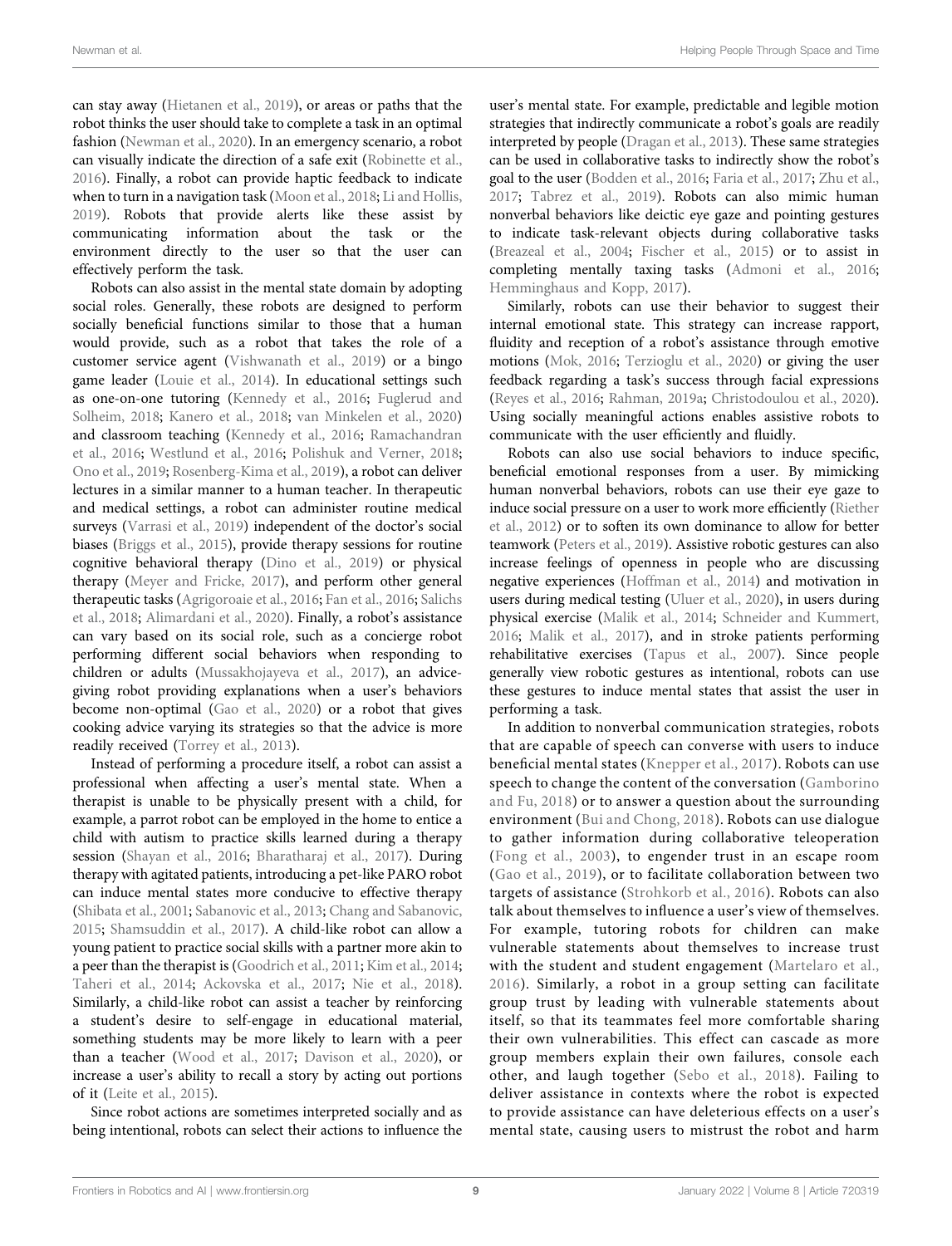their relationship and rapport ([Kontogiorgos et al., 2020](#page-14-24); [Rossi et al., 2020\)](#page-17-21).

Beyond focusing on specific content of speech, conversational robots can further affect the user's mental state in the way they speak. Robots can perform back-channelling to give the appearance of active listening [\(Birnbaum et al., 2016;](#page-12-24) [Sebo](#page-17-22) [et al., 2020\)](#page-17-22), or give informative feedback to improve task performance ([Guneysu and Arnrich, 2017](#page-14-25); [Law et al., 2017](#page-15-23); [Sharifara et al., 2018\)](#page-17-23), a user's self-efficacy ([Zafari et al., 2019\)](#page-18-22), or their motivation ([Mucchiani et al., 2017](#page-16-21); [Shao et al., 2019\)](#page-17-24). Robots can choose to only interrupt a distracted user at appropriate times ([Sirithunge et al., 2018;](#page-17-25) [Unhelkar et al.,](#page-18-23) [2020](#page-18-23)). A robot can also change its tone to project an emotion such as happiness to improve the user's mood and task performance [\(Mataric et al., 2009](#page-15-24); [Lubold et al., 2016;](#page-15-25) [Winkle](#page-18-24) [and Bremner, 2017](#page-18-24); [Rhim et al., 2019\)](#page-17-26). Finally, a robot can combine these qualities with the content of the conversation to change the user's perception of the robot's social role ([Bartl](#page-12-25) [et al., 2016](#page-12-25); [Bernardo et al., 2016](#page-12-26); [Monaikul et al., 2020\)](#page-16-22). Specifically, a robot can act as a student during a tutoring session to induce different learning techniques in a human student ([Sandygulova et al., 2020\)](#page-17-27).

Shared control, especially when an input controller (e.g., a joystick) limits the number of input degrees of freedom [\(Aronson](#page-12-27) [et al., 2018](#page-12-27)), can also be made easier for user's by providing assistance that alters the user's mental state. A robot arm can assist its user by maintaining more easily controllable state configurations ([Javdani et al., 2015](#page-14-26); [Till et al., 2015;](#page-18-25) [Vu et al.,](#page-18-26) [2017](#page-18-26); [Aronson et al., 2018](#page-12-27); [Newman et al., 2018\)](#page-16-23) or by optimizing which degrees of freedom the user can control at any given time ([Herlant et al., 2016](#page-14-27)). This idea can be extended to supernumerary arms that provide users with an additional appendage but are difficult to control ([Nakabayashi et al.,](#page-16-24) [2018](#page-16-24); [Vatsal and Hoffman, 2018\)](#page-18-27), teleoperating robotic arms through electromyography [\(Noda et al., 2013](#page-16-25); [Pham et al., 2017\)](#page-16-26) or similar sensing devices ([Muratore et al., 2019\)](#page-16-27), or humanoid robots [\(Lin et al., 2019](#page-15-26); [Zhou et al., 2019](#page-18-28)). Additionally, a robot might be able to enter environments that are unavailable to a user, allowing the user to teleoperate the robot in these environments, and effectively extend their reachable environment ([Horiguchi](#page-14-28) [et al., 2000\)](#page-14-28). These strategies all effectively alter the user's mental state by decreasing the burden of user communication.

Finally, another strategy for robots to assist a user is by transforming the robot's own physical configuration into one that is more amenable to task completion. This approach is useful in collaborative scenarios where the robot and user may collide. To avoid this problem, robots can decrease their operating velocity when working in close proximity to users [\(Araiza-Illan and](#page-12-28) [Clemente, 2018](#page-12-28); [Rosenstrauch et al., 2018](#page-17-28); [Svarny et al., 2019\)](#page-18-29) or take paths or actions specifically designed to reduce the likelihood of a collision [\(De Luca and Flacco, 2012](#page-13-28); [Hayne et al., 2016;](#page-14-29) [Liu](#page-15-27) [et al., 2018;](#page-15-27) [Nguyen et al., 2018\)](#page-16-28). Similar to shared control, these strategies to assist the user decrease the user's cognitive burden of planning in the task. By taking responsibility for collisions, a robot can effectively alter its own actions so that the user can be less concerned with monitoring and modelling a robot's behavior and can concentrate on completing their portion of the task.

# 5.4 Implications

Choosing which action space the robot should act in is a crucial decision for robot designers. To aid users in room cleaning, for example, researchers have developed robots that alter the environment by directly picking up misplaced objects, while others have developed augmented reality solutions that provide assistance in the user's mental space by showing them routes that, if followed, would lead to the shortest time spent cleaning. Realizing that a given task can be solved by acting in any part of the state allows researchers to develop novel solutions to problems that have historically been restricted to robots that act in a single state.

This realization, however, means that determining the robot's action space is not simply determined by the task that the robot is being built to solve. Instead, a roboticist must carefully consider the capabilities of the users for whom they are designing the robot. The choice of how the robot acts must be tuned to the needs of the user, and it has broader implications on the user's sense of agency and trust in the system. This separation of robot action spaces enables designers to compare robots from different domains that have similar action spaces and develop better assistive solutions.

# <span id="page-9-0"></span>6 TIME

The third key design axis we present concerns how assistive robots coordinate the timing of actions with the targets of their assistance. Consider an assisted eating scenario. A robot might only offer food when given an explicit trigger by the user, or it can monitor the user's behavior to decide when to initiate the action itself.We categorize the timing of assistive actions as reactive, proactive, or simultaneous. Reactive robots act only when given explicit commands. Proactive robots use predictive models or other approaches to understand the world to initiate their actions without an explicit command. Robots acting simultaneously occur in collaborative settings, during which the robot continuously monitors the user for both explicit and implicit information to direct its actions. Choosing how to time the robot's behavior can change the difficulty of the task and how users react to the robot's assistance ([Figure 3](#page-10-0)).

# 6.1 Reactive

Reactive assistance occurs when the assistive action is triggered by an explicit command. Consider a teleoperated robotic arm developed for assistive eating [\(Javdani et al., 2015;](#page-14-26) [Aronson et al., 2018;](#page-12-27) [Newman et al., 2018](#page-16-23)). In these studies, a user uses a two-degree of freedom joystick to control a seven-degree of freedom robot arm and pick up a morsel of food from a plate. Direct control of this robot entails only moving the robot's end-effector while the user is engaging the joystick. The user might also give commands at a higher level of abstraction, perhaps by pressing one button to request food and another for water.

Reactive robots can also respond to more task-specific, contextual triggers. In [Canal et al. \(2018\),](#page-12-9) an assistive robot helps a user to put on their shoes. This interaction is modeled as a complicated handover problem, where the user must have their foot properly positioned and apply enough resistance that the shoe remains on the foot. In this work, the robot responds to a gesture performed by the user through their foot. When they move their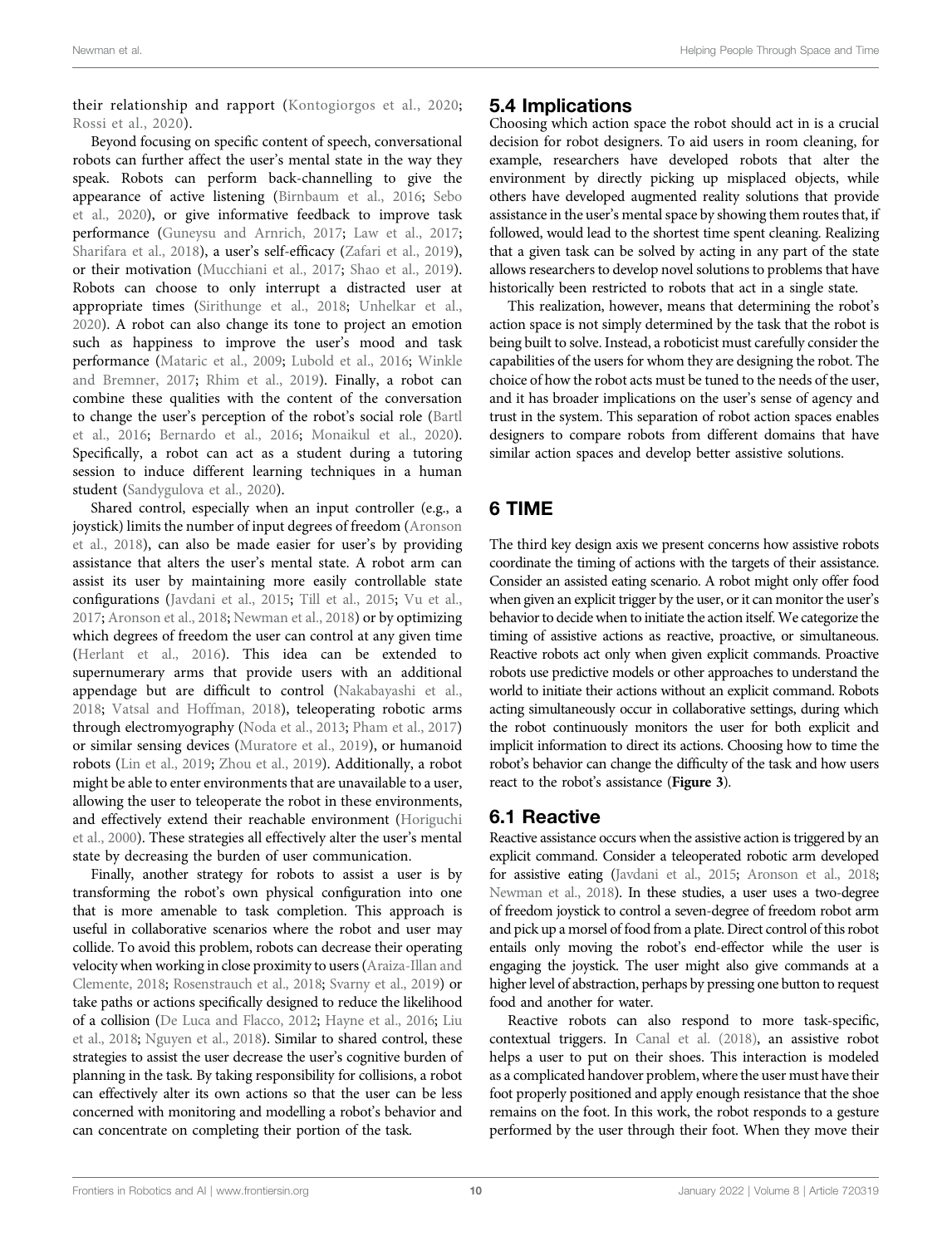

<span id="page-10-0"></span>foot in the specified way, the robot knows that it is an acceptable time to place the shoe on their foot.

In general, reactive systems give the user more control over the robot and therefore agency in the overall interaction. Additionally, the robot does not generally need sophisticated models of the task, since it can rely on explicit input from the user. This simplicity means that the robot tends to be less sensitive to the particular task or domain, as it relies on the user to adapt the task to the robot's capabilities. However, this additional control requires the robot's user to spend more time and effort on controlling the robot, which can distract from other tasks. Controlling a robot at this level may also require significant training, as the robot's capabilities may not clearly match the requirements of the task. The control burden grows as the user must explicitly command the robot to begin an interaction [\(Baraglia et al., 2016\)](#page-12-6), and requiring additional control complexity, such as adding modal control to teleoperation, can be cognitively taxing and slow down progress in the task [\(Herlant et al., 2016](#page-14-27)). Furthermore, requiring the user to explicitly cue the robot to act reduces collaborative fluency, which is undesirable as collaborative fluency is a positive attribute that has shown to increase the user's perceived quality of the interaction ([Hoffman et al., 2014\)](#page-14-22) and decrease the time spent during interactions [\(Huang and Mutlu, 2016\)](#page-14-7).

### 6.2 Proactive

Proactive assistance occurs when the robot predicts that an action would fulfill the user's goals and takes that action without explicit prompting. For example, in assisted eating, the robot may anticipate a user's thirst after eating and choose to reach for the glass of water before receiving explicit input. The robot relies on a model of the task and user behavior to estimate what the user would want next. Proactive assistance generally improves the smoothness of interactions, as the assistance target does not need to spend time training or cognitive load to provide explicit instructions to the robot. However, this type of assistance is dependent on the model used to cue its actions, so the added complexity may make the system less reliable.

Consider again the task of operating a high degree of freedom robot using a low degree of freedom input device. Instead of using explicit signals from the user, [Herlant et al. \(2016\)](#page-14-27) designed a robot that can proactively switch modes. In a simulated navigation task, a user drives a robot whose movement is restricted to exclusively moving either vertically or horizontally through a two-dimensional maze. The robot uses a model of the environment to determine whether horizontal or vertical motion is optimal given the robot's current position. The robot can then switch the mode proactively, allowing the user to simply direct the robot to move, speeding up the overall interaction time and removing the cognitive burden seen in reactive mode-switching.

Another way a robot can assist proactively is by building a model of the user to infer the task goal before it has been expressed. For example, a robot can predict the next fruit that a customer wants to add to their smoothie ([Huang and Mutlu, 2016](#page-14-7)). Before the user explicitly requests this ingredient, the robot can prepare to grab that ingredient, increasing the fluidity of the interaction.

One challenge of proactive assistance is that users can be uncomfortable or even endangered if the robot makes unexpected motion. To mitigate this concern, the robot can communicate its intentions to the user explicitly. This could be done by having the robot show the user its plan directly on the physical environment, for example highlighting the part of a car door it plans to work on [\(Andersen et al., 2016b](#page-12-16)), or by showing its intended travel path in a virtual reality headset ([Shu et al., 2018\)](#page-17-11).

Proactive assistance enables more robust and general applications than reactive assistance does. However, the added sophistication in assistance requires additional complexity in the robot's models and behavior, which is compounded by the need to act in varied environments to unexpected stimuli. In addition, a purely proactive system can be uncomfortable or dangerous if the user is not prepared for the robot's actions. To mitigate some of these concerns, assistance systems can design some parts of the interaction as reactive and others as proactive. For example, the serving robot in [Huang and Mutlu \(2016\)](#page-14-7) proactively moves closer to its estimate of the user's most likely request, but it does not initiate the actual grasping process until it receives an explicit command.

# 6.3 Simultaneous

Simultaneous assistance exists between the previous two categories and includes shared control and collaborative robots. These systems generally function similarly to proactive assistance, but act at the same time as the user. These systems include shared autonomy systems [\(Javdani et al., 2015](#page-14-26); [Javdani et al., 2018](#page-14-30); [Losey et al., 2018\)](#page-15-28), which fuse the user's direct command with an autonomously generated command and arbitrate between the two according to some schema. It also includes tasks like carrying a table together [\(Nikolaidis et al., 2016](#page-16-8); [DelPreto and Rus, 2019\)](#page-13-11), in which both the user and the robot must act independently for progress to be made.

Simultaneous assistance occurs often in collaborative assembly tasks. The goal and structure of a joint assembly task is often prespecified, making it easy to determine a user's goal. A robot in such a task can directly assist by, for example, lifting and holding heavy objects steady so that they can be worked on ([Fischer et al., 2015](#page-13-25); [El](#page-13-9)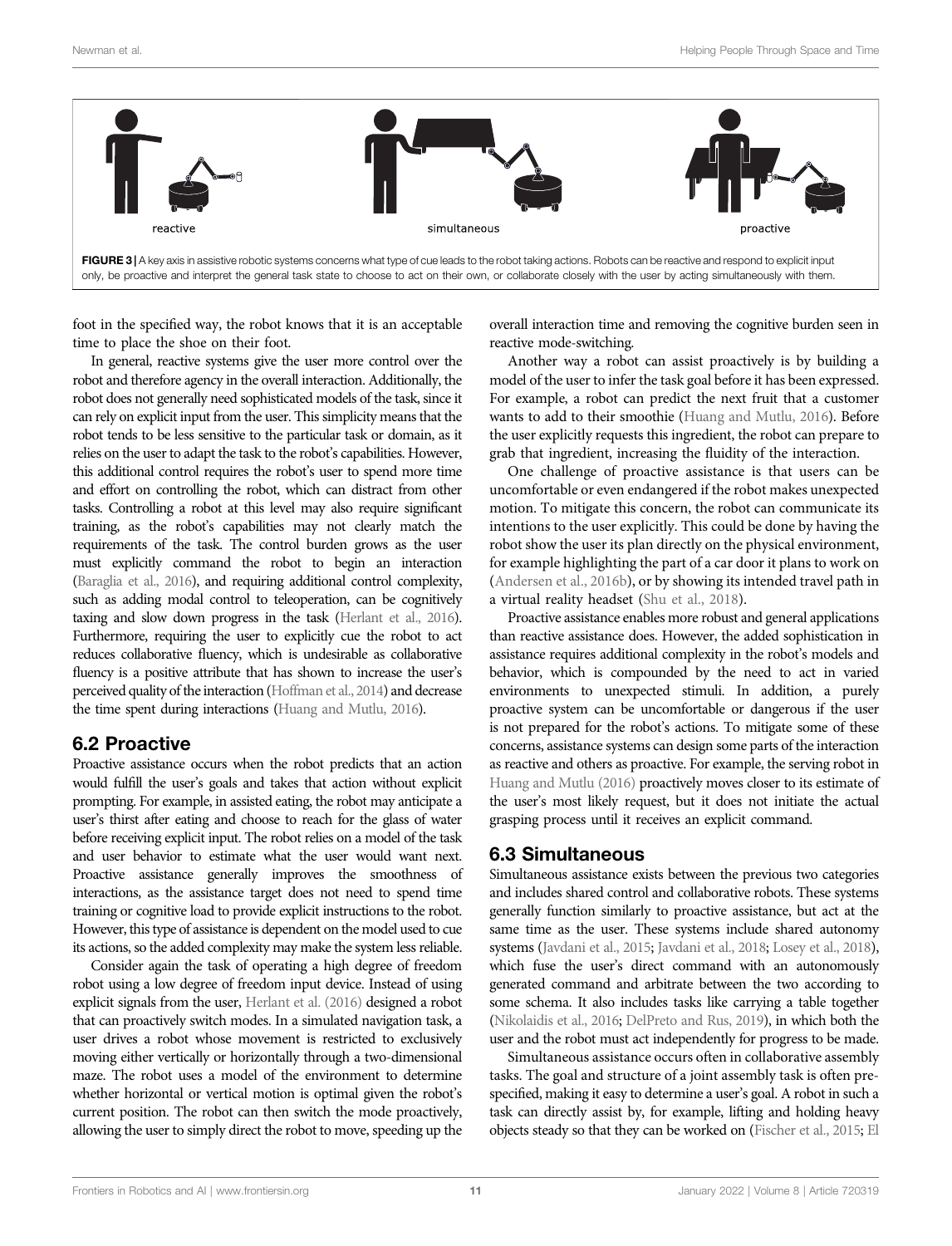[Makrini et al., 2017\)](#page-13-9). A robot can also assist by orienting a part to optimize construction, for example by following the images found in an assembly manual [\(Akkaladevi et al., 2016;](#page-12-5) [Wang et al., 2020\)](#page-18-7).

Simultaneous assistance often benefits from sophisticated communication strategies. For example, [DelPreto and Rus \(2019\)](#page-13-11) designed a robot to sense electromyographic signals from a user to jointly manipulate a heavy object. A robot could also communicate back with the user, for example by changing its stiffness during a comanipulation task in order to alert the user they should not move an object into a specific location [\(Bo et al., 2016\)](#page-12-13). Similarly, a robot could provide the user with cues as to the next step during a complicated assembly task such as by pointing at the next item of interest [\(Admoni et al., 2016\)](#page-12-22), providing a negative emotive feedback when a user completes an incorrect assembly step [\(Reyes et al., 2016](#page-17-18); [Rahman, 2019a](#page-16-19)) or display other emotive capabilities to signal task progress [\(Mok, 2016](#page-16-10); [Terzioglu et al., 2020](#page-18-19)).

Simultaneous assistive systems generally require tight collaboration between the user and the robot. The closeness of the collaboration requires the system to have a more complicated strategy for understanding user commands, since it is unlikely that the user will give precise commands while also accomplishing their task. However, these models can be more flexible than pure proactive systems: the robot can gain immediate feedback from the user about whether or not its action is correct, so it can recover from some model failures more quickly.

#### 6.4 Implications

Determining when a robot should act has implications on the quality of a robot interaction. Reactive systems use more explicit control which enables more user agency, but it also increases the burden to complete a task. Proactive systems require more sophisticated models and sensing onboard the robot, but they can improve collaborative fluency while decreasing user burden. Systems that act in anticipation of explicit user commands may even be able to influence future user behavior in unforeseen ways, leading to questions about who is in control of setting the task goal [\(Newman et al., 2020](#page-16-6)). Proactive robots also generally lead to more robot agency, which introduces complex challenges such as safety and trust.

Preferences among when a robot chooses to take action may differ among users even within the same task domain. While one user may prefer a robot that requires less training and complication to operate, another might prefer to have more direct control over the robot to determine its behavior more precisely. If the user is paired with the system they least prefer, the interaction may cease to be assistive. In addition, an assistive system need not be completely proactive, reactive or simultaneous: the system can choose different timing and cueing strategies based on the particular part of the task under consideration. Choosing exactly when a robot executes its actions requires careful thought about the nature of the task, the capability of the robot, and the desires of the user.

# 7 CONCLUSION

In this paper, we describe an overall perspective on robotic systems that emphasizes their assistive intentions. With this perspective, we present three key design axes that compare assistive robotics research across domains: the relationships they develop with people, their action space, and their action timing. We explore these axes through a review of recent assistive robotics research, showing how assistive robots from across domains face similar challenges and make comparable decisions along these axes.

Much of the research discussed in this paper is specific to its task domain due to how the field has been organized and the difficulty of building abstractions. In this work, we propose some abstractions, and we hope that they will enable designers of assistive robots to find systems in other domains that share their problems and to draw deeper connections with them.

For each axis, we discuss design tradeoffs resulting from particular approaches. From among these axes, several themes emerge. Choices in the robot's action space and timing can both affect a user's sense of agency. Similarly, both the robot's action space and relationship with the user impact the structure of the communication between the robot and the user, which alters the quality of the assistance. It is our hope that researchers will explore more themes that span these design axes and provide more structure to the development of assistive robots.

Finally, this work is intended to start a conversation about how to understand the specific challenges of assistive robotics within the general area of human-robot interaction. With this framework, we hope to encourage researchers to further explore the nature of assistance as a general concept and describe its inherent challenges. We do not claim that these axes are complete; rather, we present them as the beginning of a larger effort to develop general principles of assistive robotics.

# AUTHOR CONTRIBUTIONS

BAN, RMA, HA, and KK contributed to the conception and refinement of the main ideas of the paper. BAN developed the method for gathering papers for review. BAN read, selected, and organized the papers into the three critical axes. BAN wrote the first draft of the paper. BAN and RMA wrote the second draft of the paper, significantly reorganizing the first draft. RMA and BAN contributed to creating figures. All authors contributed to manuscript revision, read, and approved the submitted version.

### FUNDING

This work was partially supported by the National Science Foundation grant NSF IIS-1943072 and the Tang Family Foundation Innovation Fund. This research was also supported in part by a gift from Uptake, via the Uptake Machine Learning Fund for Social Good at Carnegie Mellon.

### ACKNOWLEDGMENTS

We thank Alex London for discussions about the definitions and ethical implications of robotic assistance. We also thank Jessica Benner, Sarah Young, and Melanie Gainey for helping with the process of paper collection.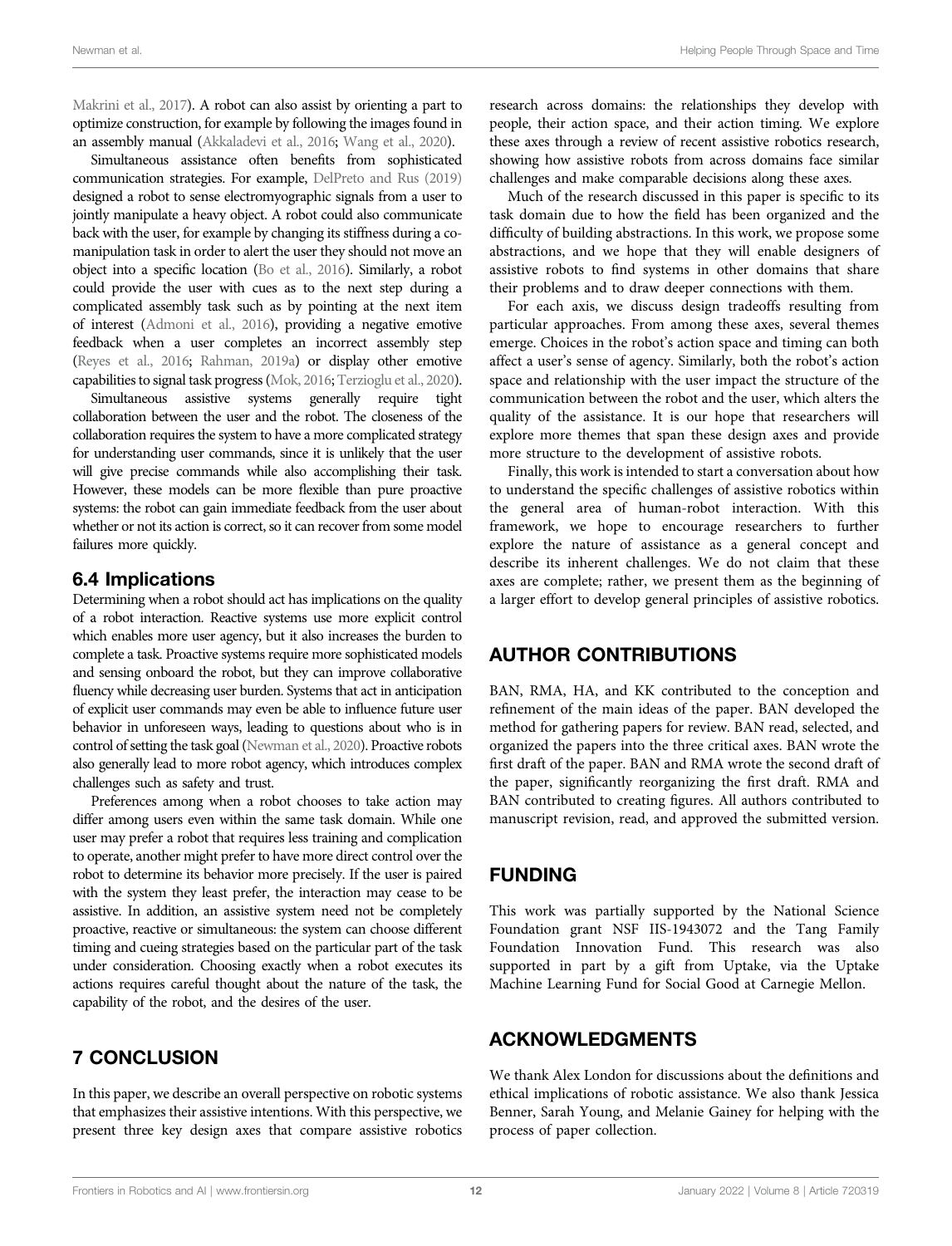# **REFERENCES**

- <span id="page-12-10"></span>Acharya, U., Kunde, S., Hall, L., Duncan, B. A., and Bradley, J. M. (2018). "Inference of User Qualities in Shared Control," in 2018 IEEE International Conference on Robotics and Automation (ICRA) (Brisbane, QLD, Australia: IEEE Computer Soc), 588–595. doi:[10.1109/icra.2018.8461193](https://doi.org/10.1109/icra.2018.8461193)
- <span id="page-12-19"></span>Ackovska, N., Kirandziska, V., Tanevska, A., Bozinovska, L., and Bozinovski, A. (2017). "Robot - Assisted Therapy for Autistic Children," in SoutheastCon 2017 (Concord, NC, USA: IEEE). doi[:10.1109/secon.2017.7925401](https://doi.org/10.1109/secon.2017.7925401)
- <span id="page-12-22"></span>Admoni, H., Weng, T., Hayes, B., and Scassellati, B. (2016). "Robot Nonverbal Behavior Improves Task Performance in Difficult Collaborations," in 2016 11th ACM/IEEE International Conference on Human-Robot Interaction (HRI) (Christchurch, New Zealand: IEEE Press), 51–58. doi[:10.1109/hri.2016.7451733](https://doi.org/10.1109/hri.2016.7451733)
- <span id="page-12-17"></span>Agrigoroaie, R., Ferland, F., and Tapus, A. (2016). "The Enrichme Project: Lessons Learnt from a First Interaction with the Elderly," in Social Robotics, (ICSR 2016). Editors A. Agah, J. Cabibihan, A. Howard, M. Salichs, and H. He (Berlin: Springer-Verlag), Vol. 9979, 735–745. doi:[10.1007/978-3-319-47437-3\\_72](https://doi.org/10.1007/978-3-319-47437-3_72)
- <span id="page-12-5"></span>Akkaladevi, S. C., Plasch, M., Pichler, A., and Rinner, B. (2016). "Human Robot Collaboration to Reach a Common Goal in an Assembly Process," in Proceedings of the Eighth European Starting Ai Researcher Symposium (Stairs 2016). Vol. 284 of Frontiers in Artificial Intelligence and Applications. Editors D. Pearce and H. Pinto (Amsterdam: IOS Press), 3–14.
- <span id="page-12-1"></span>Alimardani, M., Kemmeren, L., Okumura, K., and Hiraki, K. (2020). "Robotassisted Mindfulness Practice: Analysis of Neurophysiological Responses and Affective State Change," in 2020 29th IEEE International Conference on Robot and Human Interactive Communication (RO-MAN) (IEEE), 683–689. doi:[10.1109/ro-man47096.2020.9223428](https://doi.org/10.1109/ro-man47096.2020.9223428)
- <span id="page-12-4"></span>Andersen, R. S., Bogh, S., Moeslund, T. B., and Madsen, O. (2016a). "Task Space Hri for Cooperative Mobile Robots in Fit-Out Operations Inside Ship Superstructures," in 2016 25th IEEE International Symposium on Robot and Human Interactive Communication (RO-MAN) (IEEE), 880–887. doi:[10.1109/roman.2016.7745223](https://doi.org/10.1109/roman.2016.7745223)
- <span id="page-12-16"></span>Andersen, R. S., Madsen, O., Moeslund, T. B., and Amor, H. B. (2016b)."Projecting Robot Intentions into Human Environments," in 2016 25th IEEE International Symposium on Robot and Human Interactive Communication (RO-MAN) (IEEE), 294–301. doi[:10.1109/roman.2016.7745145](https://doi.org/10.1109/roman.2016.7745145)
- <span id="page-12-28"></span>Araiza-Illan, D., and Clemente, A. d. S. B. (2018). "Dynamic Regions to Enhance Safety in Human-Robot Interactions," in 2018 IEEE 23rd International Conference on Emerging Technologies and Factory Automation (ETFA) (IEEE), 693698.
- <span id="page-12-27"></span>Aronson, R. M., Santini, T., Kuebler, T. C., Kasneci, E., Srinivasa, S., and Admoni, H. (2018). "Eye-hand Behavior in Human-Robot Shared Manipulation,"in HRI '18: Proceedings of the 2018 ACM/IEEE International Conference on Human-Robot Interaction (Assoc Computing Machinery) (IEEE), 4–13. doi:[10.1145/](https://doi.org/10.1145/3171221.3171287) [3171221.3171287](https://doi.org/10.1145/3171221.3171287)
- <span id="page-12-11"></span>Baklouti, M., Monacelli, E., Guitteny, V., and Couvet, S. (2008). "Intelligent Assistive Exoskeleton with Vision Based Interface," in Smart Homes and Health Telematics. Vol. 5120 of Lecture Notes in Computer Science. Editors S. Helal, S. Mitra, J. Wong, C. Chang, and M. Mokhtari (Berlin: Springer-Verlag), 123–135.
- <span id="page-12-6"></span>Baraglia, J., Cakmak, M., Nagai, Y., Rao, R., and Asada, M. (2016). "Initiative in Robot Assistance During Collaborative Task Execution," in HRI '16: The Eleventh ACM/IEEE International Conference on Human Robot Interaction (Christchurch, New Zealand: IEEE Press), 67–74. doi[:10.1109/hri.2016.7451735](https://doi.org/10.1109/hri.2016.7451735)
- <span id="page-12-25"></span>Bartl, A., Bosch, S., Brandt, M., Dittrich, M., and Lugrin, B. (2016). "The Influence of a Social Robot's Persona on How it Is Perceived and Accepted by Elderly Users," in Social Robotics, (ICSR 2016). Vol. 9979 of Lecture Notes in Artificial Intelligence. Editors A. Agah, J. Cabibihan, A. Howard, M. Salichs, and H. He (Berlin: Springer-Verlag), 681–691. doi[:10.1007/978-3-319-47437-3\\_67](https://doi.org/10.1007/978-3-319-47437-3_67)
- <span id="page-12-26"></span>Bernardo, B., Alves-Oliveira, P., Santos, M. G., Melo, F. S., and Paiva, A. (2016). "An Interactive Tangram Game for Children with Autism," in Intelligent Virtual Agents, IVA 2016. Vol. 10011 of Lecture Notes in Artificial Intelligence. Editors D. Traum, W. Swartout, P. Khooshabeh, S. Kopp, S. Scherer, and A. Leuski (Berlin: Springer-Verlag), 500–504. doi:[10.1007/](https://doi.org/10.1007/978-3-319-47665-0_63) [978-3-319-47665-0\\_63](https://doi.org/10.1007/978-3-319-47665-0_63)
- <span id="page-12-18"></span>Bharatharaj, J., Huang, L., Al-Jumaily, A., Elara, M. R., and Krageloh, C. (2017). Investigating the Effects of Robot-Assisted Therapy Among Children with

Autism Spectrum Disorder Using Bio-Markers. IOP Conf. Series-Materials Sci. Eng. 234, 012017. doi[:10.1088/1757-899x/234/1/012017](https://doi.org/10.1088/1757-899x/234/1/012017)

- <span id="page-12-24"></span>Birnbaum, G. E., Mizrahi, M., Hoffman, G., Reis, H. T., Finkel, E. J., and Sass, O. (2016). "Machines as a Source of Consolation: Robot Responsiveness Increases Human Approach Behavior and Desire for Companionship," in HRI '16: The Eleventh ACM/IEEE International Conference on Human Robot Interaction (Christchurch, New Zealand: IEEE Press), 165–171. doi[:10.1109/](https://doi.org/10.1109/hri.2016.7451748) [hri.2016.7451748](https://doi.org/10.1109/hri.2016.7451748)
- <span id="page-12-13"></span>Bo, H., Mohan, D. M., Azhar, M., Sreekanth, K., and Campolo, D. (2016)."Humanrobot Collaboration for Tooling Path Guidance," in 2016 6th IEEE International Conference on Biomedical Robotics and Biomechatronics (BIOROB) (Singapore: IEEE), 1340–1345. doi:[10.1109/biorob.2016.7523818](https://doi.org/10.1109/biorob.2016.7523818)
- <span id="page-12-20"></span>Bodden, C., Rakita, D., Mutlu, B., and Gleicher, M. (2016). "Evaluating Intent-Expressive Robot Arm Motion," in 2016 25th IEEE International Symposium on Robot and Human Interactive Communication (RO-MAN) (IEEE) (IEEE RO-MAN), 658663. doi:[10.1109/roman.2016.7745188](https://doi.org/10.1109/roman.2016.7745188)
- <span id="page-12-12"></span>Bonani, M., Oliveira, R., Correia, F., Rodrigues, A., Guerreiro, T., and Paiva, A. (2018). "What My Eyes Can't See, a Robot Can Show Me: Exploring the Collaboration between Blind People and Robots," in ASSETS '18: Proceedings of the 20th International ACM SIGACCESS Conference on Computers and Accessibility (New York, NY: Association for Computing Machinery), 15–27.
- <span id="page-12-21"></span>Breazeal, C., Brooks, A., Chilongo, D., Gray, J., Hoffman, G., Kidd, C., et al. (2004). "Working Collaboratively with Humanoid Robots," in 2004 4th IEEE/RAS International Conference on Humanoid Robots, Vols 1 and 2, Proceedings (IEEE), 253–272.
- <span id="page-12-2"></span>Briggs, P., Scheutz, M., and Tickle-Degnen, L. (2015). "Are Robots Ready for Administering Health Status Surveys? First Results from an Hri Study with Subjects with Parkinson's Disease," in Proceedings of the 2015 ACM/IEEE International Conference on Human-robot Interaction (HRI'15) (Assoc Computing Machinery) (IEEE), 327–334.
- <span id="page-12-8"></span>Broehl, C., Nelles, J., Brandl, C., Mertens, A., and Schlick, C. M. (2016). "Tam Reloaded: A Technology Acceptance Model for Human-Robot Cooperation in Production Systems," in HCI International 2016 - Posters' Extended Abstracts, PT I. Vol. 617 of Communications in Computer and Information Science. Editor C. Stephanidis (New York City: Springer International Publishing AG), 97–103.
- <span id="page-12-0"></span>Brose, S. W., Weber, D. J., Salatin, B. A., Grindle, G. G., Wang, H., Vazquez, J. J., et al. (2010). The Role of Assistive Robotics in the Lives of Persons with Disability. Am. J. Phys. Med. Rehabil. 89, 509–521. doi[:10.1097/](https://doi.org/10.1097/phm.0b013e3181cf569b) [phm.0b013e3181cf569b](https://doi.org/10.1097/phm.0b013e3181cf569b)
- <span id="page-12-23"></span>Bui, H.-D., and Chong, N. Y. (2018). "An Integrated Approach to Human-Robot-Smart Environment Interaction Interface for Ambient Assisted Living," in 2018 IEEE Workshop on Advanced Robotics and its Social Impacts (ARSO) (IEEE), 32–37. doi:[10.1109/arso.2018.8625821](https://doi.org/10.1109/arso.2018.8625821)
- <span id="page-12-14"></span>Cacace, J., Caccavale, R., Finzi, A., and Lippiello, V. (2019a). "Variable Admittance Control Based on Virtual Fixtures for Human-Robot Co-manipulation," in 2019 IEEE International Conference on Systems, Man and Cybernetics (SMC) (IEEE), 1569–1574.
- <span id="page-12-15"></span>Cacace, J., Finzi, A., and Lippiello, V. (2019b). "Enhancing Shared Control via Contact Force Classification in Human-Robot Cooperative Task Execution," in Human Friendly Robotics. Vol. 7 of Springer Proceedings in Advanced Robotics. Editors F. Ficuciello, F. Ruggiero, and A. Finzi (New York City: Springer International Publishing AG), 167–179. doi:[10.1007/978-3-319-89327-3\\_13](https://doi.org/10.1007/978-3-319-89327-3_13)
- <span id="page-12-7"></span>Cakmak, M., Srinivasa, S. S., Lee, M. K., Forlizzi, J., and Kiesler, S. (2011). "Human Preferences for Robot-Human Hand-Over Configurations," in 2011 IEEE/RSJ International Conference on Intelligent Robots and Systems (IEEE). doi[:10.1109/iros.2011.6094735](https://doi.org/10.1109/iros.2011.6094735)
- <span id="page-12-3"></span>Canal, G., Alenya, G., and Torras, C. (2016). "Personalization Framework for Adaptive Robotic Feeding Assistance," in Social Robotics, (ICSR 2016). Vol. 9979 of Lecture Notes in Artificial Intelligence. Editors A. Agah, J. Cabibihan, A. Howard, M. Salichs, and H. He (Berlin: Springer-Verlag), 22–31. doi[:10.1007/978-3-319-47437-3\\_3](https://doi.org/10.1007/978-3-319-47437-3_3)
- <span id="page-12-9"></span>Canal, G., Pignat, E., Alenya, G., Calinon, S., and Torras, C. (2018). "Joining High-Level Symbolic Planning with Low-Level Motion Primitives in Adaptive Hri: Application to Dressing Assistance," in 2018 IEEE International Conference on Robotics and Automation (ICRA) (Brisbane, QLD, Australia: IEEE), 3273–3278. doi:[10.1109/icra.2018.8460606](https://doi.org/10.1109/icra.2018.8460606)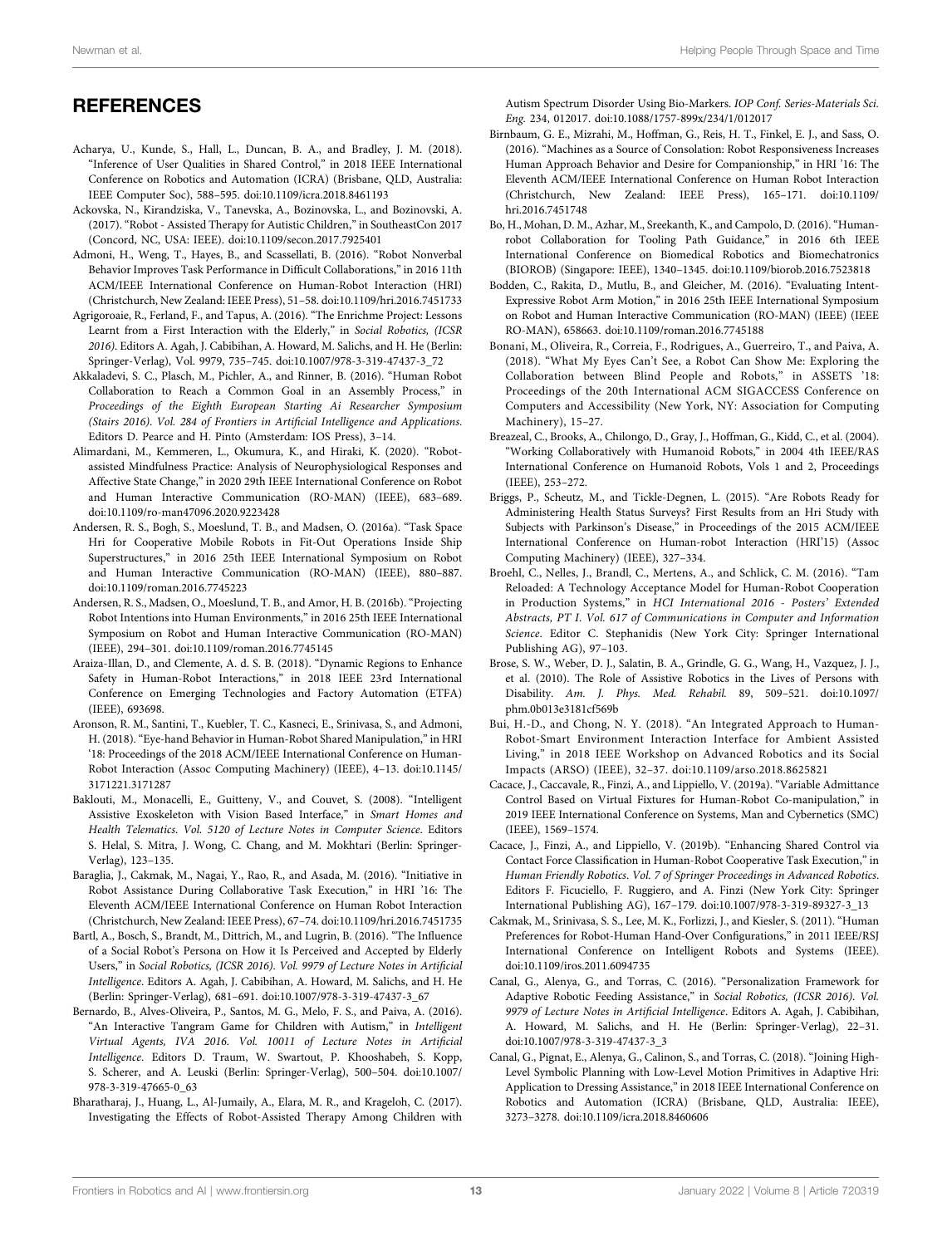- <span id="page-13-16"></span>Carmichael, M. G., and Liu, D. (2013). "Admittance Control Scheme for Implementing Model-Based Assistance-As-Needed on a Robot," in 2013 35th Annual International Conference of the IEEE Engineering in Medicine and Biology Society (EMBC) (IEEE), 870–873. doi:[10.1109/embc.2013.6609639](https://doi.org/10.1109/embc.2013.6609639)
- <span id="page-13-18"></span>Cha, E., Fitter, N. T., Kim, Y., Fong, T., and Mataric, M. J. (2018). "Effects of Robot Sound on Auditory Localization in Human-Robot Collaboration," in HRI '18: Proceedings of the 2018 ACM/IEEE International Conference on Human-Robot Interaction (Assoc Computing Machinery) (IEEE), 434–442. doi:[10.1145/3171221.3171285](https://doi.org/10.1145/3171221.3171285)
- <span id="page-13-22"></span>Chang, W.-L., and Sabanovic, S. (2015). "Interaction Expands Function: Social Shaping of the Therapeutic Robot Paro in a Nursing Home," in Proceedings of Tth 2015 ACM/IEEE International Conference on Human-Robot Interaction (HRI'15) (Assoc Computing Machinery) (IEEE), 343–350.
- <span id="page-13-19"></span>Chen, K., Plaza-Leiva, V., Min, B.-C., Steinfeld, A., and Dias, M. B. (2016)."Navcue: Context Immersive Navigation Assistance for Blind Travelers," in Eleventh ACM/IEEE International Conference on Human Robot Interaction (HRI'16) (Assoc Computing Machinery) (IEEE), 559. doi[:10.1109/hri.2016.7451855](https://doi.org/10.1109/hri.2016.7451855)
- <span id="page-13-17"></span>Chen, T. L., and Kemp, C. C. (2010). "Lead Me by the Hand: Evaluation of a Direct Physical Interface for Nursing Assistant Robots," in Proceedings of the 5th ACM/IEEE International Conference on Human-Robot Interaction (HRI 2010) (IEEE), 367–374. doi[:10.1109/hri.2010.5453162](https://doi.org/10.1109/hri.2010.5453162)
- <span id="page-13-15"></span>Choi, H., Lee, J., and Kong, K. (2018). "A Human-Robot Interface System for Walkon Suit : a Powered Exoskeleton for Complete Paraplegics," in IECON 2018 - 44th Annual Conference of the IEEE Industrial Electronics Society (IEEE), 5057–5061. doi:[10.1109/iecon.2018.8592884](https://doi.org/10.1109/iecon.2018.8592884)
- <span id="page-13-1"></span>Christodoulou, P., May Reid, A. A., Pnevmatikos, D., Rioja del Rio, C., and Fachantidis, N. (2020). Students Participate and Evaluate the Design and Development of a Social Robot 2020 29th IEEE International Conference on Robot and Human Interactive Communication (RO-MAN) IEEE, 739–744. doi:[10.1109/ro-man47096.2020.9223490](https://doi.org/10.1109/ro-man47096.2020.9223490)
- <span id="page-13-5"></span>Cremer, S., Doelling, K., Lundberg, C. L., McNair, M., Shin, J., and Popa, D. (2016). "Application Requirements for Robotic Nursing Assistants in Hospital Environments," in Sensors For Next-generation Robotics III. Vol. 9859 of Proceedings of SPIE. Editors D. Popa and M. Wijesundara (Bellingham, Wa: Spie-Int Soc Optical Engineering). doi:[10.1117/12.2229241](https://doi.org/10.1117/12.2229241)
- <span id="page-13-8"></span>Cserteg, T., Erdos, G., and Horvath, G. (2018). "Assisted Assembly Process by Gesture Controlled Robots," in 51st CIRP Conference on Manufacturing Systems. Vol. 72 of Procedia CIRP. Editor L. Wang (Amsterdam: Elsevier Science Bv), 51–56. doi:[10.1016/j.procir.2018.03.028](https://doi.org/10.1016/j.procir.2018.03.028)
- <span id="page-13-2"></span>Davison, D. P., Wijnen, F. M., Charisi, V., van der Meij, J., Evers, V., and Reidsma, D. (2020). "Working with a Social Robot in School: A Long-Term Real-World Unsupervised Deployment," in Proceedings of the 2020 ACM/IEEE International Conference on Human-Robot Interaction (HRI '20) (Assoc Computing Machinery) (IEEE), 63–72.
- <span id="page-13-28"></span>De Luca, A., and Flacco, F. (2012). "Integrated Control for Phri: Collision Avoidance, Detection, Reaction and Collaboration," in 2012 4th IEEE RAS & EMBS International Conference on Biomedical Robotics And Biomechatronics (BIOROB). Editors J. Desai, L. Jay, and L. Zollo (Rome, Italy: IEEE), 288295. doi[:10.1109/biorob.2012.6290917](https://doi.org/10.1109/biorob.2012.6290917)
- <span id="page-13-11"></span>DelPreto, J., and Rus, D. (2019). "Sharing the Load: Human-Robot Team Lifting Using Muscle Activity," in 2019 International Conference on Robotics and Automation (ICRA). Editors A. Howard, K. Althoefer, F. Arai, F. Arrichiello, B. Caputo, J. Castellanos, et al. (IEEE), 7906–7912. doi:[10.1109/](https://doi.org/10.1109/icra.2019.8794414) [icra.2019.8794414](https://doi.org/10.1109/icra.2019.8794414)
- <span id="page-13-7"></span>Devin, S., and Alami, R. (2016). "An Implemented Theory of Mind to Improve Human-Robot Shared Plans Execution," in HRI '16: The Eleventh ACM/IEEE International Conference on Human Robot Interaction (IEEE Press), 319–326. doi:[10.1109/hri.2016.7451768](https://doi.org/10.1109/hri.2016.7451768)
- <span id="page-13-3"></span>Dino, F., Zandie, R., Ahdollahi, H., Schoeder, S., and Mahoor, M. H. (2019). "Delivering Cognitive Behavioral Therapy Using a Conversational Social Robot," in 2019 IEEE/RSJ International Conference on Intelligent Robots and Systems (IROS) (IEEE), 2089–2095. doi:[10.1109/](https://doi.org/10.1109/iros40897.2019.8968576) [iros40897.2019.8968576](https://doi.org/10.1109/iros40897.2019.8968576)
- <span id="page-13-14"></span>Dometios, A. C., Papageorgiou, X. S., Arvanitakis, A., Tzafestas, C. S., and Maragos, P. (2017)."Real-Time End-Effector Motion Behavior Planning Approach Using On-Line Point-Cloud Data Towards a User Adaptive Assistive Bath Robot," in 2017 IEEE/RSJ International Conference on Intelligent Robots and Systems

(IROS). Editors A. Bicchi and A. Okamura (IEEE), 50315036. doi[:10.1109/](https://doi.org/10.1109/iros.2017.8206387) [iros.2017.8206387](https://doi.org/10.1109/iros.2017.8206387)

- <span id="page-13-6"></span>Doroodgar, B., Ficocelli, M., Mobedi, B., and Nejat, G. (2010). "The Search for Survivors: Cooperative Human-Robot Interaction in Search and Rescue Environments Using Semi-Autonomous Robots," in 2010 IEEE International Conference on Robotics and Automation (ICRA) (IEEE), 2858–2863. doi:[10.1109/robot.2010.5509530](https://doi.org/10.1109/robot.2010.5509530)
- <span id="page-13-23"></span>Dragan, A. D., Lee, K. C. T., and Srinivasa, S. S. (2013). "Legibility and Predictability of Robot Motion," in 2013 8th ACM/IEEE International Conference on Human-Robot Interaction (HRI), 301–308. doi[:10.1109/](https://doi.org/10.1109/HRI.2013.6483603) [HRI.2013.6483603](https://doi.org/10.1109/HRI.2013.6483603)
- <span id="page-13-9"></span>El Makrini, I., Merckaert, K., Lefeber, D., and Vanderborght, B. (2017)."Design of a Collaborative Architecture for Human-Robot Assembly Tasks," in 2017 IEEE/ RSJ International Conference on Intelligent Robots and Systems (IROS). Editors A. Bicchi and A. Okamura (IEEE), 1624–1629. doi[:10.1109/](https://doi.org/10.1109/iros.2017.8205971) [iros.2017.8205971](https://doi.org/10.1109/iros.2017.8205971)
- <span id="page-13-4"></span>Fan, J., Beuscher, L., Newhouse, P. A.,Mion, L. C., and Sarkar, N. (2016)."A Robotic Coach Architecture for Multi-User Human-Robot Interaction (Ramu) with the Elderly and Cognitively Impaired," in 2016 25th IEEE International Symposium on Robot and Human Interactive Communication (RO-MAN) (IEEE), 445–450. doi[:10.1109/](https://doi.org/10.1109/roman.2016.7745157) [roman.2016.7745157](https://doi.org/10.1109/roman.2016.7745157)
- <span id="page-13-24"></span>Faria, M., Silva, R., Alves-Oliveira, P., Melo, F. S., and Paiva, A. (2017). ""me and You Together" Movement Impact in Multi-User Collaboration Tasks," in 2017 IEEE/RSJ International Conference on Intelligent Robots and Systems (IROS). Editors A. Bicchi and A. Okamura (IEEE), 2793–2798. doi[:10.1109/](https://doi.org/10.1109/iros.2017.8206109) [iros.2017.8206109](https://doi.org/10.1109/iros.2017.8206109)
- <span id="page-13-13"></span>Farrell, L., Strawser, P., Hambuchen, K., Baker, W., and Badger, J. (2017). "Supervisory Control of a Humanoid Robot in Microgravity for Manipulation Tasks," in 2017 IEEE/RSJ International Conference on Intelligent Robots and Systems (IROS). Editors A. Bicchi and A. Okamura (IEEE), 37973802. doi[:10.1109/iros.2017.8206229](https://doi.org/10.1109/iros.2017.8206229)
- <span id="page-13-12"></span>Ferreira, B. Q., Karipidou, K., Rosa, F., Petisca, S., Alves-Oliveira, P., and Paiva, A. (2016). "A Study on Trust in a Robotic Suitcase," Social Robotics, (ICSR 2016) Vol. 9979 of Lecture Notes in Artificial Intelligence. Editors A. Agah, J. Cabibihan, A. Howard, M. Salichs, and H. He (Berlin: Springer-Verlag), 179–189. doi:[10.1007/978-3-319-47437-3\\_18](https://doi.org/10.1007/978-3-319-47437-3_18)
- <span id="page-13-25"></span>Fischer, K., Jensen, L. C., Kirstein, F., Stabinger, S., Erkent, O., Shukla, D., et al. (2015). "The Effects of Social Gaze in Human-Robot Collaborative Assembly," Social Robotics (ICSR 2015) Vol. 9388 of Lecture Notes in Artificial Intelligence Editors A. Tapus, E. Andre, J. Martin, F. Ferland, and M. Ammi (Berlin: Springer-Verlag), 204–213. doi[:10.1007/978-3-319-25554-5\\_21](https://doi.org/10.1007/978-3-319-25554-5_21)
- <span id="page-13-0"></span>Fong, T., Thorpe, C., and Baur, C. (2003). "Collaboration, Dialogue, and Human-Robot Interaction," Robotics Research Vol. 6 of Springer Tracts in Advanced Robotics Editors R. Jarvis and A. Zelinsky (Berlin: Springer-Verlag), 255–266.
- <span id="page-13-20"></span>Fuglerud, K. S., and Solheim, I. (2018). "The Use of Social Robots for Supporting Language Training of Children," in Transforming Our World Through Design, Diversity And Education. Vol. 256 of Studies in Health Technology and Informatics. Editors G. Craddock, C. Doran, L. McNutt, and D. Rice (Amsterdam, Netherlands: IOS PRESS), 401–408.
- <span id="page-13-26"></span>Gamborino, E., and Fu, L.-C. (2018). "Interactive Reinforcement Learning Based Assistive Robot for the Emotional Support of Children," in 2018 18th International Conference on Control, Automation and Systems (ICCAS) (IEEE), 708–713.
- <span id="page-13-21"></span>Gao, X., Gong, R., Zhao, Y., Wang, S., Shu, T., and Zhu, S.-C. (2020). "Joint Mind Modeling for Explanation Generation in Complex Human-Robot Collaborative Tasks," in 2020 29th Editors R. Jarvis and A. Zelinsky (Berlin: Springer-Verlag), 255 -266. IEEE International Conference on Robot and Human Interactive Communication (RO-MAN) (IEEE), 1119–1126. doi[:10.1109/ro](https://doi.org/10.1109/ro-man47096.2020.9223595)[man47096.2020.9223595](https://doi.org/10.1109/ro-man47096.2020.9223595)
- <span id="page-13-27"></span>Gao, Y., Sibirtseva, E., Castellano, G., and Kragic, D. (2019). "Fast Adaptation with Meta-Reinforcement Learning for Trust Modelling in Human-Robot Interaction," in 2019 IEEE/RSJ International Conference on Intelligent Robots and Systems (IROS) (IEEE), 305–312. doi[:10.1109/](https://doi.org/10.1109/iros40897.2019.8967924) [iros40897.2019.8967924](https://doi.org/10.1109/iros40897.2019.8967924)
- <span id="page-13-10"></span>Goeruer, O. C., Rosman, B., Sivrikaya, F., and Albayrak, S. (2018). "Social Cobots: Anticipatory Decision-Making for Collaborative Robots Incorporating Unexpected Human Behaviors," in HRI '18: Proceedings of the 2018 ACM/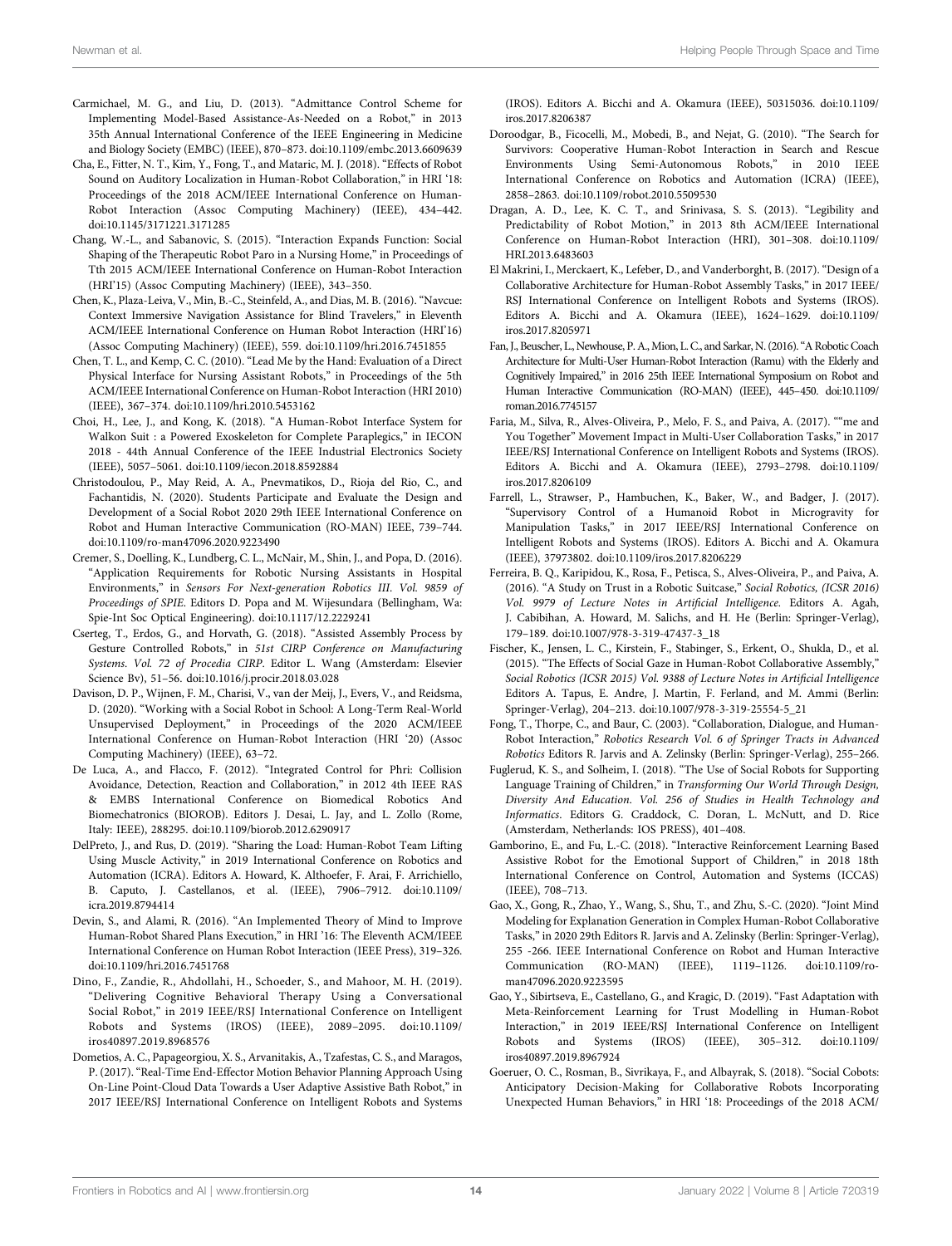IEEE International Conference on Human-Robot Interaction (Assoc Computing Machinery (IEEE), 398–406.

- <span id="page-14-12"></span>Goldau, F. F., Shastha, T. K., Kyrarini, M., and Graeser, A. (2019). "Autonomous Multi-Sensory Robotic Assistant for a Drinking Task," in 2019 IEEE 16th International Conference on Rehabilitation Robotics (ICORR) (IEEE), 210–216. doi:[10.1109/icorr.2019.8779521](https://doi.org/10.1109/icorr.2019.8779521)
- <span id="page-14-19"></span>Goodrich, M. A., Colton, M., Brinton, B., and Fujiki, M. (2011). "A Case for Low-Dose Robotics in Autism Therapy," in Proceedings of the 6th ACM/IEEE International Conference on Human-Robot Interaction (HRI 2011) (IEEE), 143–144. doi:[10.1145/1957656.1957702](https://doi.org/10.1145/1957656.1957702)
- <span id="page-14-2"></span>Grames, E. M., Stillman, A. N., Tingley, M. W., and Elphick, C. S. (2019). An Automated Approach to Identifying Search Terms for Systematic Reviews Using Keyword Co-Occurrence Networks. Methods Ecol. Evol. 10, 1645–1654. doi:[10.1111/2041-210X.13268](https://doi.org/10.1111/2041-210X.13268)
- <span id="page-14-11"></span>Grigore, E. C., Eder, K., Pipe, A. G., Melhuish, C., and Leonards, U. (2013). "Joint Action Understanding Improves Robot-To-Human Object Handover," in 2013 IEEE/RSJ International Conference on Intelligent Robots and Systems (IROS). Editor N. Amato (IEEE), 4622–4629. doi[:10.1109/iros.2013.6697021](https://doi.org/10.1109/iros.2013.6697021)
- <span id="page-14-25"></span>Guneysu, A., and Arnrich, B. (2017). "Socially Assistive Child-Robot Interaction in Physical Exercise Coaching," in 2017 26th IEEE International Symposium on Robot and Human Interactive Communication (RO-MAN). Editors A. Howard, K. Suzuki, and L. Zollo (IEEE), 670–675. doi:[10.1109/](https://doi.org/10.1109/roman.2017.8172375) [roman.2017.8172375](https://doi.org/10.1109/roman.2017.8172375)
- <span id="page-14-9"></span>Hawkins, K. P., Bansal, S., Vo, N. N., and Bobick, A. F. (2014). "Anticipating Human Actions for Collaboration in the Presence of Task and Sensor Uncertainty," in 2014 IEEE International Conference on Robotics and Automation (ICRA) (IEEE), 2215–2222. doi[:10.1109/icra.2014.6907165](https://doi.org/10.1109/icra.2014.6907165)
- <span id="page-14-8"></span>Hawkins, K. P., Vo, N., Bansal, S., and Bobick, A. F. (2013). "Probabilistic Human Action Prediction and Wait-Sensitive Planning for Responsive Human-Robot Collaboration," in 2013 13th IEEE-RAS International Conference on Humanoid Robots (HUMANOIDS) (IEEE), 499–506. doi:[10.1109/](https://doi.org/10.1109/humanoids.2013.7030020) [humanoids.2013.7030020](https://doi.org/10.1109/humanoids.2013.7030020)
- <span id="page-14-29"></span>Hayne, R., Luo, R., and Berenson, D. (2016). "Considering Avoidance and Consistency in Motion Planning for Human-Robot Manipulation in a Shared Workspace," in 2016 IEEE International Conference on Robotics and Automation (ICRA). Editors A. Okamura, A. Menciassi, A. Ude, D. Burschka, D. Lee, F. Arrichiello, et al. (IEEE), 3948–3954. doi:[10.1109/](https://doi.org/10.1109/icra.2016.7487584) [icra.2016.7487584](https://doi.org/10.1109/icra.2016.7487584)
- <span id="page-14-21"></span>Hemminghaus, J., and Kopp, S. (2017). "Towards Adaptive Social Behavior Generation for Assistive Robots Using Reinforcement Learning," in Proceedings of the 2017 ACM/IEEE International Conference on Human-Robot Interaction (HRI'17) (IEEE), 332–340. doi:[10.1145/2909824.3020217](https://doi.org/10.1145/2909824.3020217)
- <span id="page-14-27"></span>Herlant, L. V., Holladay, R. M., and Srinivasa, S. S. (2016). "Assistive Teleoperation of Robot Arms via Automatic Time-Optimal Mode Switching," in HRI '16: The Eleventh ACM/IEEE International Conference on Human Robot Interaction (IEEE Press), 35–42. doi[:10.1109/hri.2016.7451731](https://doi.org/10.1109/hri.2016.7451731)
- <span id="page-14-16"></span>Hietanen, A., Changizi, A., Lanz, M., Kamarainen, J., Ganguly, P., Pieters, R., et al. (2019). "Proof of Concept of a Projection-Based Safety System for Human-Robot Collaborative Engine Assembly," in 2019 28th IEEE International Conference on Robot and Human Interactive Communication (RO-MAN) (IEEE). doi:[10.1109/ro-man46459.2019.8956446](https://doi.org/10.1109/ro-man46459.2019.8956446)
- <span id="page-14-22"></span>Hoffman, G., Birnbaum, G. E., Vanunu, K., Sass, O., and Reis, H. T. (2014). "Robot Responsiveness to Human Disclosure Affects Social Impression and Appeal," in HRI'14: Proceedings of the 2014 ACM/IEEE IInternational Conference on Human-robot Interaction (IEEE), 1–8. doi:[10.1145/](https://doi.org/10.1145/2559636.2559660) [2559636.2559660](https://doi.org/10.1145/2559636.2559660)
- <span id="page-14-28"></span>Horiguchi, Y., Sawaragi, T., and Akashi, G. (2000). "Naturalistic Human-Robot Collaboration Based upon Mixed-Initiative Interactions in Teleoperating Environment," in SMC 2000 Conference Proceedings: 2000 IEEE International Conference on Systems, Man & Cybernetics, Vol. 1-5 (IEEE), 876–881.
- <span id="page-14-7"></span>Huang, C.-M., and Mutlu, B. (2016). "Anticipatory Robot Control for Efficient Human-Robot Collaboration," in HRI '16: The Eleventh ACM/IEEE International Conference on Human Robot Interaction (IEEE Press), 83–90. doi:[10.1109/hri.2016.7451737](https://doi.org/10.1109/hri.2016.7451737)
- <span id="page-14-6"></span>Iossifidis, I., and Schoner, G. (2004). "Autonomous Reaching and Obstacle Avoidance with the Anthropomorphic Arm of a Robotic Assistant Using the Attractor Dynamics Approach," in 2004 IEEE International Conference

on Robotics and Automation, Vols 1-5, Proceedings (IEEE), 4295–4300. doi[:10.1109/robot.2004.1302393](https://doi.org/10.1109/robot.2004.1302393)

- <span id="page-14-1"></span>Iqbal, T., and Riek, L. D. (2019). "Human-Robot Teaming: Approaches from Joint Action and Dynamical Systems," in Humanoid Robotics: A Reference (Netherlands: Springer Netherlands), 2293–2312. doi:[10.1007/978-94-007-](https://doi.org/10.1007/978-94-007-6046-2_137) [6046-2\\_137](https://doi.org/10.1007/978-94-007-6046-2_137)
- <span id="page-14-15"></span>Itadera, S., Kobayashi, T., Nakanishi, J., Aoyama, T., and Hasegawa, Y. (2019). "Impedance Control Based Assistive Mobility Aid through Online Classification of User's State," in 2019 IEEE/SICE International Symposium On System Integration (SII) (IEEE), 243–248. doi:[10.1109/](https://doi.org/10.1109/sii.2019.8700458) [sii.2019.8700458](https://doi.org/10.1109/sii.2019.8700458)
- <span id="page-14-3"></span>Ivanova, E., Krause, A., Schaelicke, M., Schellhardt, F., Jankowski, N., Achner, J., et al. (2017). "Let's Do This Together: Bi-manu-interact, a Novel Device for Studying Human Haptic Interactive Behavior," in 2017 International Conference on Rehabilitation Robotics (ICORR). Editors F. Amirabdollahian, E. Burdet, and L. Masia (IEEE), 708–713. doi[:10.1109/](https://doi.org/10.1109/icorr.2017.8009331) [icorr.2017.8009331](https://doi.org/10.1109/icorr.2017.8009331)
- <span id="page-14-0"></span>Jarrassé, N., Charalambous, T., and Burdet, E. (2012). A Framework to Describe, Analyze and Generate Interactive Motor Behaviors. PLoS One 7, e49945. doi[:10.1371/journal.pone.0049945](https://doi.org/10.1371/journal.pone.0049945)
- <span id="page-14-14"></span>Jarrasse, N., Paik, J., Pasqui, V., and Morel, G. (2008). "How Can Human Motion Prediction Increase Transparency?," in 2008 IEEE International Conference on Robotics AND Automation, Vols 1-9 (IEEE), 2134–2139.
- <span id="page-14-30"></span>Javdani, S., Admoni, H., Pellegrinelli, S., Srinivasa, S. S., and Bagnell, J. A. (2018). Shared Autonomy via Hindsight Optimization for Teleoperation and Teaming. Int. J. Robotics Res. 37, 717–742. doi:[10.1177/0278364918776060](https://doi.org/10.1177/0278364918776060)
- <span id="page-14-26"></span>Javdani, S., Srinivasa, S. S., and Bagnell, J. A. (2015). Shared Autonomy via Hindsight Optimization. Robot Sci. Syst. 2015.
- <span id="page-14-5"></span>Jensen, L. C., Fischer, K., Suvei, S.-D., and Bodenhagen, L. (2017). "Timing of Multimodal Robot Behaviors During Human-Robot Collaboration," in 2017 26th IEEE International Symposium on Robot and Human Interactive Communication (RO-MAN). Editors A. Howard, K. Suzuki, and L. Zollo (IEEE), 1061–1066. doi[:10.1109/roman.2017.8172435](https://doi.org/10.1109/roman.2017.8172435)
- <span id="page-14-18"></span>Kanero, J., Franko, I., Oranc, C., Ulusahin, O., Koskulu, S., Adiguzel, Z., et al. (2018). "Who Can Benefit from Robots? Effects of Individual Differences in Robot-Assisted Language Learning," in 2018 Joint IEEE 8th International Conference on Development and Learning and Epigenetic Robotics (ICDL-EPIROB) (IEEE), 212–217.
- <span id="page-14-17"></span>Kennedy, J., Baxter, P., Senft, E., and Belpaeme, T. (2016). "Social Robot Tutoring for Child Second Language Learning," in HRI '16: The Eleventh ACM/IEEE International Conference on Human Robot Interaction (IEEE Press), 231–238. doi[:10.1109/hri.2016.7451757](https://doi.org/10.1109/hri.2016.7451757)
- <span id="page-14-20"></span>Kim, M.-G., Oosterling, I., Lourens, T., Staal, W., Buitelaar, J., Glennon, J., et al. (2014). "Designing Robot-Assisted Pivotal Response Training in Game Activity for Children with Autism," in 2014 IEEE International Conference on Systems, MAN and Cybernetics (SMC) (IEEE), 1101–1106. doi[:10.1109/](https://doi.org/10.1109/smc.2014.6974061) [smc.2014.6974061](https://doi.org/10.1109/smc.2014.6974061)
- <span id="page-14-23"></span>Knepper, R. A., Mavrogiannis, C. I., Proft, J., and Liang, C. (2017). "Implicit Communication in a Joint Action," in Proceedings of the 2017 ACM/IEEE International Conference on Human-Robot Interaction (HRI'17) (IEEE), 283–292. doi:[10.1145/2909824.3020226](https://doi.org/10.1145/2909824.3020226)
- <span id="page-14-24"></span>Kontogiorgos, D., Pereira, A., Sahindal, B., van Waveren, S., and Gustafson, J. (2020). "Behavioural Responses to Robot Conversational Failures," in Proceedings of the 2020 ACM/IEEE International Conference on Human-Robot Interaction (HRI '20) (Assoc Computing Machinery) (IEEE), 53–62. doi[:10.1145/3319502.3374782](https://doi.org/10.1145/3319502.3374782)
- <span id="page-14-10"></span>Koppula, H. S., Jain, A., and Saxena, A. (2016). "Anticipatory Planning for Human-Robot Teams," in Experimental Robotics. Vol. 109 of Springer Tracts in Advanced Robotics. Editors M. Hsieh, O. Khatib, and V. Kumar (New York City: Springer International Publishing AG), 453–470. doi[:10.1007/978-3-319-](https://doi.org/10.1007/978-3-319-23778-7_30) [23778-7\\_30](https://doi.org/10.1007/978-3-319-23778-7_30)
- <span id="page-14-4"></span>Koskinopoulou, M., Piperakis, S., and Frahanias, P. (2016). "Learning from Demonstration Facilitates Human-Robot Collaborative Task Execution," in Eleventh ACM/IEEE IInternational Conference on Human Robot Interaction (HRI'16) (Assoc Computing Machinery) (IEEE), 59–66. doi[:10.1109/](https://doi.org/10.1109/hri.2016.7451734) [hri.2016.7451734](https://doi.org/10.1109/hri.2016.7451734)
- <span id="page-14-13"></span>Koustoumpardis, P. N., Chatzilygeroudis, K. I., Synodinos, A. I., and Aspragathos, N. A. (2016). "Human Robot Collaboration for Folding Fabrics Based on Force/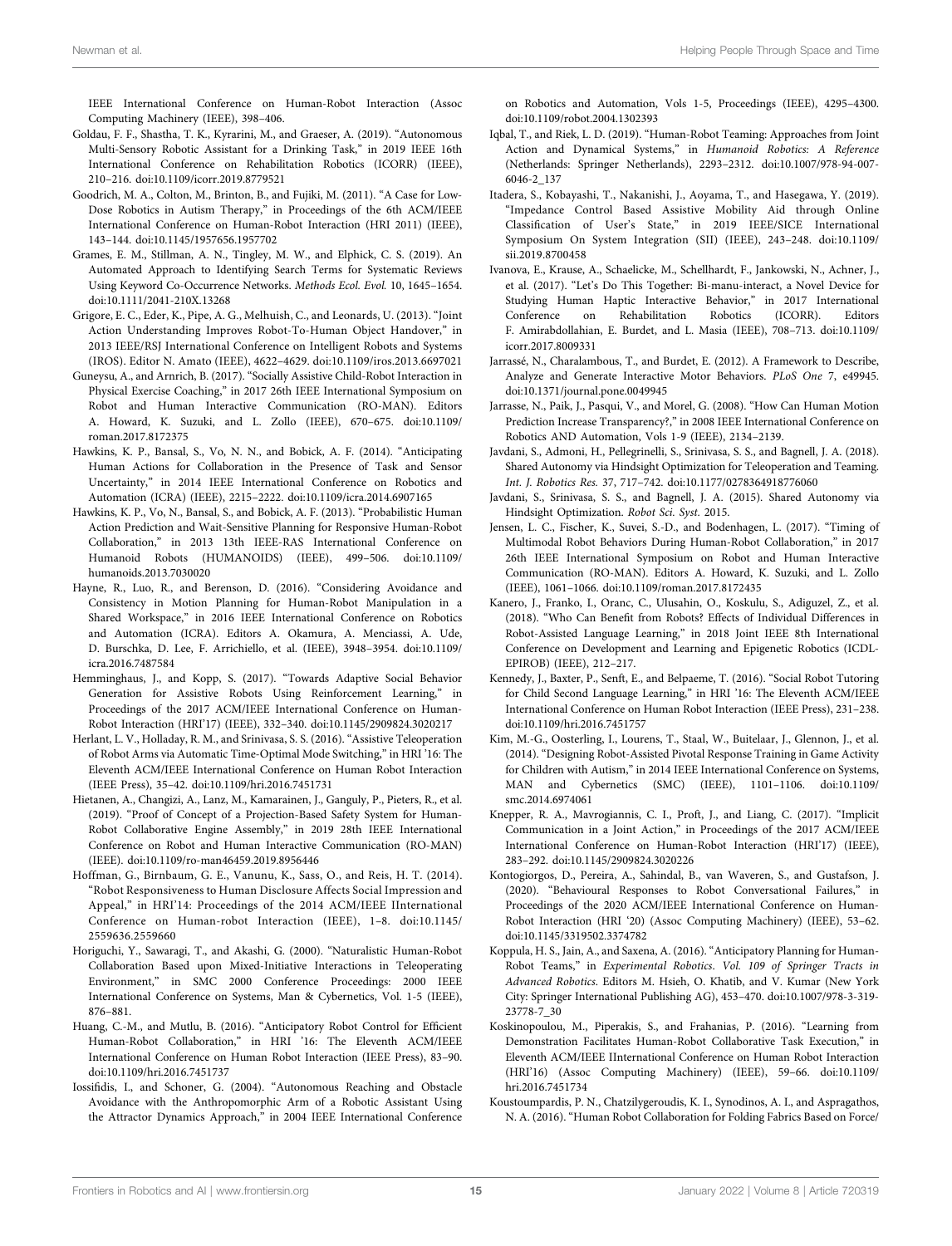rgb-D Feedback," in Advances in Robot Design and Intelligent Control. Vol. 371 of Advances in Intelligent Systems and Computing. Editor T. Borangiu (Berlin: Springer-Verlag), 235–243. doi[:10.1007/978-3-319-21290-6\\_24](https://doi.org/10.1007/978-3-319-21290-6_24)

- <span id="page-15-10"></span>Kratz, S., and Ferriera, F. R. (2016). "Immersed Remotely: Evaluating the Use of Head Mounted Devices for Remote Collaboration in Robotic Telepresence," in 2016 25th IEEE Internationl Symposium on Robot and Human Interactive Communication (RO-MAN) (IEEE), 638–645. doi:[10.1109/](https://doi.org/10.1109/roman.2016.7745185) [roman.2016.7745185](https://doi.org/10.1109/roman.2016.7745185)
- <span id="page-15-7"></span>Kwon, W. Y., and Suh, I. H. (2012). "A Temporal Bayesian Network with Application to Design of a Proactive Robotic Assistant," in 2012 IEEE Internationl Conference on Robotics and Automation (ICRA) (IEEE), 3685–3690. doi[:10.1109/icra.2012.6224673](https://doi.org/10.1109/icra.2012.6224673)
- <span id="page-15-17"></span>Kyrkjebo, E., Laastad, M. J., and Stavdahl, O. (2018). "Feasibility of the Ur5 Industrial Robot for Robotic Rehabilitation of the Upper Limbs after Stroke," in 2018 IEEE/RSJ Internationl Conference on Intelligent Robots and Systems (IROS). Editors A. Maciejewski, A. Okamura, A. Bicchi, C. Stachniss, D. Song, D. Lee, et al. (IEEE), 6124–6129. doi:[10.1109/iros.2018.8594413](https://doi.org/10.1109/iros.2018.8594413)
- <span id="page-15-8"></span>Lambrecht, J., and Nimpsch, S. (2019). "Human Prediction for the Natural Instruction of Handovers in Human Robot Collaboration," in 2019 28th IEEE Internationl Conference on Robot and Human Interactive Communication (RO-MAN) (IEEE). doi[:10.1109/ro-man46459.2019.8956379](https://doi.org/10.1109/ro-man46459.2019.8956379)
- <span id="page-15-23"></span>Law, E., Cai, V., Liu, Q. F., Sasy, S., Goh, J., Blidaru, A., et al. (2017). "A Wizard-Of-Oz Study of Curiosity in Human-Robot Interaction," in 2017 26th IEEE Internationl Symposium on Robot and Human Interactive Communication (RO-MAN). Editors A. Howard, K. Suzuki, and L. Zollo (IEEE), 607–614. doi:[10.1109/roman.2017.8172365](https://doi.org/10.1109/roman.2017.8172365)
- <span id="page-15-14"></span>Lee, H., and Hogan, N. (2016). "Essential Considerations for Design and Control of Human-Interactive Robots," in 2016 IEEE Internationl Conference on Robotics and Automation (ICRA). Editors A. Okamura, A. Menciassi, A. Ude, D. Burschka, D. Lee, F. Arrichiello, et al. (IEEE), 3069–3074. doi:[10.1109/](https://doi.org/10.1109/icra.2016.7487472) [icra.2016.7487472](https://doi.org/10.1109/icra.2016.7487472)
- <span id="page-15-1"></span>Leite, I., McCoy, M., Lohani, M., Ullman, D., Salomons, N., Stokes, C., et al. (2015). "Emotional Storytelling in the Classroom: Individual versus Group Interaction Between Children and Robots," in Proceedings of The 2015 ACM/IEEE Internationl Conference on Human-Robot Interaction (HRI'15) (Assoc Computing Machinery) (IEEE), 75–82.
- <span id="page-15-13"></span>Li, Y., Tee, K. P., Chan, W. L., Yan, R., Chua, Y., and Limbu, D. K. (2015). "Role Adaptation of Human and Robot in Collaborative Tasks," in 2015 IEEE Internationl Conference on Robotics and Automation (ICRA) (IEEE Computer Soc) (IEEE), 5602–5607. doi[:10.1109/icra.2015.7139983](https://doi.org/10.1109/icra.2015.7139983)
- <span id="page-15-18"></span>Li, Z., and Hollis, R. (2019). "Toward a Ballbot for Physically Leading People: A Human-Centered Approach," in 2019 IEEE/RSJ Internationl Conference on Intelligent Robots and Systems (IROS) (IEEE), 4827–4833. doi:[10.1109/](https://doi.org/10.1109/iros40897.2019.8968546) [iros40897.2019.8968546](https://doi.org/10.1109/iros40897.2019.8968546)
- <span id="page-15-12"></span>Lim, D., Kim, W., Lee, H., Kim, H., Shin, K., Park, T., et al. (2015)."Development of a Lower Extremity Exoskeleton Robot with a Quasi-Anthropomorphic Design Approach for Load Carriage," in 2015 IEEE/RSJ Internationl Conference on Intelligent Robots and Systems (IROS) (IEEE), 5345–5350. doi:[10.1109/](https://doi.org/10.1109/iros.2015.7354132) [iros.2015.7354132](https://doi.org/10.1109/iros.2015.7354132)
- <span id="page-15-26"></span>Lin, T.-C., Krishnan, A. U., and Li, Z. (2019)."Physical Fatigue Analysis of Assistive Robot Teleoperation via Whole-Body Motion Mapping," in 2019 IEEE/RSJ Internationl Conference on Intelligent Robots and Systems (IROS) (IEEE), 2240–2245. doi[:10.1109/iros40897.2019.8968544](https://doi.org/10.1109/iros40897.2019.8968544)
- <span id="page-15-27"></span>Liu, H., Wang, Y., Ji, W., and Wang, L. (2018). "A Context-Aware Safety System for Human-Robot Collaboration," in 28th Internationl Conference on Flexible Automation and Intelligent Manufacturing (FAIM2018): Global Integration Of Intelligent Manufacturing and Smart Industry for Good of Humanity. Vol. 17 of Procedia Manufacturing. Editors D. Sormaz, G. Suer, and F. Chen (Elsevier Science Bv), 238–245. doi:[10.1016/](https://doi.org/10.1016/j.promfg.2018.10.042) [j.promfg.2018.10.042](https://doi.org/10.1016/j.promfg.2018.10.042)
- <span id="page-15-28"></span>Losey, D. P., McDonald, C. G., Battaglia, E., and O'Malley, M. K. (2018). A Review of Intent Detection, Arbitration, and Communication Aspects of Shared Control for Physical Human–Robot Interaction. Appl. Mech. Rev. 70. doi:[10.1115/1.4039145](https://doi.org/10.1115/1.4039145)
- <span id="page-15-19"></span>Louie, W.-Y. G., Vaquero, T., Nejat, G., and Beck, J. C. (2014). "An Autonomous Assistive Robot for Planning, Scheduling and Facilitating Multi-User Activities," in 2014 IEEE Internationl Conference on Robotics and Automation (ICRA) (IEEE), 5292–5298. doi[:10.1109/icra.2014.6907637](https://doi.org/10.1109/icra.2014.6907637)
- <span id="page-15-25"></span>Lubold, N., Walker, E., and Pon-Barry, H. (2016)."Effects of Voice-Adaptation and Social Dialogue on Perceptions of a Robotic Learning Companion," in HRI '16: The Eleventh ACM/IEEE International Conference on Human Robot Interaction (IEEE Press), 255–262. doi:[10.1109/hri.2016.7451760](https://doi.org/10.1109/hri.2016.7451760)
- <span id="page-15-16"></span>Luo, J., Yang, C., Burdet, E., and Li, Y. (2020). "Adaptive Impedance Control with Trajectory Adaptation for Minimizing Interaction Force," in 2020 29th IEEE Internationl Conference on Robot and Human Interactive Communication (RO-MAN) (IEEE), 1360–1365. doi[:10.1109/ro-man47096.2020.9223572](https://doi.org/10.1109/ro-man47096.2020.9223572)
- <span id="page-15-3"></span>Machino, T., Iwaki, S., Kawata, H., Yanagihara, Y., Nanjo, Y., and Shimokura, K.-i. (2006). "Remote-Collaboration System Using mobile Robot with Camera and Projector," in 2006 IEEE Internationl Conference on Robotics and Automation (ICRA), Vols 1-10 (IEEE), 4063+.
- <span id="page-15-5"></span>Maeda, G., Ewerton, M., Lioutikov, R., Ben Amor, H., Peters, J., and Neumann, G. (2014). "Learning Interaction for Collaborative Tasks with Probabilistic Movement Primitives," in 2014 14th IEEE-RAS International Conference on Humanoid Robots (Humanoids) (IEEE), 527–534. doi[:10.1109/](https://doi.org/10.1109/humanoids.2014.7041413) [humanoids.2014.7041413](https://doi.org/10.1109/humanoids.2014.7041413)
- <span id="page-15-21"></span>Malik, N. A., Yussof, H., and Hanapiah, F. A. (2014). Development of Imitation Learning through Physical Therapy Using a Humanoid Robot. Proced. Comput. Sci. 42, 191–197. doi:[10.1016/j.procs.2014.11.051](https://doi.org/10.1016/j.procs.2014.11.051)
- <span id="page-15-22"></span>Malik, N. A., Yussof, H., and Hanapiah, F. A. (2017). Interactive Scenario Development of Robot-Assisted Therapy for Cerebral Palsy: A Face Validation Survey. Proced. Comput. Sci. 105, 322–327. doi[:10.1016/](https://doi.org/10.1016/j.procs.2017.01.229) [j.procs.2017.01.229](https://doi.org/10.1016/j.procs.2017.01.229)
- <span id="page-15-15"></span>Mariotti, E., Magrini, E., and De Luca, A. (2019). "Admittance Control for Human-Robot Interaction Using an Industrial Robot Equipped with a F/t Sensor," in 2019 Internationl Conference on Robotics and Automation (ICRA). Editors A. Howard, K. Althoefer, F. Arai, F. Arrichiello, B. Caputo, J. Castellanos, et al. (IEEE), 6130–6136. doi[:10.1109/icra.2019.8793657](https://doi.org/10.1109/icra.2019.8793657)
- <span id="page-15-2"></span>Martelaro, N., Nneji, V. C., Ju, W., and Hinds, P. (2016). "Tell Me More: Designing Hri to Encourage More Trust, Disclosure, and Companionship," in HRI '16: The Eleventh ACM/IEEE International Conference on Human Robot Interaction (IEEE Press), 181–188. doi:[10.1109/hri.2016.7451864](https://doi.org/10.1109/hri.2016.7451864)
- <span id="page-15-0"></span>Matarić, M. J., and Scassellati, B. (2016). Socially Assistive Robotics. Berlin, Germany: Springer Handbook of Robotics, 1973–1994.
- <span id="page-15-24"></span>Mataric, M., Tapus, A., Winstein, C., and Eriksson, J. (2009). "Socially Assistive Robotics for Stroke and Mild Tbi Rehabilitation," in Advanced Technologies in Rehabilitation: Empowering Cognitive, Physical, Social and Communicative Skills Through Virtual Reality, Robots, Wearable Systems and Braincomputer Interfaces. Vol. 145 of Studies in Health Technology and Informatics. Editors A. Gaggioli, E. Keshner, P. Weiss, and G. Riva (Amsterdam, Netherlands: IOS Press), 249–262.
- <span id="page-15-4"></span>Mertens, A., Reiser, U., Brenken, B., Luedtke, M., Haegele, M., Verl, A., et al. (2011). "Assistive Robots in Eldercare and Daily Living: Automation of Individual Services for Senior Citizens," in Intelligent Robotics and Applications, PT I: ICIRA 2011. Vol. 7101 of Lecture Notes in Artificial Intelligence. Editors S. Jeschke, H. Liu, and D. Schilberg (Berlin: Springer-Verlag), 542+. doi[:10.1007/978-3-642-25486-4\\_54](https://doi.org/10.1007/978-3-642-25486-4_54)
- <span id="page-15-20"></span>Meyer, S., and Fricke, C. (2017). "Robotic Companions in Stroke Therapy: A User Study on the Efficacy of Assistive Robotics Among 30 Patients in Neurological Rehabilitation," in 2017 26th IEEE Internationl Symposium on Robot and Human Interactive Communication (RO-MAN). Editors A. Howard, K. Suzuki, and L. Zollo (IEEE), 135–142. doi:[10.1109/](https://doi.org/10.1109/roman.2017.8172292) [roman.2017.8172292](https://doi.org/10.1109/roman.2017.8172292)
- <span id="page-15-6"></span>Milliez, G., Lallement, R., Fiore, M., and Alami, R. (2016). "Using Human Knowledge Awareness to Adapt Collaborative Plan Generation, Explanation and Monitoring," in HRI '16: The Eleventh ACM/IEEE International Conference on Human Robot Interaction (IEEE Press), 43–50. doi[:10.1109/](https://doi.org/10.1109/hri.2016.7451732) [hri.2016.7451732](https://doi.org/10.1109/hri.2016.7451732)
- <span id="page-15-11"></span>Miura, J., Kadekawa, S., Chikaarashi, K., and Sugiyama, J. (2016). "Human-Robot Collaborative Remote Object Search," in Intelligent Autonomous Systems 13. Vol. 302 of Advances in Intelligent Systems and Computing. Editors E. Menegatti, N. Michael, K. Berns, and H. Yamaguchi (Berlin: Springer-Verlag), 979–991. doi[:10.1007/978-3-319-08338-4\\_71](https://doi.org/10.1007/978-3-319-08338-4_71)
- <span id="page-15-9"></span>Mizanoor Rahman, S. M. (2020). "Grasp Rehabilitation of Stroke Patients through Object Manipulation with an Intelligent Power Assist Robotic System," in Proceedings of the Future Technologies Conference (FTC) 2019, Vol. 2. Vol. 1070 of Advances in Intelligent Systems and Computing. Editors K. Arai, R. Bhatia,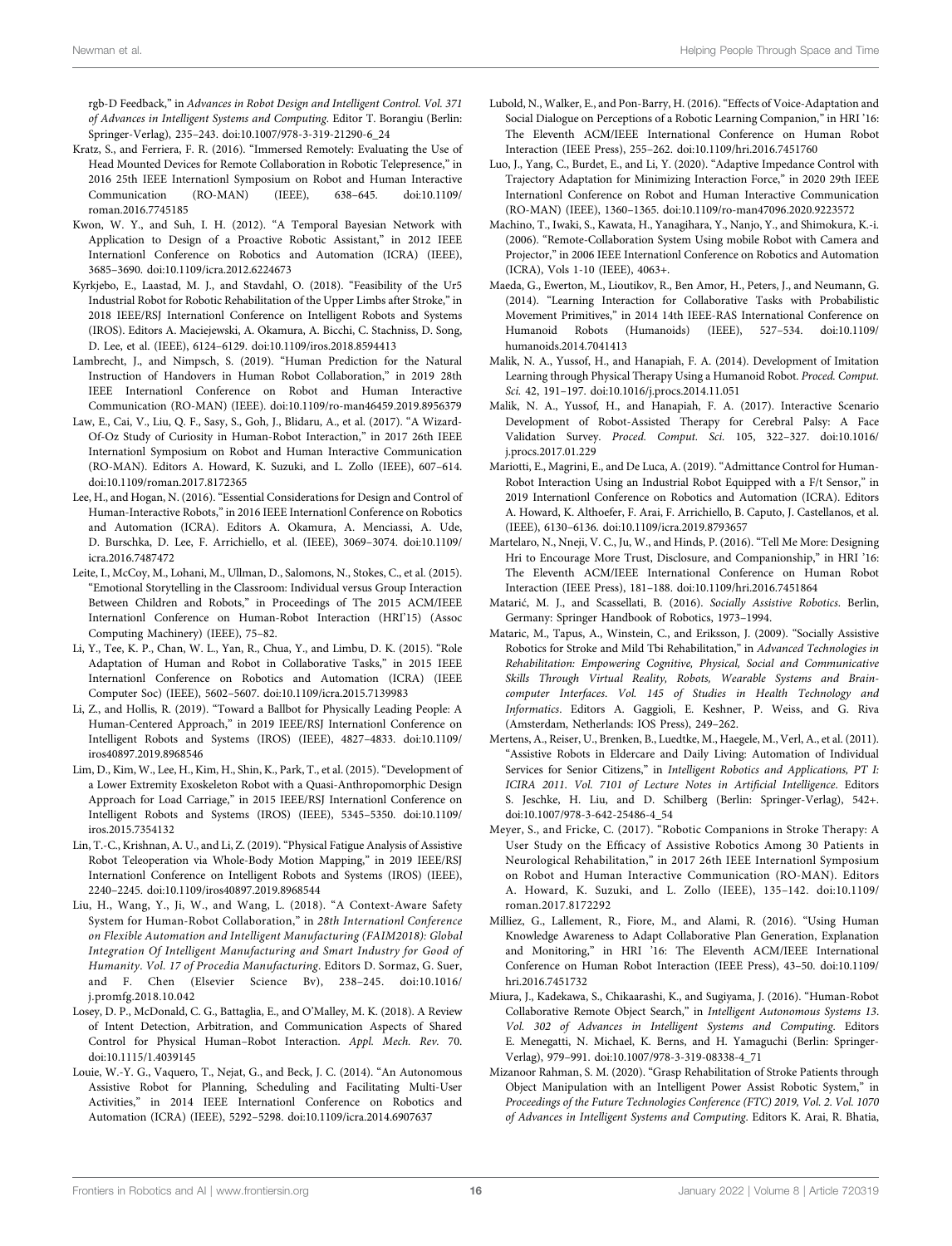and S. Kapoor (New York City: Springer International Publishing Ag), 244–259. doi:[10.1007/978-3-030-32523-7\\_16](https://doi.org/10.1007/978-3-030-32523-7_16)

- <span id="page-16-10"></span>Mok, B. (2016). "Effects of Proactivity and Expressivity on Collaboration with Interactive Robotic Drawers," in Eleventh ACM/IEEE Internationl Conference on Human Robot Interaction (HRI'16) (Assoc Computing Machinery) (IEEE), 633–634. doi:[10.1109/hri.2016.7451892](https://doi.org/10.1109/hri.2016.7451892)
- <span id="page-16-22"></span>Monaikul, N., Abbasi, B., Rysbek, Z., Di Eugenio, B., and Zefran, M. (2020). "Role Switching in Task-Oriented Multimodal Human-Robot Collaboration,"in 2020 29th IEEE Internationl Conference on Robot and Human Interactive<br>Communication (RO-MAN) (IEEE), 1150–1156. doi:10.1109/ro-Communication (RO-MAN) (IEEE), 1150–1156. doi[:10.1109/ro](https://doi.org/10.1109/ro-man47096.2020.9223461)[man47096.2020.9223461](https://doi.org/10.1109/ro-man47096.2020.9223461)
- <span id="page-16-15"></span>Moon, H.-S., Kim, W., Han, S., and Seo, J. (2018). "Observation of Human Trajectory in Response to Haptic Feedback from Mobile Robot," in 2018 18th Internationl Conference on Control, Automation and Systems (ICCAS) (IEEE), 1530–1534.
- <span id="page-16-21"></span>Mucchiani, C., Sharma, S., Johnson, M., Sefcik, J., Vivio, N., Huang, J., et al. (2017). "Evaluating Older Adults' Interaction with a Mobile Assistive Robot," in 2017 IEEE/RSJ Internationl Conference on Intelligent Robots and Systems (IROS). Editors A. Bicchi and A. Okamura (IEEE), 840–847. doi:[10.1109/](https://doi.org/10.1109/iros.2017.8202246) [iros.2017.8202246](https://doi.org/10.1109/iros.2017.8202246)
- <span id="page-16-4"></span>Mueller, S. L., Schroeder, S., Jeschke, S., and Richert, A. (2017). "Design of a Robotic Workmate," in Digital Human Modeling: Applications in Health, Safety, Ergonomics, and Risk Management: Ergonomics and Design. Vol. 10286 of Lecture Notes in Computer Science. Editor V. Duffy (New York City: Springer International Publishing Ag), 447–456.
- <span id="page-16-27"></span>Muratore, L., Laurenzi, A., and Tsagarakis, N. G. (2019). "A Self-Modulated Impedance Multimodal Interaction Framework for Human-Robot Collaboration," in 2019 Internationl Conference on Robotics And Automation (ICRA). Editors A. Howard, K. Althoefer, F. Arai, F. Arrichiello, B. Caputo, J. Castellanos, et al. (IEEE), 4998–5004. doi:[10.1109/icra.2019.8794168](https://doi.org/10.1109/icra.2019.8794168)
- <span id="page-16-17"></span>Mussakhojayeva, S., Kalidolda, N., and Sandygulova, A. (2017). "Adaptive Strategies for Multi-Party Interactions with Robots in Public Spaces," in Social Robotics, ICSR 2017. Vol. 10652 of Lecture Notes in Artificial Intelligence. Editors A. Kheddar, E. Yoshida, S. Ge, K. Suzuki, J. Cabibihan, F. Eyssel, et al. (New York City: Springer International Publishing Ag), 749–758. doi:[10.1007/978-3-319-70022-9\\_74](https://doi.org/10.1007/978-3-319-70022-9_74)
- <span id="page-16-13"></span>Muthusamy, R., Indave, J. M., Muthusamy, P. K., Hasan, E. F., Zweiri, Y., Kyrki, V., et al. (2019). "Investigation and Design of Robotic Assistance Control System for Cooperative Manipulation," in 2019 9th IEEE Annual Internationl Conference on Cyber Technology In Automation, Control, and Intelligent Systems (IEEE-Cyber 2019) (IEEE), 889–895. doi:[10.1109/](https://doi.org/10.1109/cyber46603.2019.9066573) [cyber46603.2019.9066573](https://doi.org/10.1109/cyber46603.2019.9066573)
- <span id="page-16-12"></span>Nabipour, M., and Moosavian, S. A. A. (2018). "Dynamics Modeling and Performance Analysis of Robowalk," in 2018 6th RSI Internationl Conference on Robotics and Mechatronics (ICROM 2018) (IEEE), 445–450. doi:[10.1109/icrom.2018.8657593](https://doi.org/10.1109/icrom.2018.8657593)
- <span id="page-16-24"></span>Nakabayashi, K., Iwasaki, Y., Takahashi, S., and Iwata, H. (2018). "Experimental Evaluation of Cooperativeness and Collision Safety of a Wearable Robot Arm," in 2018 27th IEEE Internationl Symposium on Robot and Human Interactive Communication (IEEE RO-MAN 2018). Editors J. Cabibihan, F. Mastrogiovanni, A. Pandey, S. Rossi, and M. Staffa (IEEE), 1026–1031. doi:[10.1109/roman.2018.8525620](https://doi.org/10.1109/roman.2018.8525620)
- <span id="page-16-5"></span>Nemlekar, H., Dutia, D., and Li, Z. (2019). "Object Transfer Point Estimation for Fluent Human-Robot Handovers," in 2019 Internationl Conference on Robotics and Automation (ICRA). Editors A. Howard, K. Althoefer, F. Arai, F. Arrichiello, B. Caputo, J. Castellanos, et al. (IEEE), 2627–2633. doi:[10.1109/](https://doi.org/10.1109/icra.2019.8794008) [icra.2019.8794008](https://doi.org/10.1109/icra.2019.8794008)
- <span id="page-16-23"></span>Newman, B. A., Aronson, R. M., Srinivasa, S. S., Kitani, K., and Admoni, H. (2018). Harmonic: A Multimodal Dataset of Assistive Human-Robot Collaboration. CoRR abs/1807.11154.
- <span id="page-16-6"></span>Newman, B. A., Biswas, A., Ahuja, S., Girdhar, S., Kitani, K. K., and Admoni, H. (2020b). "Examining the Effects of Anticipatory Robot Assistance on Human Decision Making," in Social Robotics. Editors A. R. Wagner, D. Feil-Seifer, K. S. Haring, S. Rossi, T. Williams, H. He, et al. (New York City: Springer International Publishing), 590–603. doi[:10.1007/978-3-030-62056-1\\_49](https://doi.org/10.1007/978-3-030-62056-1_49)
- <span id="page-16-14"></span>Newman, B., Carlberg, K., and Desai, R. (2020a). Optimal Assistance for Object-Rearrangement Tasks in Augmented Reality.
- <span id="page-16-3"></span>Nguyen, H., and Kemp, C. C. (2008). "Bio-Inspired Assistive Robotics: Service Dogs as a Model for Human-Robot Interaction and Mobile Manipulation," in 2008 2nd Ieee Ras & Embs Internationl Conference on Biomedical Robotics and Biomechatronics (BIOROB 2008), Vols 1 and 2 (IEEE), 542–549. doi[:10.1109/](https://doi.org/10.1109/biorob.2008.4762910) [biorob.2008.4762910](https://doi.org/10.1109/biorob.2008.4762910)
- <span id="page-16-28"></span>Nguyen, P. D. H., Bottarel, F., Pattacini, U., Hoffmann, M., Natale, L., and Metta, G. (2018). "Merging Physical and Social Interaction for Effective Human-Robot Collaboration," in 2018 IEEE-RAS 18th Internationl Conference on Humanoid Robots (Humanoids). Editor T. Asfour (IEEE), 710–717. doi[:10.1109/](https://doi.org/10.1109/humanoids.2018.8625030) [humanoids.2018.8625030](https://doi.org/10.1109/humanoids.2018.8625030)
- <span id="page-16-18"></span>Nie, G., Zheng, Z., Johnson, J., Swanson, A. R., Weitlauf, A. S., Warren, Z. E., et al. (2018). "Predicting Response to Joint Attention Performance in Human-Human Interaction Based on Human-Robot Interaction for Young Children with Autism Spectrum Disorder," in 2018 27th IEEE Internationl Symposium on Robot and Human Interactive Communication (IEEE RO-MAN 2018). Editors J. Cabibihan, F. Mastrogiovanni, A. Pandey, S. Rossi, and M. Staffa (IEEE), 1069–1074. doi[:10.1109/roman.2018.8525634](https://doi.org/10.1109/roman.2018.8525634)
- <span id="page-16-8"></span>Nikolaidis, S., Kuznetsov, A., Hsu, D., and Srinivasa, S. (2016). "Formalizing Human-Robot Mutual Adaptation: A Bounded Memory Model," in HRI '16: The Eleventh ACM/IEEE International Conference on Human Robot Interaction (IEEE Press), 75–82. doi:[10.1109/hri.2016.7451736](https://doi.org/10.1109/hri.2016.7451736)
- <span id="page-16-25"></span>Noda, T., Furukawa, J.-i., Teramae, T., Hyon, S.-H., and Morimoto, J. (2013). "An Electromyogram Based Force Control Coordinated in Assistive Interaction," in 2013 IEEE Internationl Conference on Robotics and Automation (ICRA) (IEEE), 2657–2662. doi[:10.1109/icra.2013.6630942](https://doi.org/10.1109/icra.2013.6630942)
- <span id="page-16-16"></span>Ono, H., Koike, K., Morita, T., and Yamaguchi, T. (2019). "Ontologies-Based Pupil Robot Interaction with Group Discussion," in Knowledge-based and Intelligent Information & Engineering Systems (KES 2019). Vol. 159 of Procedia Computer Science. Editors I. Rudas, C. Janos, C. Toro, J. Botzheim, R. Howlett, and L. Jain (Amsterdam: Elsevier), 2071–2080. doi:[10.1016/j.procs.2019.09.380](https://doi.org/10.1016/j.procs.2019.09.380)
- <span id="page-16-11"></span>Papageorgiou, X. S., Chalvatzaki, G., Dometios, A. C., and Tzafestas, C. S. (2019). "Human-Centered Service Robotic Systems for Assisted Living," in Advances in Service and Industrial Robotics, Raad 2018. Vol. 67 of Mechanisms and Machine Science. Editors N. Aspragathos, P. Koustoumpardis, and V. Moulianitis (New York City: Springer International Publishing Ag), 132–140. doi:[10.1007/978-3-](https://doi.org/10.1007/978-3-030-00232-9_14) [030-00232-9\\_14](https://doi.org/10.1007/978-3-030-00232-9_14)
- <span id="page-16-9"></span>Parlitz, C., Hägele, M., Klein, P., Seifert, J., and Dautenhahn, K. (2008). Care-o-bot 3 — Rationale for Human-Robot Interaction Design.
- <span id="page-16-20"></span>Peters, R., Broekens, J., Li, K., and Neerincx, M. A. (2019). "Robots Expressing Dominance: Effects of Behaviours and Modulation," in 2019 8th Internationl Conference on Affective Computing and Intelligent Interaction (ACII) (IEEE). doi[:10.1109/acii.2019.8925500](https://doi.org/10.1109/acii.2019.8925500)
- <span id="page-16-26"></span>Pham, T. X. N., Hayashi, K., Becker-Asano, C., Lacher, S., and Mizuuchi, I. (2017). "Evaluating the Usability and Users' Acceptance of a Kitchen Assistant Robot in Household Environment," in 2017 26th IEEE Internationl Symposium on Robot and Human Interactive Communication (RO-MAN). Editors A. Howard, K. Suzuki, and L. Zollo (IEEE), 987–992. doi[:10.1109/](https://doi.org/10.1109/roman.2017.8172423) [roman.2017.8172423](https://doi.org/10.1109/roman.2017.8172423)
- <span id="page-16-1"></span>Polishuk, A., and Verner, I. (2018). "An Elementary Science Class with a Robot Teacher," in Robotics in Education: Latest Results and Developments. Vol. 630 of Advances in Intelligent Systems and Computing. Editors W. Lepuschitz, M. Merdan, G. Koppensteiner, R. Balogh, and D. Obdrzalek (New York City: Springer International Publishing Ag), 263–273. doi:[10.1007/978-3-](https://doi.org/10.1007/978-3-319-62875-2_24) [319-62875-2\\_24](https://doi.org/10.1007/978-3-319-62875-2_24)
- <span id="page-16-2"></span>Pripfl, J., Koertner, T., Batko-Klein, D., Hebesberger, D., Weninger, M., Gisinger, C., et al. (2016). "Results of a Real World Trial with a Mobile Social Service Robot for Older Adults," in Eleventh ACM/IEEE Internationl Conference on Human Robot Interaction (HRI'16) (Assoc Computing Machinery) (IEEE), 497–498. doi:[10.1109/hri.2016.7451824](https://doi.org/10.1109/hri.2016.7451824)
- <span id="page-16-0"></span>R Core Team (2017). R: A Language and Environment for Statistical Computing. Vienna, Austria: R Foundation for Statistical Computing.
- <span id="page-16-7"></span>Racca, M., Kyrki, V., and Cakmak, M. (2020). "Interactive Tuning of Robot Program Parameters via Expected Divergence Maximization," in Proceedings of the 2020 ACM/IEEE Internationl Conference on Human-Robot Interaction (HRI '20) (Assoc Computing Machinery) (IEEE), 629–638. doi:[10.1145/3319502.3374784](https://doi.org/10.1145/3319502.3374784)
- <span id="page-16-19"></span>Rahman, S. M. M. (2019a). "Bioinspired Dynamic Affect-Based Motion Control of a Humanoid Robot to Collaborate with Human in Manufacturing," in 2019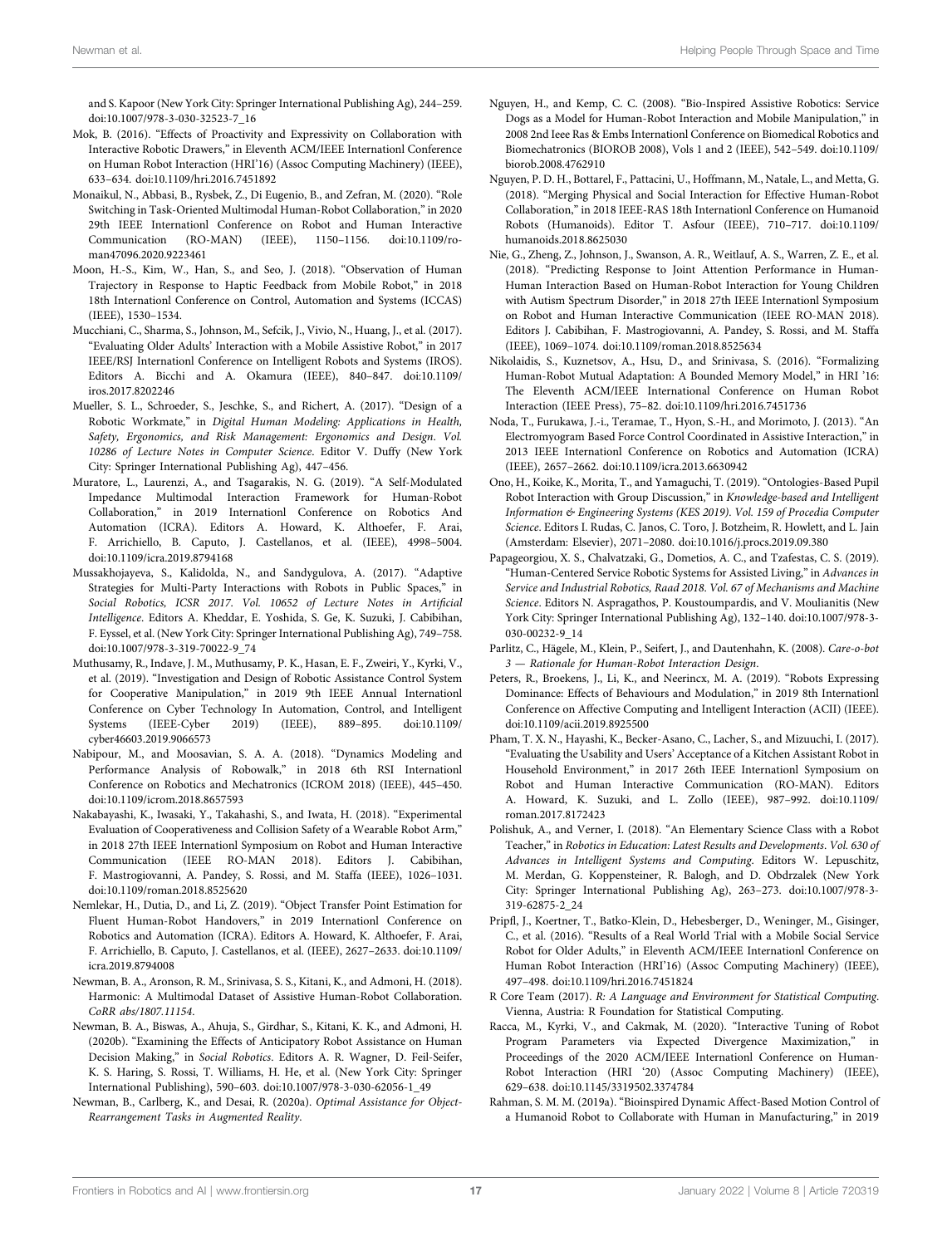12th Internationl Conference on Human System Interaction (HSI) (IEEE), 76–81. doi:[10.1109/hsi47298.2019.8942609](https://doi.org/10.1109/hsi47298.2019.8942609)

- <span id="page-17-7"></span>Rahman, S. M. M. (2019b). "Human Features-Based Variable Admittance Control for Improving Hri and Performance in Power-Assisted Heavy Object Manipulation," in 2019 12th Internationl Conference on Human System Interaction (HSI) (IEEE), 87–92. doi[:10.1109/hsi47298.2019.8942628](https://doi.org/10.1109/hsi47298.2019.8942628)
- <span id="page-17-13"></span>Ramachandran, A., Litoiu, A., and Scassellati, B. (2016)."Shaping Productive Help-Seeking Behavior During Robot-Child Tutoring Interactions," in HRI '16: The Eleventh ACM/IEEE International Conference on Human Robot Interaction (IEEE Press), 247–254. doi[:10.1109/hri.2016.7451759](https://doi.org/10.1109/hri.2016.7451759)
- <span id="page-17-18"></span>Reyes, M., Meza, I., and Pineda, L. A. (2016). "The Positive Effect of Negative Feedback in Hri Using a Facial Expression Robot," in Cultural Robotics, CR 2015. Vol. 9549 of Lecture Notes in Computer Science. Editors J. Koh, B. Dunstan, D. SilveraTawil, and M. Velonaki (New York City: Springer International Publishing Ag), 44–54. doi:[10.1007/978-3-319-42945-8\\_4](https://doi.org/10.1007/978-3-319-42945-8_4)
- <span id="page-17-26"></span>Rhim, J., Cheung, A., Pham, D., Bae, S., Zhang, Z., Townsend, T., et al. (2019). "Investigating Positive Psychology Principles in Affective Robotics,"in 2019 8th Internationl Conference on AFfective Computing and Intelligent Interaction (ACII) (IEEE). doi:[10.1109/acii.2019.8925475](https://doi.org/10.1109/acii.2019.8925475)
- <span id="page-17-19"></span>Riether, N., Hegel, F., Wrede, B., and Horstmann, G. (2012). "Social Facilitation with Social Robots?,"in HRI'12: Proceedings of the Seventh Annual ACM/IEEE Internationl Conference on Human-Robot Interaction (Assoc Computing Machinery) (IEEE), 41–47.
- <span id="page-17-12"></span>Robinette, P., Li, W., Allen, R., Howard, A. M., and Wagner, A. R. (2016). "Overtrust of Robots in Emergency Evacuation Scenarios," in HRI '16: The Eleventh ACM/IEEE International Conference on Human Robot Interaction (IEEE Press), 101–108. doi[:10.1109/hri.2016.7451740](https://doi.org/10.1109/hri.2016.7451740)
- <span id="page-17-2"></span>Rosenberg-Kima, R., Koren, Y., Yachini, M., and Gordon, G. (2019). "Human-Robot-Collaboration (Hrc): Social Robots as Teaching Assistants for Training Activities in Small Groups," in HRI '19: 2019 14th ACM/IEEE Internationl Conference on Human-Robot Interaction (IEEE), 522–523. doi:[10.1109/](https://doi.org/10.1109/hri.2019.8673103) [hri.2019.8673103](https://doi.org/10.1109/hri.2019.8673103)
- <span id="page-17-28"></span>Rosenstrauch, M. J., Pannen, T. J., and Krueger, J. (2018). "Human Robot Collaboration - Using Kinect V2 for Iso/ts 15066 Speed and Separation Monitoring," in 7th Cirp Conference on Assembly Technologies and Systems (CATS 2018). Vol. 76 of Procedia CIRP. Editors S. Wang and Z. Wu (Elsevier Science Bv), 183–186. doi:[10.1016/j.procir.2018.01.026](https://doi.org/10.1016/j.procir.2018.01.026)
- <span id="page-17-21"></span>Rossi, A., Dautenhahn, K., Koay, K. L., and Walters, M. L. (2020). "How Social Robots Influence People's Trust in Critical Situations," in 2020 29th IEEE Internationl Conference on Robot and Human Interactive Communication (RO-MAN) (IEEE), 1020–1025. doi[:10.1109/ro-man47096.2020.9223471](https://doi.org/10.1109/ro-man47096.2020.9223471)
- <span id="page-17-16"></span>Sabanovic, S., Bennett, C. C., Chang, W.-L., and Huber, L. (2013). "Paro Robot Affects Diverse Interaction Modalities in Group Sensory Therapy for Older Adults with Dementia," in 2013 IEEE 13th Internationl Conference on Rehabilitation Robotics (ICORR) (IEEE). doi:[10.1109/](https://doi.org/10.1109/icorr.2013.6650427) [icorr.2013.6650427](https://doi.org/10.1109/icorr.2013.6650427)
- <span id="page-17-14"></span>Salichs, E., Fernández-Rodicio, E., Castillo, J. C., Castro-González, Á., Malfaz, M., and Salichs, M. Á. (2018). "A Social Robot Assisting in Cognitive Stimulation Therapy," in Advances in Practical Applications of Agents, Multi-Agent Systems, and Complexity: The Paams Collection. Vol. 10978 of Lecture Notes in Artificial Intelligence. Editors Y. Demazeau, B. An, J. Bajo, and A. Fernandez Caballero (New York City: Springer International Publishing Ag), 344–347. doi:[10.1007/](https://doi.org/10.1007/978-3-319-94580-4_35) [978-3-319-94580-4\\_35](https://doi.org/10.1007/978-3-319-94580-4_35)
- <span id="page-17-27"></span>Sandygulova, A., Johal, W., Zhexenova, Z., Tleubayev, B., Zhanatkyzy, A., Turarova, A., et al. (2020). "Cowriting Kazakh: Learning a New Script with a Robot," in Proceedings of the 2020 ACM/IEEE Internationl Conference on Human-Robot Interaction (HRI '20) (Assoc Computing Machinery) (IEEE), 113–120.
- <span id="page-17-4"></span>Savur, C., Kumar, S., and Sahin, F. (2019). "A Framework for Monitoring Human Physiological Response During Human Robot Collaborative Task," in 2019 IEEE Internationl Conference on Systems, Man and Cybernetics (SMC) (IEEE), 385–390. doi:[10.1109/smc.2019.8914593](https://doi.org/10.1109/smc.2019.8914593)
- <span id="page-17-5"></span>Schmidtler, J., and Bengler, K. (2016). "Size-Weight Illusion in Human-Robot Collaboration," in 2016 25th IEEE Internationl Symposium on Robot and Human Interactive Communication (RO-MAN) (IEEE), 874–879. doi:[10.1109/](https://doi.org/10.1109/roman.2016.7745222) [roman.2016.7745222](https://doi.org/10.1109/roman.2016.7745222)
- <span id="page-17-6"></span>Schmidtler, J., Koerber, M., and Bengler, K. (2016). "A Trouble Shared is a Trouble Halved - Usability Measures for Human-Robot Collaboration," in 2016 IEEE

Internationl Conference on Systems, Man, and Cybernetics (SMC) (IEEE), 217–222. doi:[10.1109/smc.2016.7844244](https://doi.org/10.1109/smc.2016.7844244)

- <span id="page-17-0"></span>Schneider, S., and Kummert, F. (2016). "Motivational Effects of Acknowledging Feedback from a Socially Assistive Robot," in Social Robotics, (ICSR 2016). Vol. 9979 of Lecture Notes in Artificial Intelligence. Editors A. Agah, J. Cabibihan, A. Howard, M. Salichs, and H. He (Berlin: Springer-Verlag), 870–879. doi[:10.1007/978-3-319-47437-3\\_85](https://doi.org/10.1007/978-3-319-47437-3_85)
- <span id="page-17-22"></span>Sebo, S. S., Dong, L. L., Chang, N., and Scassellati, B. (2020). "Strategies for the Inclusion of Human Members within Human-Robot Teams,"in Proceedings of the 2020 ACM/IEEE Internationl Conference on Human-Robot Interaction (HRI '20) (Assoc Computing Machinery) (IEEE), 309–317. doi[:10.1145/](https://doi.org/10.1145/3319502.3374808) [3319502.3374808](https://doi.org/10.1145/3319502.3374808)
- <span id="page-17-20"></span>Sebo, S. S., Traeger, M., Jung, M., and Scassellati, B. (2018). "The Ripple Effects of Vulnerability: The Effects of a Robot's Vulnerable Behavior on Trust in Human-Robot Teams," in Hri '18: Proceedings of the 2018 ACM/IEEE Internationl Conference on Human-Robot Interaction (Assoc Computing Machinery) (IEEE), 178–186.
- <span id="page-17-9"></span>Shamaei, K., Che, Y., Murali, A., Sen, S., Patil, S., Goldberg, K., et al. (2015). "A Paced Shared-Control Teleoperated Architecture for Supervised Automation of Multilateral Surgical Tasks," in 2015 IEEE/RSJ Internationl Conference on Intelligent Robots and Systems (IROS) (IEEE), 1434–1439. doi[:10.1109/](https://doi.org/10.1109/iros.2015.7353556) [iros.2015.7353556](https://doi.org/10.1109/iros.2015.7353556)
- <span id="page-17-17"></span>Shamsuddin, S., Zulkifli, W. Z., Hwee, L. T., and Yussof, H. (2017). "Animal Robot as Augmentative Strategy to Elevate Mood: A Preliminary Study for Post-Stroke Depression," in Interactive Collaborative Robotics (ICR 2017). Vol. 10459 of Lecture Notes in Artificial Intelligence. Editors A. Ronzhin, G. Rigoll, and R. Meshcheryakov (New York City: Springer International Publishing Ag), 209–218. doi:[10.1007/978-3-319-66471-2\\_23](https://doi.org/10.1007/978-3-319-66471-2_23)
- <span id="page-17-24"></span>Shao, M., Alves, S. F. D. R., Ismail, O., Zhang, X., Nejat, G., and Benhabib, B. (2019). "You Are Doing Great! Only One Rep Left: An Affect-Aware Social Robot for Exercising," in 2019 IEEE Internationl Conference on Systems, Man and Cybernetics (SMC) (IEEE), 3811–3817. doi:[10.1109/smc.2019.8914198](https://doi.org/10.1109/smc.2019.8914198)
- <span id="page-17-23"></span>Sharifara, A., Ramesh Babu, A., Rajavenkatanarayanan, A., Collander, C., and Makedon, F. (2018). "A Robot-Based Cognitive Assessment Model Based on Visual Working Memory and Attention Level," Universal Access in Human-Computer Interaction: Methods, Technologies, and Users, UAHCI 2018, PT IVol. 10907 of Lecture Notes in Computer Science. Editors M. Antona and C. Stephanidis (New York City: Springer International Publishing Ag), 583–597. doi:[10.1007/978-3-319-92049-8\\_43](https://doi.org/10.1007/978-3-319-92049-8_43)
- <span id="page-17-1"></span>Shayan, A. M., Sarmadi, A., Pirastehzad, A., Moradi, H., and Soleiman, P. (2016). "Roboparrot 2.0: A Multi-Purpose Social Robot," in 2016 4th RSI Internationl Conference on Robotics and Mechatronics (ICROM) (IEEE), 422–427.
- <span id="page-17-15"></span>Shibata, T., Mitsui, T., Wada, K., Touda, A., Kumasaka, T., Tagami, K., et al. (2001). "Mental Commit Robot and its Application to Therapy of Children," in 2001 IEEE/ASME Internationl Conference on Advanced Intelligent Mechatronics Proceedings, Vols I and II (IEEE), 1053–1058.
- <span id="page-17-11"></span>Shu, B., Sziebig, G., and Pieska, S. (2018). "Human-Robot Collaboration: Task Sharing through Virtual Reality," in IECOn 2018 - 44th Annual Conference of the IEEE Industrial Electronics Society (IEEE), 6040–6044. doi[:10.1109/](https://doi.org/10.1109/iecon.2018.8591102) [iecon.2018.8591102](https://doi.org/10.1109/iecon.2018.8591102)
- <span id="page-17-10"></span>Sierra, S. D., Jimenez, M. F., Munera, M. C., Frizera-Neto, A., and Cifuentes, C. A. (2019). "Remote-Operated Multimodal Interface for Therapists During Walker-Assisted Gait Rehabilitation: A Preliminary Assessment," in HRI '19: 2019 14th ACM/IEEE Internationl Conference on Human-Robot Interaction (IEEE), 528–529. doi:[10.1109/hri.2019.8673099](https://doi.org/10.1109/hri.2019.8673099)
- <span id="page-17-25"></span>Sirithunge, H. P. C., Muthugala, M. A. V. J., Jayasekara, A. G. B. P., and Chandima, D. P. (2018). "A Wizard of Oz Study of Human Interest towards Robot Initiated Human-Robot Interaction," in 2018 27th IEEE Internationl Symposium on Robot and Human Interactive Communication (IEEE RO-MAN 2018). Editors J. Cabibihan, F. Mastrogiovanni, A. Pandey, S. Rossi, and M. Staffa (IEEE), 515–521. doi:[10.1109/roman.2018.8525583](https://doi.org/10.1109/roman.2018.8525583)
- <span id="page-17-8"></span>Sirkin, D., Mok, B., Yang, S., and Ju, W. (2015). "Mechanical Ottoman: How Robotic Furniture Offers and Withdraws Support," in 2015 10th ACM/IEEE International Conference on Human-Robot Interaction (HRI), 11–18.
- <span id="page-17-3"></span>Srinivasa, S. S., Berenson, D., Cakmak, M., Collet, A., Dogar, M. R., Dragan, A. D., et al. (2012). Herb 2.0: Lessons Learned from Developing a Mobile Manipulator for the Home. Proc. IEEE 100, 2410–2428. doi:[10.1109/](https://doi.org/10.1109/jproc.2012.2200561) [jproc.2012.2200561](https://doi.org/10.1109/jproc.2012.2200561)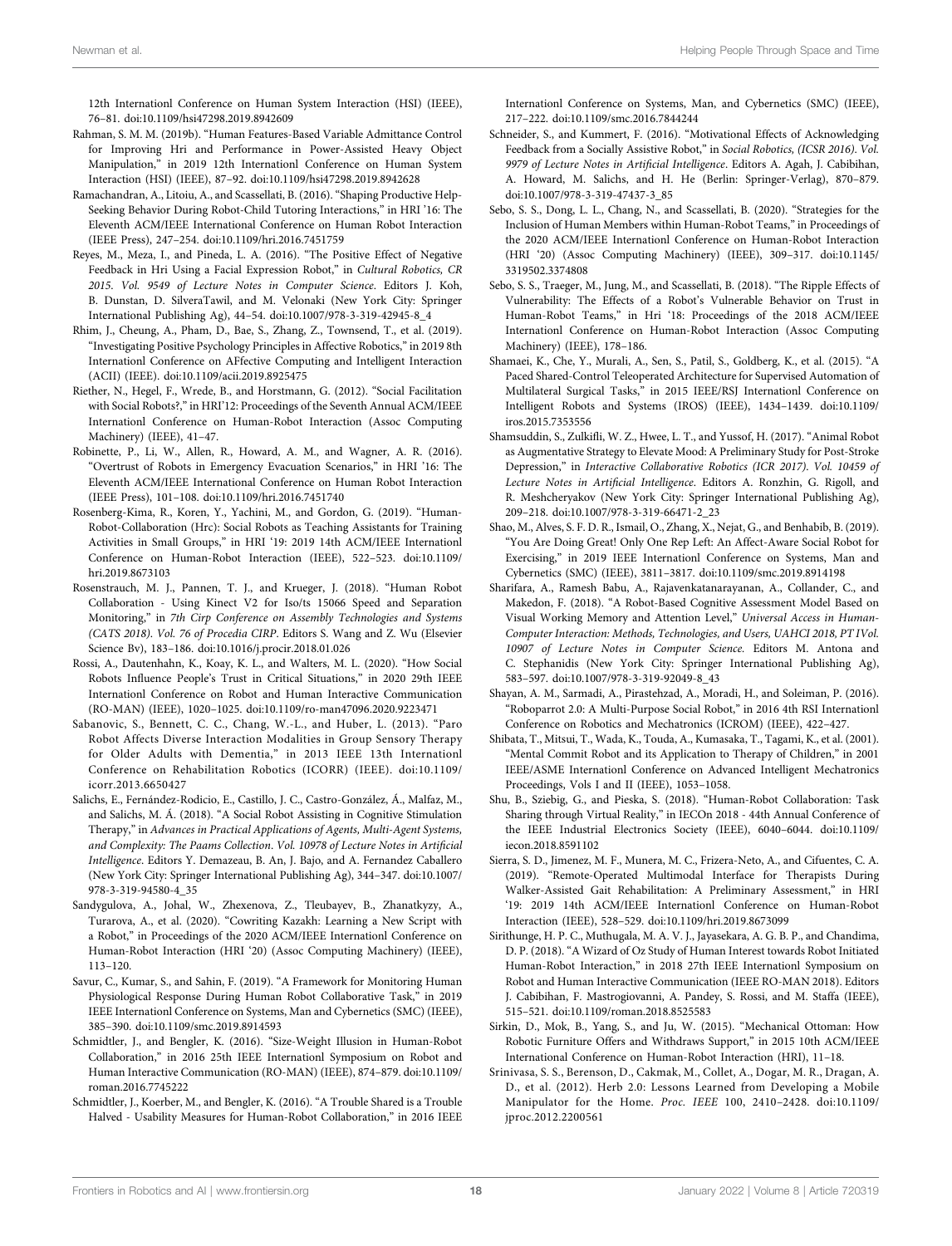- <span id="page-18-3"></span>Srinivasa, S. S., Ferguson, D., Helfrich, C. J., Berenson, D., Collet, A., Diankov, R., et al. (2010). Herb: a Home Exploring Robotic Butler. Auton. Robot. 28, 5–20. doi:[10.1007/s10514-009-9160-9](https://doi.org/10.1007/s10514-009-9160-9)
- <span id="page-18-10"></span>Stoll, B., Reig, S., He, L., Kaplan, I., Jung, M. F., and Fussell, S. R. (2018). ""Wait, Can You Move the Robot?": Examining Telepresence Robot Use in Collaborative Teams," in HRI '18: Proceedings of the 2018 ACM/IEEE Internationl Conference on Human-Robot Interaction (Assoc Computing Machinery) (IEEE), 14–22.
- <span id="page-18-21"></span>Strohkorb, S., Fukuto, E., Warren, N., Taylor, C., Berry, B., and Seassellati, B. (2016). "Improving Human-Human Collaboration between Children with a Social Robot," in 2016 25th IEEE Internationl Symposium on Robot and Human Interactive Communication (RO-MAN) (IEEE), 551-556. doi:[10.1109/roman.2016.7745172](https://doi.org/10.1109/roman.2016.7745172)
- <span id="page-18-8"></span>Su, H., Sandoval, J., Makhdoomi, M., Ferrigno, G., and De Momi, E. (2018). "Safety-Enhanced Human-Robot Interaction Control of Redundant Robot for Teleoperated Minimally Invasive Surgery," in 2018 IEEE Internationl Conference on Robotics and Automation (ICRA) (IEEE Computer SOC) (IEEE), 6611–6616. doi:[10.1109/icra.2018.8463148](https://doi.org/10.1109/icra.2018.8463148)
- <span id="page-18-29"></span>Svarny, P., Tesar, M., Behrens, J. K., and Hoffmann, M. (2019). "Safe Physical Hri: Toward a Unified Treatment of Speed and Separation Monitoring Together with Power and Force Limiting," in 2019 IEEE/RSJ Internationl Conference on Intelligent Robots and Systems (IROS) (IEEE), 7580–7587. doi[:10.1109/iros40897.2019.8968463](https://doi.org/10.1109/iros40897.2019.8968463)
- <span id="page-18-18"></span>Tabrez, A., Agrawal, S., and Hayes, B. (2019). "Explanation-Based Reward Coaching to Improve Human Performance via Reinforcement Learning," in HRI '19: 2019 14th ACM/IEEE Internationl Conference on Human-Robot Interaction (IEEE), 249–257. doi:[10.1109/hri.2019.8673104](https://doi.org/10.1109/hri.2019.8673104)
- <span id="page-18-16"></span>Taheri, A. R., Alemi, M., Meghdari, A., PourEtemad, H. R., and Basiri, N. M. (2014). "Social Robots as Assistants for Autism Therapy in Iran: Research in Progress," in 2014 Second RSI/ISM Internationl Conference on Robotics and Mechatronics (ICROM) (IEEE), 760–766. doi[:10.1109/icrom.2014.6990995](https://doi.org/10.1109/icrom.2014.6990995)
- <span id="page-18-1"></span>Tapus, A., Tapus, C., and Mataric, M. J. (2007). "Hands-off Therapist Robot Behavior Adaptation to User Personality for Post-Stroke Rehabilitation Therapy," in Proceedings of the 2007 IEEE Internationl Conference on Robotics and Automation, Vols 1-10 (IEEE), 1547+. doi[:10.1109/robot.2007.363544](https://doi.org/10.1109/robot.2007.363544)
- <span id="page-18-19"></span>Terzioglu, Y., Mutlu, B., and Sahin, E. (2020). "Designing Social Cues for Collaborative Robots: The Role of Gaze and Breathing in Human-Robot Collaboration," in Proceedings of the 2020 ACM/IEEE Internationl Conference on Human-Robot Interaction (HRI '20) (Assoc Computing Machinery) (IEEE), 343–357.
- <span id="page-18-25"></span>Till, J., Bryson, C. E., Chung, S., Orekhov, A., and Rucker, D. C. (2015). "Efficient Computation of Multiple Coupled Cosserat Rod Models for Real-Time Simulation and Control of Parallel Continuum Manipulators," in 2015 IEEE Internationl Conference on Robotics and Automation (ICRA) (IEEE Computer Soc), IEEE International Conference on Robotics and Automation ICRA, 5067–5074. doi[:10.1109/icra.2015.7139904](https://doi.org/10.1109/icra.2015.7139904)
- <span id="page-18-15"></span>Torrey, C., Fussell, S. R., and Kiesler, S. (2013). "How a Robot Should Give Advice," in Proceedings of the 8th ACM/IEEE Internationl Conference on Human-Robot Interaction (HRI 2013). Editors H. Kuzuoka, V. Evers, M. Imai, and J. Forlizzi (IEEE), 275–282. doi:[10.1109/hri.2013.6483599](https://doi.org/10.1109/hri.2013.6483599)
- <span id="page-18-20"></span>Uluer, P., Kose, H., Oz, B. K., Aydinalev, T. C., and Barkana, D. E. (2020)."Towards an Affective Robot Companion for Audiology Rehabilitation: How Does Pepper Feel Today?," in 2020 29th IEEE Internationl Conference on Robot and Human Interactive Communication (RO-MAN) (IEEE), 567–572.
- <span id="page-18-23"></span>Unhelkar, V. V., Li, S., and Shah, J. A. (2020). "Decision-making for Bidirectional Communication in Sequential Human-Robot Collaborative Tasks," in Proceedings of the 2020 ACM/IEEE Internationl Conference on Human-Robot Interaction (HRI '20) (Assoc Computing Machinery) (IEEE), 329–341. doi:[10.1145/3319502.3374779](https://doi.org/10.1145/3319502.3374779)
- <span id="page-18-4"></span>Unhelkar, V. V., Siu, H. C., and Shah, J. A. (2014). "Comparative Performance of Human and Mobile Robotic Assistants in Collaborative Fetch-and-Deliver Tasks," in HRI'14: Proceedings of the 2014 ACM/IEEE Internationl Conference on Human-Robot Interaction (IEEE), 82–89. doi[:10.1145/2559636.2559655](https://doi.org/10.1145/2559636.2559655)
- <span id="page-18-13"></span>van Minkelen, P., Gruson, C., van Hees, P., Willems, M., de Wit, J., Aarts, R., et al. (2020). "Using Self-Determination Theory in Social Robots to Increase Motivation in L2 Word Learning," in Proceedings of the 2020 ACM/IEEE Internationl Conference on Human-Robot Interaction (HRI '20) (Assoc Computing Machinery) (IEEE), 369–377. doi[:10.1145/3319502.3374828](https://doi.org/10.1145/3319502.3374828)
- <span id="page-18-2"></span>Varrasi, S., Di Nuovo, S., Conti, D., and Di Nuovo, A. (2019). "Social Robots as Psychometric Tools for Cognitive Assessment: A Pilot Test," in Human

Friendly Robotics. Vol. 7 of Springer Proceedings in Advanced Robotics. Editors F. Ficuciello, F. Ruggiero, and A. Finzi (New York City: Springer International Publishing Ag), 99–112. doi[:10.1007/978-3-319-89327-3\\_8](https://doi.org/10.1007/978-3-319-89327-3_8)

- <span id="page-18-27"></span>Vatsal, V., and Hoffman, G. (2018). "Design and Analysis of a Wearable Robotic Forearm," in 2018 IEEE Internationl Conference on Robotics and Automation (ICRA) (IEEE Computer Soc) (IEEE), 5489–5496. doi[:10.1109/](https://doi.org/10.1109/icra.2018.8461212) [icra.2018.8461212](https://doi.org/10.1109/icra.2018.8461212)
- <span id="page-18-12"></span>Vishwanath, A., Singh, A., Chua, Y. H. V., Dauwels, J., and Magnenat-Thalmann, N. (2019). "Humanoid Co-workers: How is it like to Work with a Robot?," in 2019 28th IEEE Internationl Conference on Robot and Human Interactive Communication (RO-MAN) (IEEE).
- <span id="page-18-26"></span>Vu, D.-S., Allard, U. C., Gosselin, C., Routhier, F., Gosselin, B., and Campeau-Lecours, A. (2017). "Intuitive Adaptive Orientation Control of Assistive Robots for People Living with Upper Limb Disabilities," in 2017 Internationl Conference on Rehabilitation Robotics (ICORR). Editors F. Amirabdollahian, E. Burdet, and L. Masia (IEEE), 795–800. doi[:10.1109/](https://doi.org/10.1109/icorr.2017.8009345) [icorr.2017.8009345](https://doi.org/10.1109/icorr.2017.8009345)
- <span id="page-18-0"></span>Wandke, H. (2005). Assistance in Human–Machine Interaction: A Conceptual Framework and a Proposal for a Taxonomy. Theoret. Iss. Ergonom. Sci. 6, 129–155. doi:[10.1080/1463922042000295669](https://doi.org/10.1080/1463922042000295669)
- <span id="page-18-7"></span>Wang, Y., Ajaykumar, G., and Huang, C.-M. (2020). "See What I See: Enabling User-Centric Robotic Assistance Using First-Person Demonstrations," in Proceedings of the 2020 ACM/IEEE Internationl Conference on Human-Robot Interaction (HRI '20) (Assoc Computing Machinery) (IEEE), 639–648.
- <span id="page-18-14"></span>Westlund, J. K., Gordon, G., Spaulding, S., Lee, J. J., Plummer, L., Martinez, M., et al. (2016). "Lessons from Teachers on Performing Hri Studies with Young Children in Schools," in Eleventh ACM/IEEE Internationl Conference on Human Robot Interaction (HRI'16) (Assoc Computing Machinery) (IEEE), 383–390. doi:[10.1109/hri.2016.7451776](https://doi.org/10.1109/hri.2016.7451776)
- <span id="page-18-5"></span>Wieser, I., Toprak, S., Grenzing, A., Hinz, T., Auddy, S., Karaoguz, E. C., et al. (2016). "Robotic Home Assistant with Memory Aid Functionality,"in KI 2016: Advances in Artificial Intelligence. Vol. 9904 of Lecture Notes in Artificial Intelligence. Editors G. Friedrich, M. Helmert, and F. Wotawa (Berlin: Springer-Verlag), 102–115.
- <span id="page-18-24"></span>Winkle, K., and Bremner, P. (2017). "Investigating the Real World Impact of Emotion Portrayal through Robot Voice and Motion," in 2017 26th IEEE Internationl Symposium on Robot and Human Interactive Communication (RO-MAN). Editors A. Howard, K. Suzuki, and L. Zollo (IEEE), 627–634. doi[:10.1109/roman.2017.8172368](https://doi.org/10.1109/roman.2017.8172368)
- <span id="page-18-17"></span>Wood, L. J., Zaraki, A., Walters, M. L., Novanda, O., Robins, B., and Dautenhahn, K. (2017). "The Iterative Development of the Humanoid Robot Kaspar: An Assistive Robot for Children with Autism," in Social Robotics, Icsr 2017. Vol. 10652 of Lecture Notes in Artificial Intelligence. Editors A. Kheddar, E. Yoshida, S. Ge, K. Suzuki, J. Cabibihan, F. Eyssel, et al. (New York City: Springer International Publishing Ag), 53–63. doi[:10.1007/978-3-319-70022-9\\_6](https://doi.org/10.1007/978-3-319-70022-9_6)
- <span id="page-18-11"></span>Wu, M., He, Y., and Liu, S. (2020)."Shared Impedance Control Based on Reinforcement Learning in a Human-Robot Collaboration Task," in Advances in Service and Industrial Robotics. Vol. 980 of Advances in Intelligent Systems and Computing. Editors K. Berns and D. Gorges (New York City: Springer International Publishing Ag), 95–103. doi:[10.1007/978-3-030-19648-6\\_12](https://doi.org/10.1007/978-3-030-19648-6_12)
- <span id="page-18-22"></span>Zafari, S., Schwaninger, I., Hirschmanner, M., Schmidbauer, C., Weiss, A., and Koeszegi, S. T. (2019).""You are Doing So Great!"- the Effect of a Robot's Interaction Style on Self-Efficacy in Hri," in 2019 28th IEEE Internationl Conference on Robot and Human Interactive Communication (RO-MAN) (IEEE). doi[:10.1109/ro](https://doi.org/10.1109/ro-man46459.2019.8956437)[man46459.2019.8956437](https://doi.org/10.1109/ro-man46459.2019.8956437)
- <span id="page-18-9"></span>Zhang, Z., Chen, Z., and Li, W. (2018). "Automating Robotic Furniture with a Collaborative Vision-Based Sensing Scheme," in 2018 27th IEEE Internationl Symposium on Robot and Human Interactive Communication (IEEE RO-MAN 2018). Editors J. Cabibihan, F. Mastrogiovanni, A. Pandey, S. Rossi, and M. Staffa (IEEE), 719–725. doi[:10.1109/roman.2018.8525783](https://doi.org/10.1109/roman.2018.8525783)
- <span id="page-18-6"></span>Zhao, F., Henrichs, C., and Mutlu, B. (2020). "Task Interdependence in Human-Robot Teaming," in 2020 29th IEEE Internationl Conference on Robot and Human Interactive Communication (RO-MAN) (IEEE), 1143–1149. doi[:10.1109/ro-man47096.2020.9223555](https://doi.org/10.1109/ro-man47096.2020.9223555)
- <span id="page-18-28"></span>Zhou, H., Yang, L., Lv, H., Yi, K., Yang, H., and Yang, G. (2019). "Development of a Synchronized Human-Robot-Virtuality Interaction System Using Cooperative Robot and Motion Capture Device," in 2019 IEEE/ASME Internationl Conference on Advanced Intelligent Mechatronics (AIM) (IEEE), 329–334. doi[:10.1109/aim.2019.8868447](https://doi.org/10.1109/aim.2019.8868447)